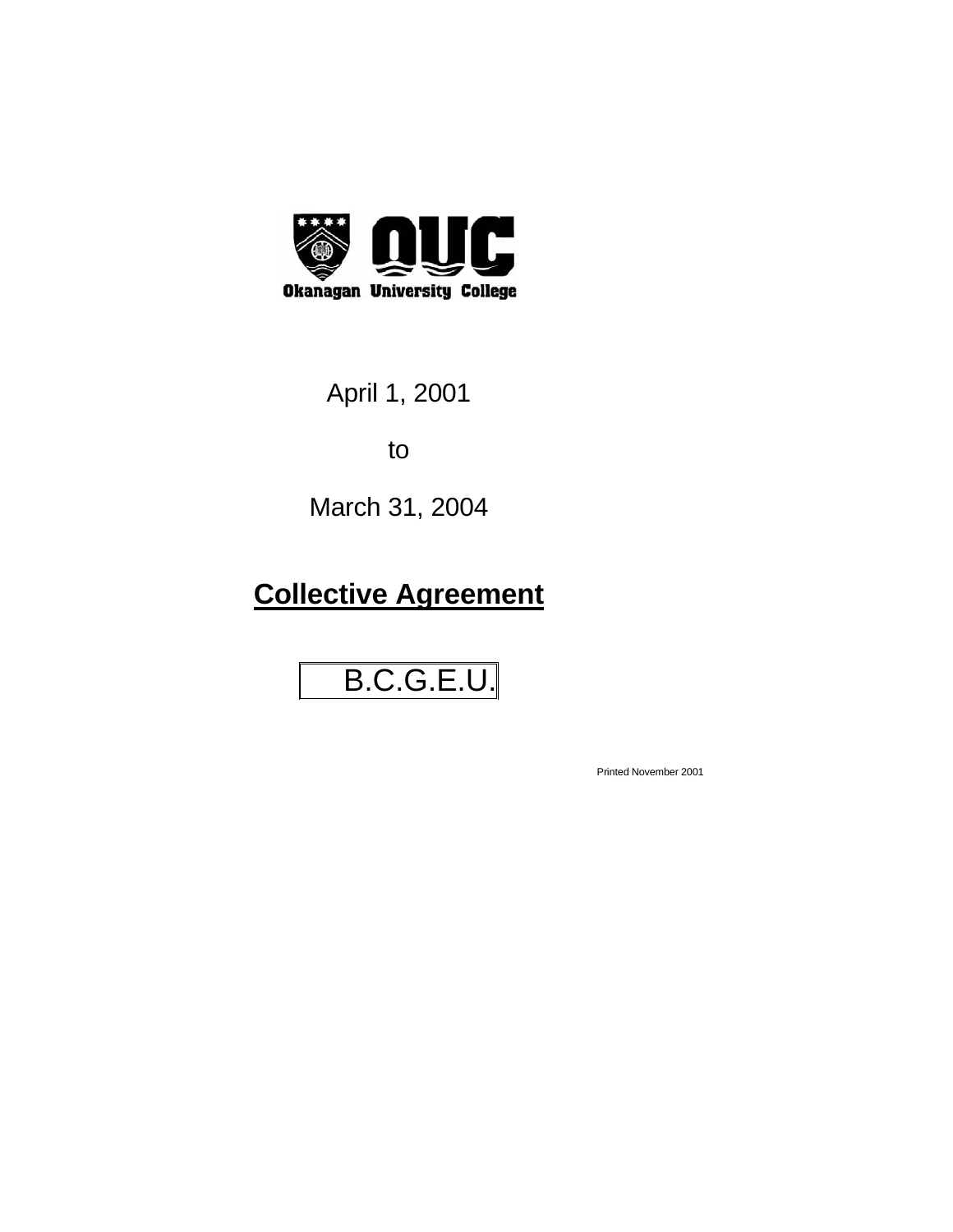## **2001 – 2004 COLLECTIVE AGREEMENT**

BETWEEN:

## **OKANAGAN UNIVERSITY COLLEGE**

(hereinafter called "OUC")

OF THE FIRST PART

AND:

## **B.C.GOVERNMENT AND SERVICE EMPLOYEES' UNION**

(hereinafter called "BCGEU")

OF THE SECOND PART

## **VOCATIONAL INSTRUCTORS**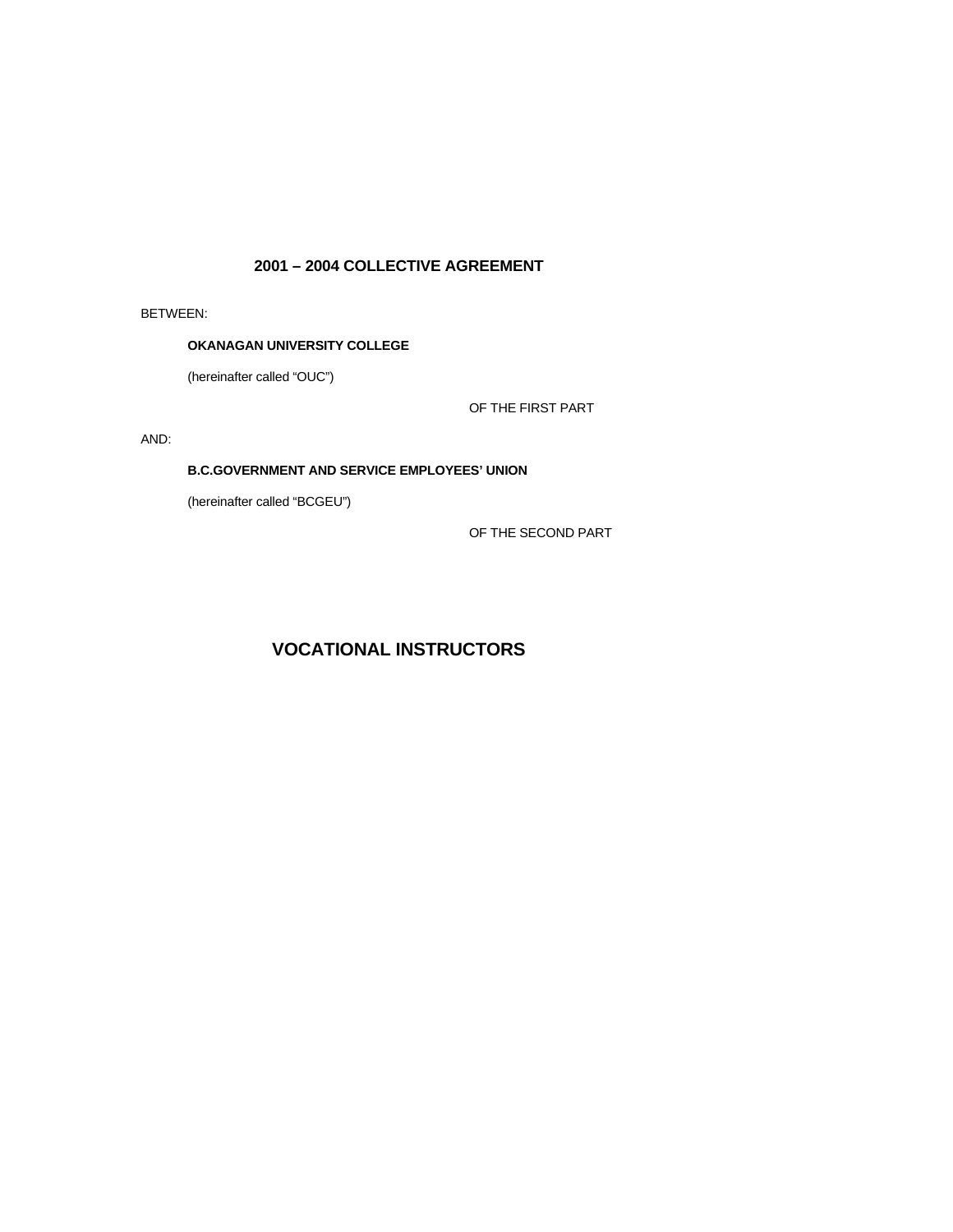| and is available at telephone number: and the state of the state of the state of the state of the state of the                                                                                                                 |
|--------------------------------------------------------------------------------------------------------------------------------------------------------------------------------------------------------------------------------|
|                                                                                                                                                                                                                                |
|                                                                                                                                                                                                                                |
| My alternate Steward is: Note that the state of the state of the state of the state of the state of the state of the state of the state of the state of the state of the state of the state of the state of the state of the s |
|                                                                                                                                                                                                                                |

## The Collective Agreement

and is available at telephone number:

The terms of this contract which specify the terms and conditions of your employment have been mutually agreed upon between the Union and Okanagan University College. Both parties want the provisions to be respected and properly applied. It is in your interest to know the contract as it is applied to your working environment.

#### Grievance Procedure

Problems regarding the application, or enforcement, or interpretation of this contract should be dealt with in this procedure as outlined in Article 52 – Grievance Procedure. If you encounter a problem, you should discuss it with your immediate supervisor within 30 working days, with your Steward present.

#### **Negotiations**

Contract changes are negotiated between the Union and Okanagan University College. Negotiations generally start prior to the expiry of the contract. It is the practice of your Union to have a Negotiating Committee elected by members of the Local to represent Union proposals.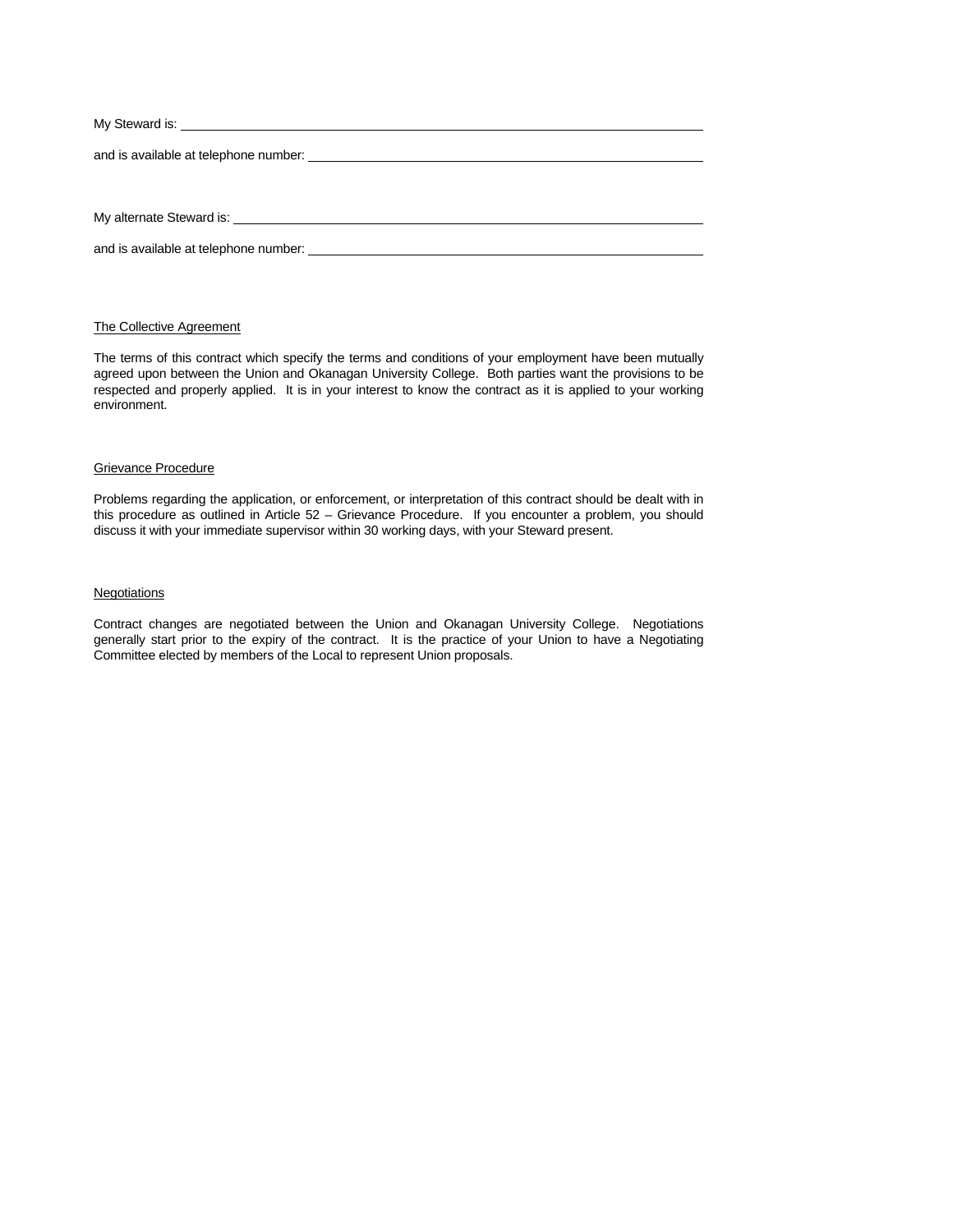## **NOTE:**

Where reference is made to the Common Agreement, please also refer to Article 13 of the Common Agreement which states in part:

13.1 Where a provision of a local collective agreement provides a greater employee benefit than does a similar provision of this Agreement, except as noted in 13.3, the local Agreement provision will supersede the provision of this Agreement to the extent of the greater benefit.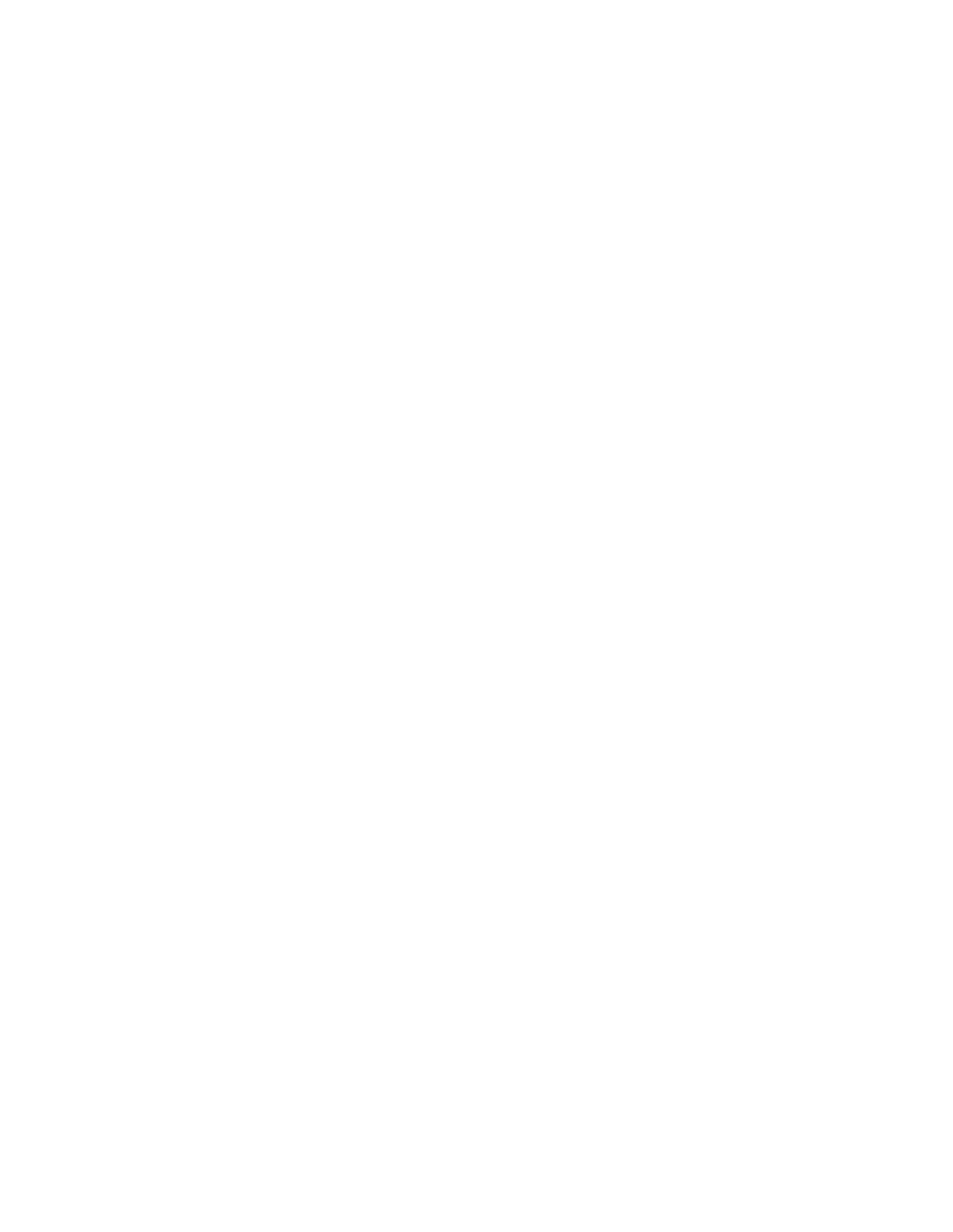#### **ARTICLE 1 - PREAMBLE**

## 1.01 Purpose of the Agreement

 The purpose of this Agreement is to set forth and establish the terms and conditions of employment.

1

<u> - - - - - - - - - - - -</u>

## 1.02 Conflict with Regulations

 In the event that there is a conflict between the contents of this Agreement and any regulations made by OUC, this Agreement shall take precedence over the said regulations.

#### 1.03 Use Singular Terms

 Wherever the singular is used, the same shall be construed as meaning the plural unless otherwise specifically stated.

1.04 Human Rights Act

The parties hereto subscribe to the principles of the "Human Rights Act of British

Columbia".

#### 1.05 Reduction in Salary or Benefits

No employee shall suffer reduction in salary or any benefit as a result of this Agreement.

#### 1.06 Future Legislation

 In the event that any future legislation renders null and void or materially alters any provision of this Agreement, the remaining provisions shall remain in effect for the term of the Agreement, and the parties hereto shall negotiate a mutually agreeable provision to be substituted for the provision so rendered null and void or materially altered.

#### **ARTICLE 2 - RIGHTS OF OUC**

2.01 Except as otherwise provided in this Agreement, OUC or its delegated officers have exclusive control over the management, supervision and administration of OUC and the direction of the employees covered by this Agreement.

#### **ARTICLE 3 - UNION RECOGNITION AND RIGHTS**

#### 3.01 Bargaining Unit Defined

- (1) The bargaining unit shall include all vocational instructors at OUC and such other instructional personnel as may be designated by the appropriate authority in a certificate of bargaining for B.C. Government and Service Employees' Union Vocational Instructors.
- (2) Vocational instructors are defined as those employees who are appointed to fulltime and part-time instructional positions in vocational programs listed in Appendix A of this Agreement or any full-time vocational program. A full-time vocational program is a program which has 30 hours per week of scheduled class time. All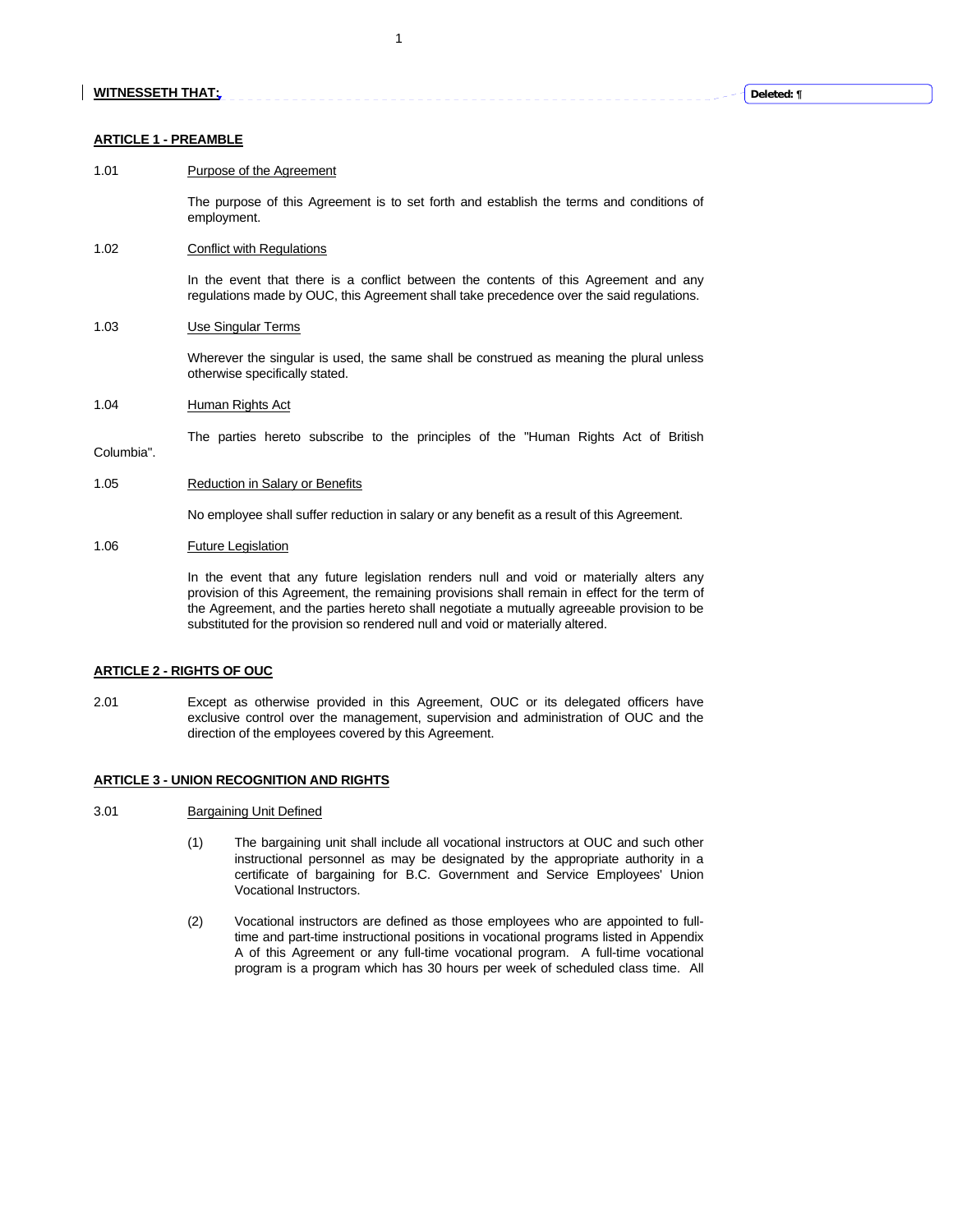Ministry designated vocational programs will be included in Appendix A.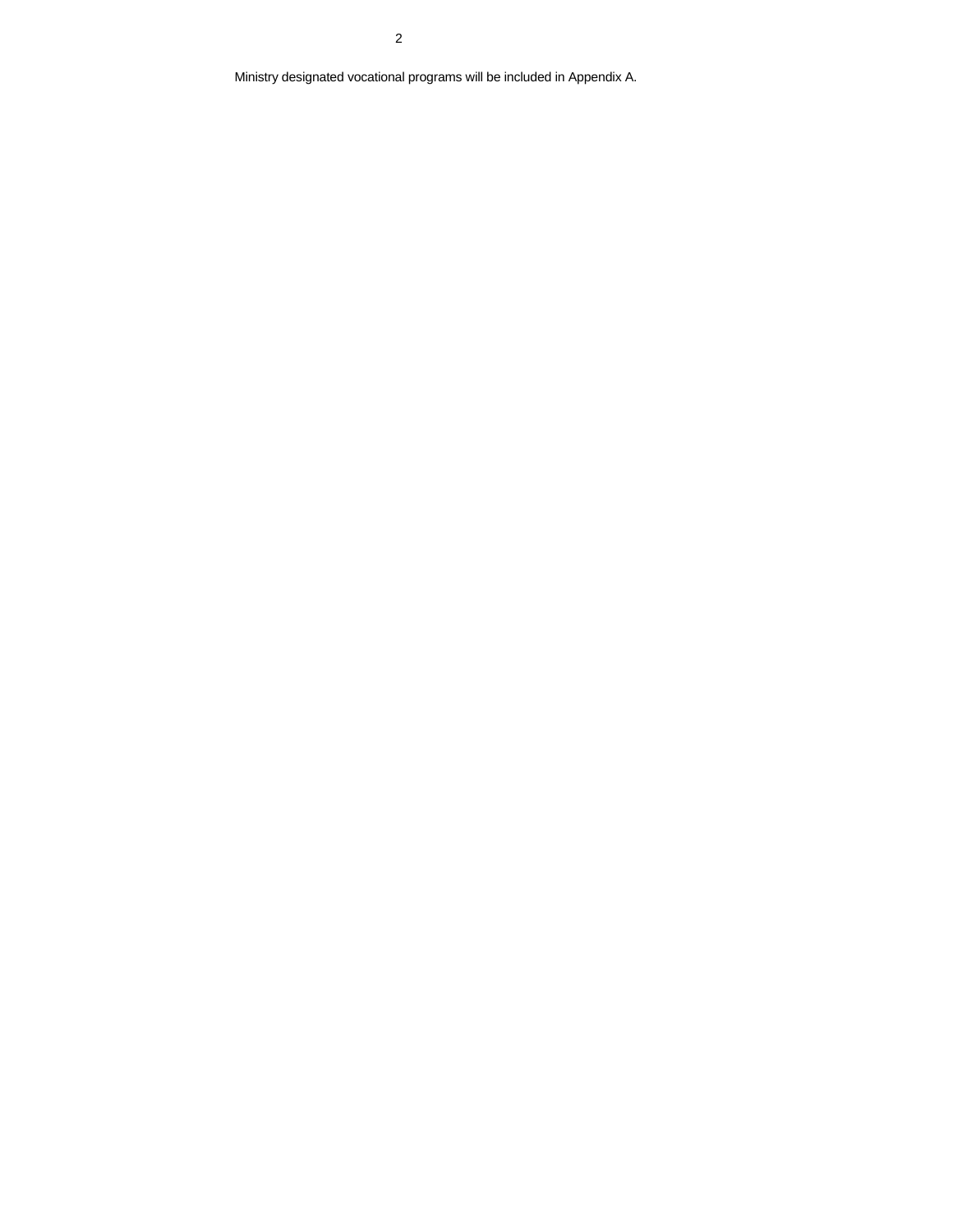## 3.02 Bargaining Agent Recognition

 OUC recognizes the B.C. Government and Service Employees' Union as the exclusive bargaining agent for all employees in the bargaining unit.

## 3.03 No Other Agreement

 No employee covered by this Agreement shall be required or permitted to make a written or oral agreement with OUC or its representatives which may conflict with the terms of this Agreement.

#### 3.04 No Discrimination for Union Activity

 OUC and the Union agree that there shall be no discrimination, interference, restriction or coercion exercised or practised with respect to any employee for reason of membership or activity in the Union.

#### 3.05 Recognition and Rights of Stewards

 The Union shall appoint or elect Stewards and shall notify OUC in writing of such appointments or elections. OUC shall recognize Stewards and shall not discriminate against them for Steward activities. The Union and OUC shall agree to the on-the-job activities of the Stewards.

Those activities as defined shall be:

- (1) the posting of Union bulletins and notices;
- (2) the investigation and the processing of grievances;
- (3) the supervision of ballot boxes when necessary;
- (4) the performance of duties related to safety responsibilities.

 It is mutually understood that item 3.05 (3) above shall in no way interfere with OUC duties of the Steward.

#### 3.06 Bulletin Boards

 OUC shall provide bulletin board facilities for the use of the Union; the locations shall be determined by mutual agreement.

#### 3.07 Union Insignia

A union member shall have the right to wear or display the recognized insignia of the Union.

#### 3.08 Right to Refuse to Cross Picket line

- (1) All employees covered by this Agreement shall have the right to refuse to cross a picket line resulting from a dispute as defined in the prevailing legislation. Any employee failing to report for duty shall be considered absent without pay.
- (2) Failure to cross a picket line encountered in carrying out OUC business shall not be considered a violation of this Agreement, nor shall it be grounds for disciplinary action.

#### 3.09 Time Off for Union Business (REFERENCE COMMON AGREEMENT ARTICLE 3.6)

 (1) Without Pay - Leave of absence without pay and without loss of seniority may be granted:

**Deleted:** 3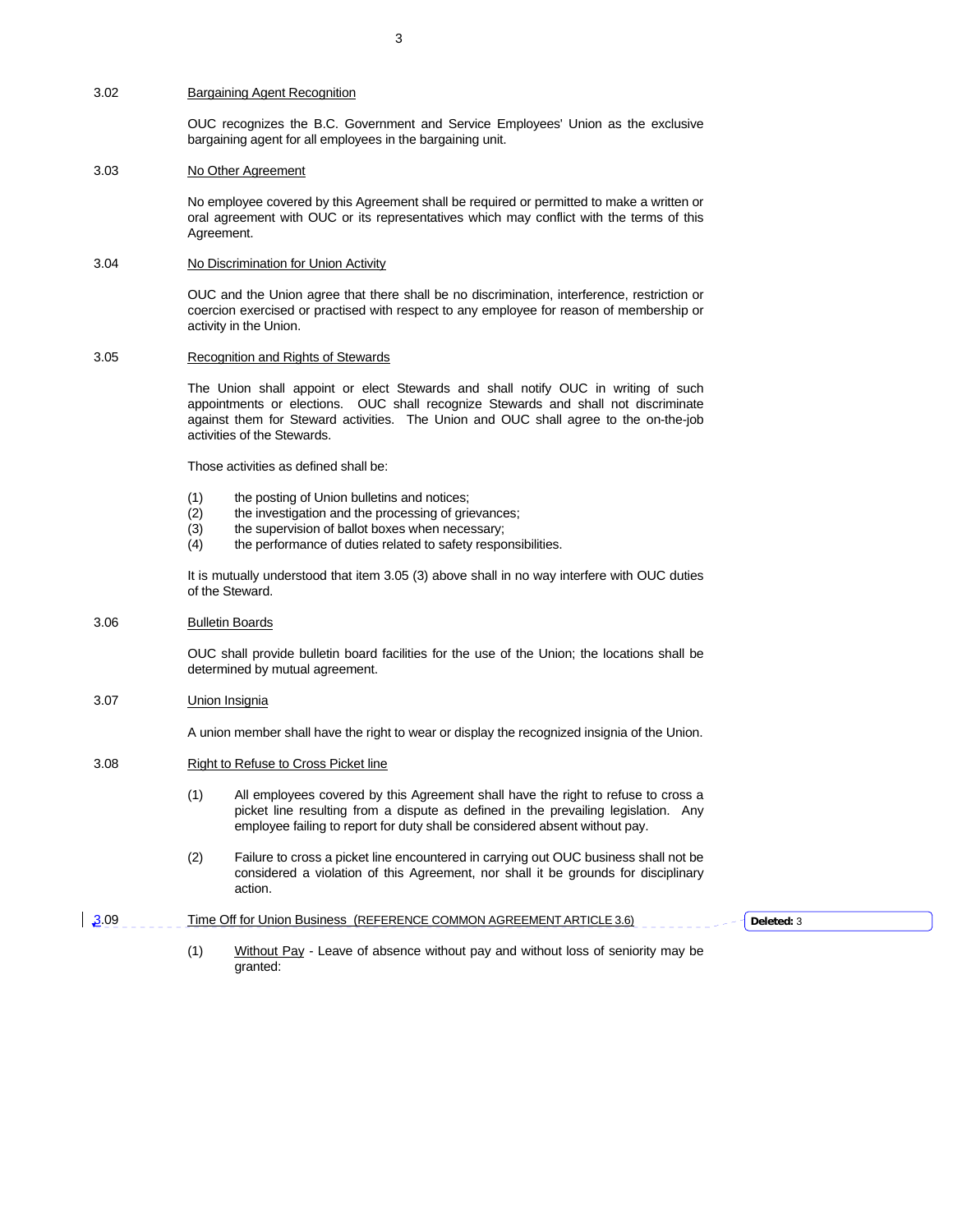- (i) to elected or appointed representatives of the Union to attend conventions of the BCGEU and groups with which the Union is affiliated;
- (ii) \_ \_ to elected or appointed representatives of the Union to attend to Union business which requires them to leave their place of employment;
- (iii) to employees who are representatives of the Union on a Negotiating Committee to attend meetings of the Negotiating Committee.
- (2) With Pay Leave of absence with pay and without loss of seniority may be granted:
	- (i) to employees who are representatives of the Union to leave their employment to carry on negotiations with OUC;
	- (ii) to Stewards, or their alternates, to perform their duties pursuant to clause 3.05;
	- (iii) to employees called to appear as witnesses before an arbitration board, or at any hearing mutually agreed to between the parties.
- (3) It is understood that employees granted leave of absence pursuant to this Article shall receive their current salary while on leave with pay. Leave of absence granted under this Article shall include sufficient travel time. OUC agrees that any of the above leaves of absence shall not be unreasonably withheld.
- (4) To facilitate the administration of section (1) of this clause, when leave without pay is granted, the leave shall be given with pay and the BCGEU shall reimburse OUC for the appropriate salary costs, including travel time.
- (5) Any employee who is elected or selected for a full-time position with the BCGEU or any "body" with which the Union is affiliated shall be entitled to a leave of absence without pay and without loss of seniority for a period of one year. Such leave shall be renewed each year during their term of office to a maximum of five years. At least three months' notice of intention to renew or not renew shall normally be given to OUC.

#### 3.10 New Technical Information

 OUC agrees to provide the Union such public information and such information relating to employees in the bargaining unit as is available and as may be required by the Union for collective bargaining purposes.

#### **ARTICLE 4 - UNION SECURITY**

4.01 All employees covered by this Agreement shall, as a condition of employment, hold and maintain membership in the Union after accumulating 30 days' service with OUC.

#### **ARTICLE 5 - CHECK-OFF OF UNION DUES**

5.01 OUC shall, as a condition of employment, deduct from the bi-weekly wage or salary of each employee in the bargaining unit the amount of the regular bi-weekly dues payable to the BCGEU. OUC shall include on each employee's T-4 statement the amount of the deductions paid to the Union by the employee in the previous year. An employee shall, as a condition of continued employment, complete an authorization form providing for the deduction from an employees wages or salary the amount of the regular dues payable to **Deleted:** ¶

3.09

**Deleted:** (1)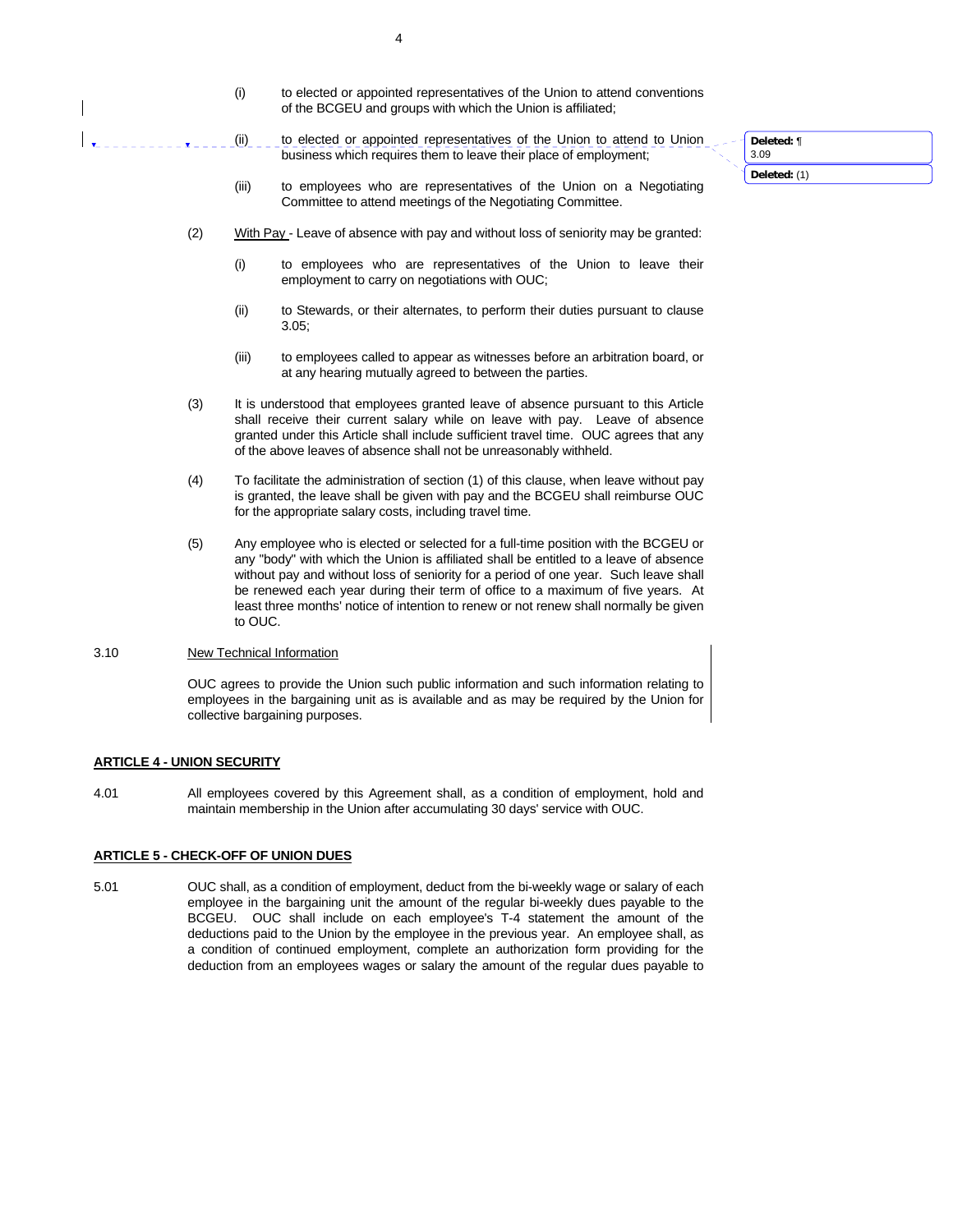the Union by a member of the Union.

- 5.02 OUC shall deduct from any employee upon written consent of that employee any assessments levied in accordance with the Union Constitution and/or By-laws.
- 5.03 Deductions shall be made from each bi-weekly payroll. Membership dues or payments in lieu thereof shall be considered as owing in the month for which they are so deducted.
- 5.04 (1) All deductions shall be remitted to the Union not later than 28 days after the date of deduction and OUC shall also provide a list of names of those employees from whose salaries such deductions have been made together with the amounts deducted from each employee. The Bargaining Unit Chairperson shall receive a copy of the current dues list.
	- (2) OUC agrees to make every reasonable effort, subject to the capabilities of the Human Resources information systems, to provide the following information to the Bargaining Unit Chairperson:
		- (i) employee surname
		- (ii) employee first name
		- (iii) employee address
		- (iv) sex
		- (v) birth date
		- (vi) start date<br>(vii) salary
		- salary
		- (viii) dues amount
		- (ix) month-to-date dues
		- (x) social insurance number

This information will be provided to the BCGEU electronically.

5.05 Before OUC is obliged to deduct any amount under clause 5.01, the Union must advise OUC in writing of the amount of its regular bi-weekly dues. The amount so advised shall continue to be the amount to be deducted until changed by further written notice to OUC signed by the President of the BCGEU.

## **ARTICLE 6 - OUC AND UNION TO ACQUAINT NEW EMPLOYEES**

- 6.01 OUC agrees to provide new employees with a copy of this Collective Agreement and to acquaint them with the conditions of employment set out in the Articles dealing with Union Security and Dues Check-Off. A new employee shall also be advised of the name and location of their Steward.
- 6.02 (1) OUC agrees that a Steward or designate shall be given an opportunity to meet with an individual or group of new employees (on regular and non-regular appointments) within regular working hours without loss of pay, for up to 60 minutes for the purpose of acquainting the new employees with the benefits and duties of Union membership and the employees' responsibilities and obligations to the employer and the Union.
	- (2) Such meetings shall be as required and arranged by the Human Resources Division, but not more frequently than once every two months.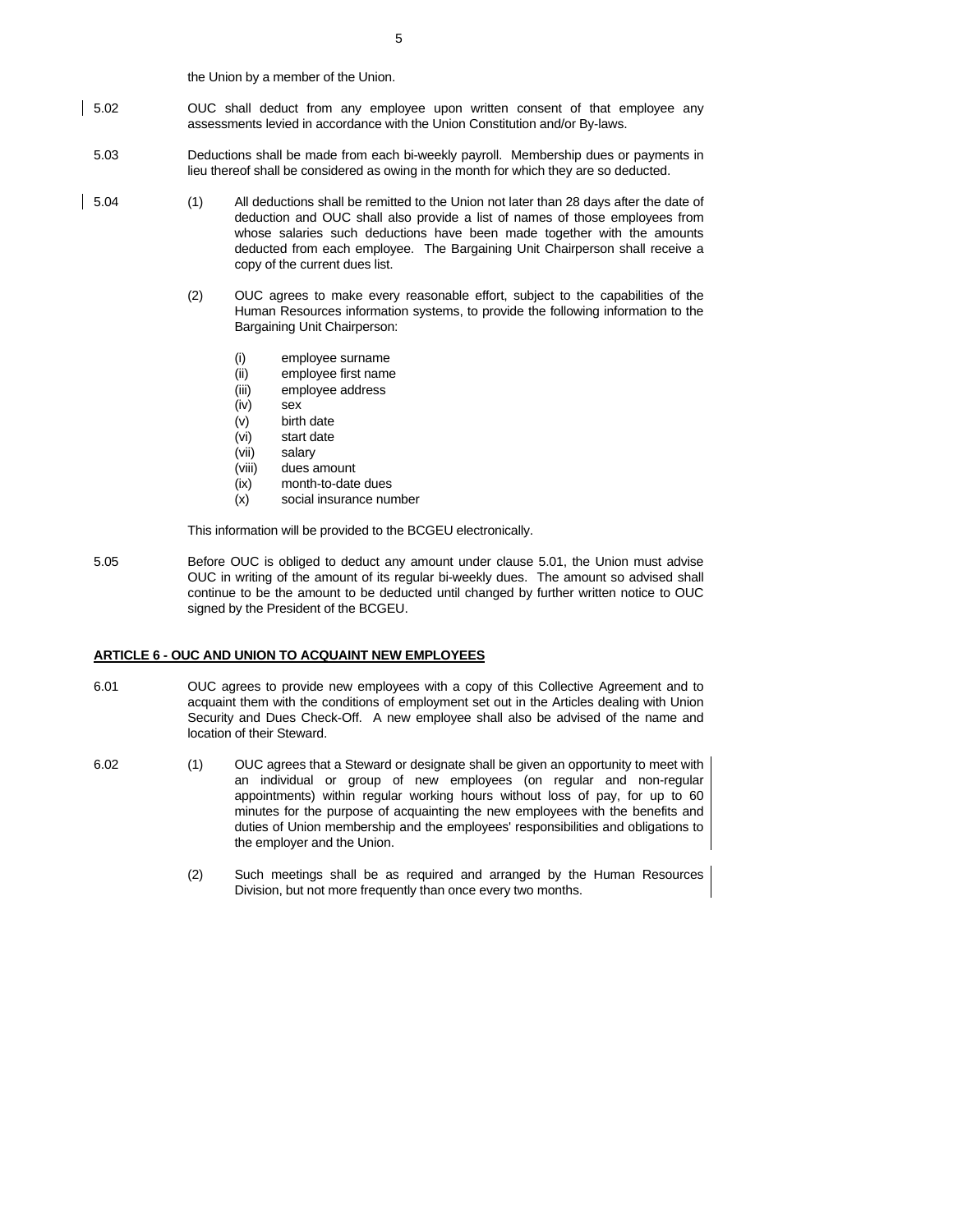#### **ARTICLE 7 - OUC-UNION RELATIONS** (REFERENCE COMMON AGREEMENT ARTICLE 3.6)

#### 7.01 Representation

 No employee or group of employees shall undertake to represent the Union at meetings with OUC without the proper authorization of the Union. To implement this, the Union shall supply OUC with the names of its officers; and similarly OUC shall supply the Union with a list of its supervisory or other personnel with whom the Union may be required to transact business.

## 7.02 Union Negotiating Committee

 Negotiating Committee shall be appointed by the Union and shall consist of up to three people representing the Union. The Union reserves the right to use up to three additional persons at any one time for technical information or advice. The Union shall advise OUC of its appointees to this Committee.

#### 7.03 Union Access to OUC Premises

 OUC agrees that access to its premises shall be granted to members of the Union staff when negotiating with OUC, as well as for the purpose of investigating and assisting in the settlement of a grievance. For these purposes, OUC shall make available to Union representatives or Stewards temporary use of an office or similar facility. Members of Union staff shall notify the designated supervisor in advance of their intention and their purpose for entering and shall not interfere with the operation of the department or section concerned.

## 7.04 Joint Committee

- (1) A Joint Committee comprised of representatives of OUC and representatives of Vocational Instructors Negotiating Committee (see 7.02) shall constitute the Joint Committee referred to throughout this Collective agreement, unless otherwise specified.
- (2) The Union and OUC recognize the mutual value of ongoing joint discussions and negotiations in matters pertaining to working conditions, employment, services and labour management relations. To this end, the Union Negotiating Committee and OUC representatives agree that, in the event either party wishes to call a meeting under this clause, the meeting shall be held at a time and place fixed by mutual agreement. However, such meeting must be held not later than 10 working days after the request has been submitted. Employees shall not suffer any loss of salary for time spent on the Committee.

#### **ARTICLE 8 - APPOINTMENT CATEGORIES**

#### 8.01 Appointment Categories

Employees shall be appointed to one of the following three appointment categories:

- (1) Regular full-time
- (2) Regular part-time
- (3) Non-regular

#### 8.02 Regular Appointment

(1) A regular full-time appointment is an appointment to a full-time position consisting of 10 months of instruction per College year (defined as July  $1<sup>st</sup>$  to June  $30<sup>th</sup>$ ). See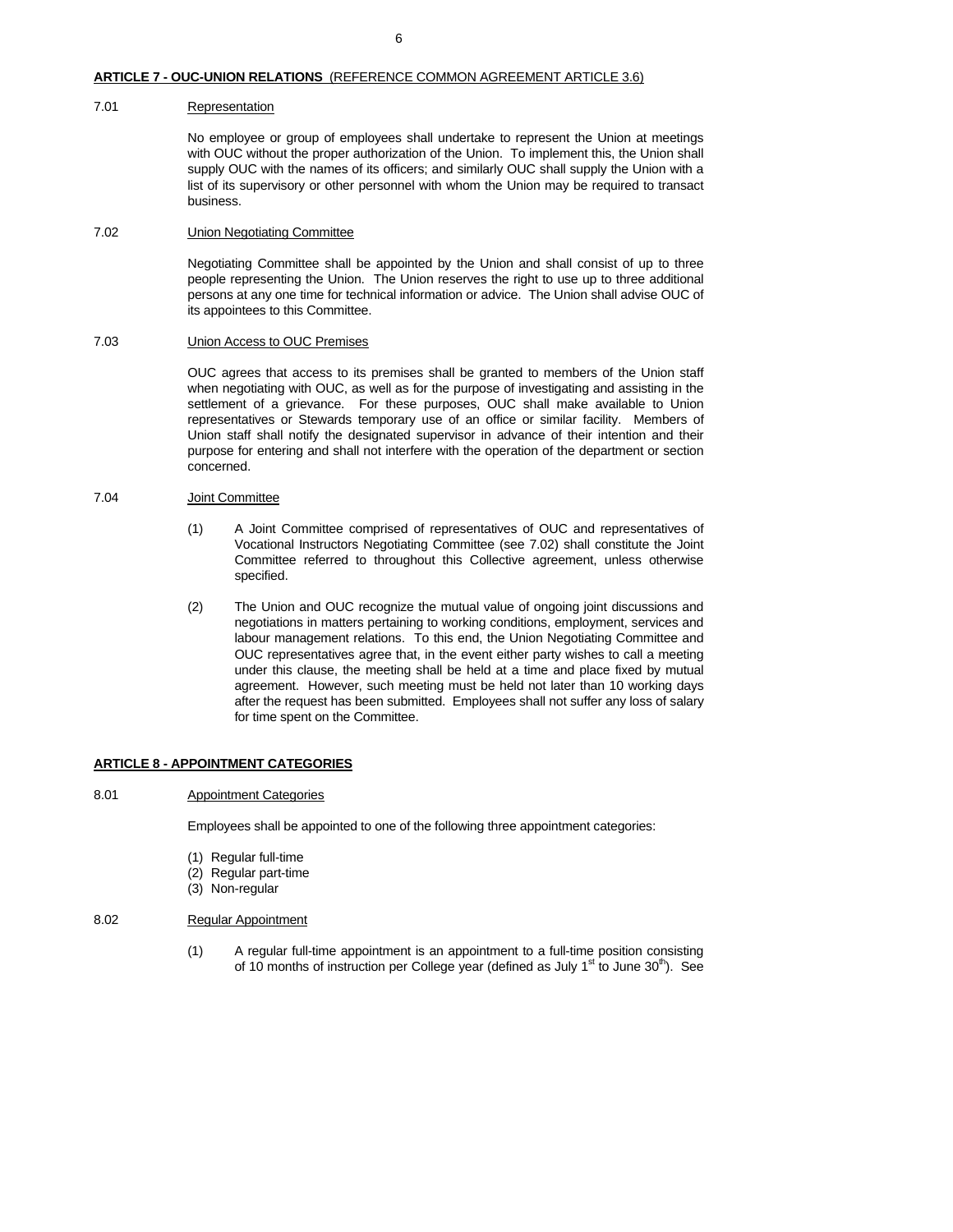clause 8.03(i).

- (2) A regular part-time appointment is an appointment to a part-time position consisting of a minimum of 651 instructional hours per College year.
- (3) An employee on a regular appointment shall be required to successfully complete a probationary period of two years.
- (4) An employee who does not hold an Instructor's Diploma, a permanent B.C. Teacher's Certificate appropriate to the instructional assignment, or an equivalent qualification as determined by OUC, at the time of initial appointment in the regular appointment category shall be required to obtain the required qualification within the two-year probationary period, unless exempted form this provision by OUC. This time period may be extended by OUC because of extenuating circumstances.

#### 8.03 Non-Regular Appointment – Full-Time Workload

- (1) A non-regular appointment with a full-time workload is an appointment to a full-time position consisting of less than 10 consecutive months of instruction per College year. The length of appointment may be extended if mutually agreed by the Joint Committee.
- (2) A non-regular appointment with a full-time workload is also an appointment to a fulltime position made vacant as a result of an employee being on leave and, in this case, shall not exceed the term of the leave of the employee being replaced.
- (3) Employee rights and benefits carry over from one non-regular appointment to another provided there is a break of no more than five consecutive months between successive non-regular appointments.
- (4) An employee on a non-regular appointment with a full-time workload may be required by OUC to obtain an Instructor's Diploma, the time limit for acquisition is at the discretion of OUC.

#### 8.04 Non-Regular Appointment – Part-Time Workload

- (1) A non-regular appointment with a part-time workload is an appointment to a position with weekly assignable hours of less that 30 hours per week.
- (2) Employee rights and benefits carry over from one non-regular appointment to another provided there is a break of no more than five consecutive months between successive non-regular appointments.

## 8.05 Conversion to a Regular Appointment

- (1) A non-regular employee shall be reviewed for conversion to a regular appointment when:
	- (i) an employee has worked at least two consecutive College years at a workload of 50% or greater (651 hours) for each of two consecutive College years, or
	- (ii) an employee has performed a workload of at least 120% (1562 hours) over at least two consecutive College years.
- (2) The report of non-regular employees who have met the criteria in clause 8.05(1) shall be reviewed every two months, and employees shall be converted to a regular appointment provided that: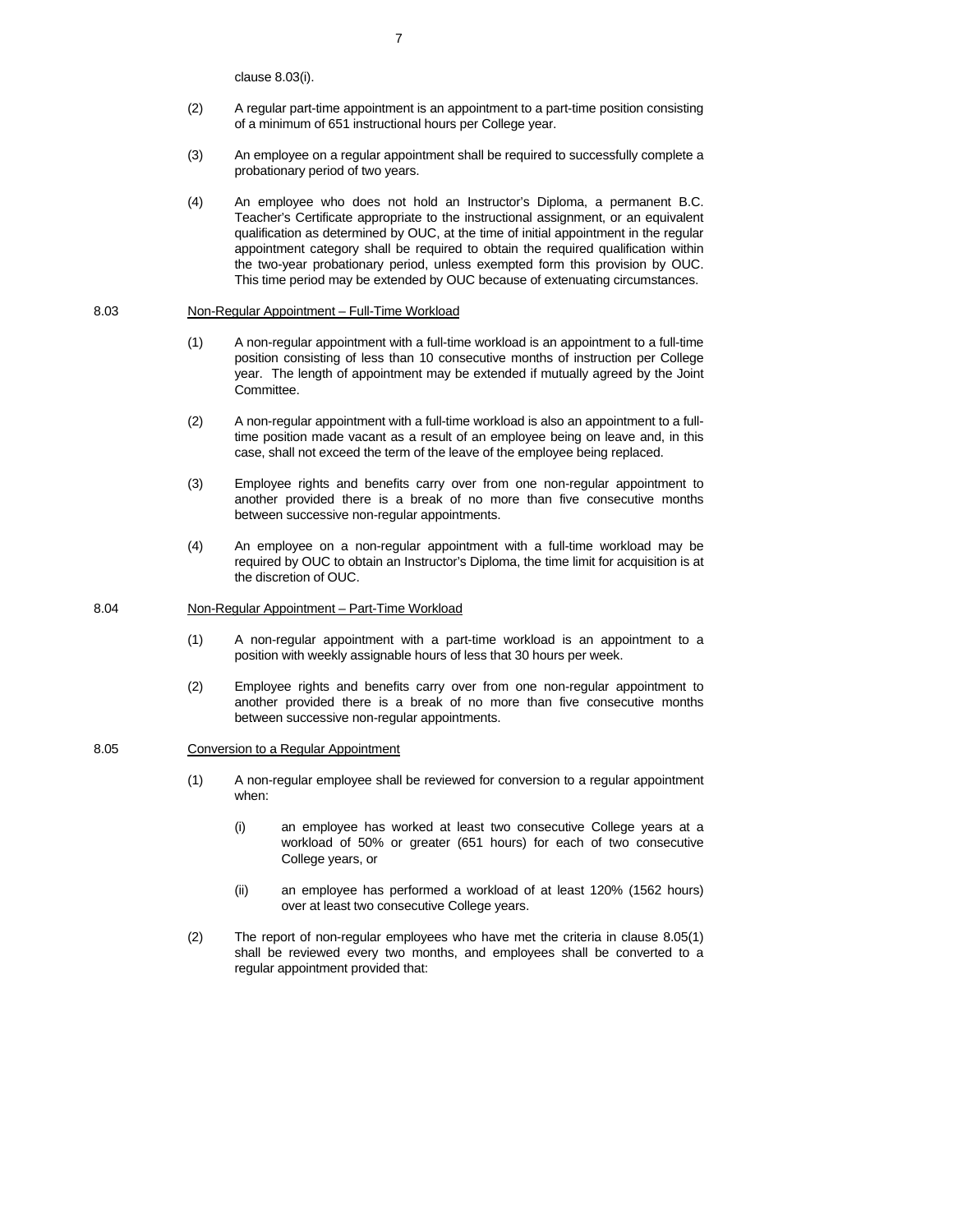- (i) the designated supervisor, in consultation with the program, determines that a minimum ongoing regular part-time workload is available in accordance with the educational and/or budget plan,
- (ii) the employee's evaluations during the two consecutive College years immediately preceding conversion have all been deemed satisfactory. An employee will be deemed to have received a satisfactory evaluation if one has not been undertaken, and
- (iii) a duly constituted review committee deems the employee qualified for the work available. The review committee shall be selected by the employees on regular full-time appointments in the appropriate program, or related programs where necessary, in collaboration with the designated supervisor, and shall consist of three employees on regular full-time appointment from the program, including the Department Chair, if appropriate. In a program with fewer than three employees on regular fulltime appointment, a review committee shall include members from related programs to constitute a representation of three.

For the purpose of determining eligibility for conversion as outlined in clause 8.05(1) above, replacement work shall be included. However, consideration of ongoing work may include replacement work of a known long duration, but not work resulting from a regular employee's leave with or without pay of 12 months or less.

- (3) Non-regular employees who are eligible for conversion to a regular appointment in accordance with clause 8.05(1) and (2) above shall have the right to accrue any and all ongoing available work for which they are qualified on a seniority basis within their assigned program and centre up to a full-time workload. This right of accrual for ongoing work shall be the basis for determining the actual minimum percentage for the regular appointment. Such right of accrual shall take precedence over any other employee's rights of first refusal. The exercise of this right to accrue any and all ongoing available work for which they are qualified may result in a minimum regular part-time workload being unavailable for a non-regular employee with less seniority who would otherwise qualify for conversion.
- (4) The employee's conversion to a regular appointment will become effective on the first of the month following the date upon which the employee meets the conversion criteria. Salary will begin on the date on which the available ongoing workload begins.
- (5) If an employee on a non-regular appointment is subsequently offered a regular appointment, full-time equivalent service in the non-regular appointment shall count as credit to a maximum of one year toward the probationary period of the regular appointment, provided that at least one satisfactory evaluation has taken place during the non-regular appointment. An employee will be deemed to have received a satisfactory evaluation if one has not been undertaken.

#### 8.06 Parameters of a Regular Part-time Appointment

- (1) (i) Employees on regular part-time appointments shall have a minimum workload of 50% (651 hours) per College year. The actual minimum percentage for individual employees shall be established by the determination of available work in the College year at the time of conversion in accordance with clause 8.05(3).
	- (ii) Once an employee is on a regular part-time appointment, lay-off provisions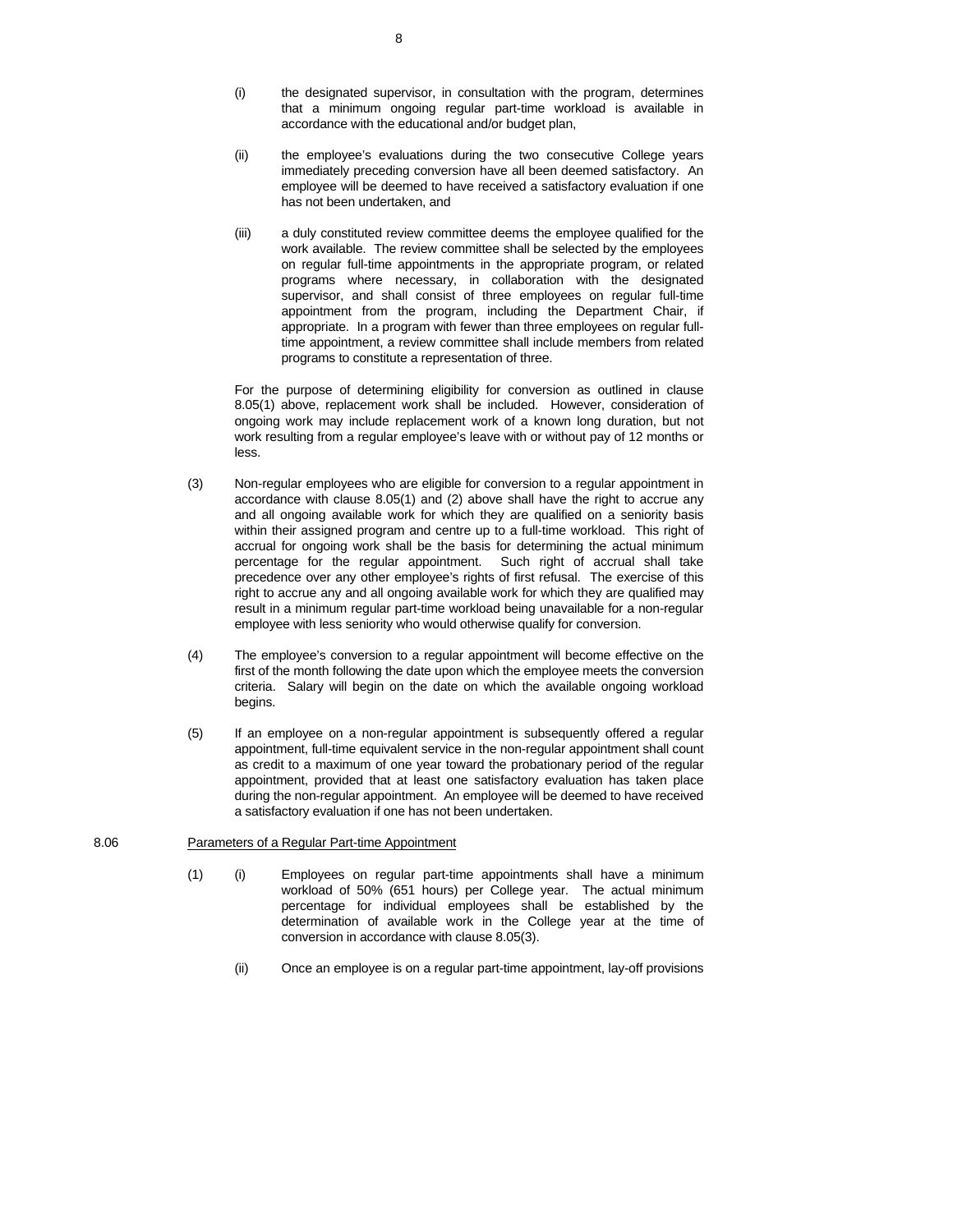shall be invoked if it is determined that the regular part-time appointment will fall below his/her actual minimum percentage.

- (2) At the time of receiving a regular part-time appointment, employees may elect one of the following options with respect to salary and benefits. Once elected, it may only be changed with the mutual agreement of OUC and the employee.
	- (i) An employee on a regular part-time appointment shall receive a pro-rated annual salary based upon the actual minimum percentage of their regular part-time appointment averaged over the College year in accordance with 13.03 (2) (ii). Salaries shall be paid in biweekly instalments every second Friday throughout the College year. An employee electing this option shall be entitled to prorated vacation time at the rate of pay determined by the actual percentage for the employee's regular part-time appointment for each completed month of service based on 43 working days per annum. In addition, the employee shall be eligible for health and welfare benefits in accordance with clause 26.01. OUC shall pay a pro-rata portion of the health and welfare benefits based upon the actual percentage for the employee's regular part-time appointment.
	- (ii) An employee on a regular part-time appointment shall receive a salary based upon the actual hours worked. Salaries shall be paid in biweekly instalments every second Friday during the period of the employee's workload assignment. An employee electing this option shall receive prorated vacation time based on 43 working days per annum, payable biweekly. In addition, the employee shall be eligible for health and welfare benefits in accordance with clause 26.01. OUC shall pay a pro-rata portion of the health and welfare benefits based upon the percentage of the employee's workload assignment while they are in receipt of a salary from OUC. Employees may continue their health and welfare benefits during the time they are not receiving a salary from OUC provided they reimburse OUC for the full cost of the health and welfare benefits.
- (3) When an employee on a regular part-time appointment who elects to be paid in accordance with clause 8.06(2)(i) above leaves the employment of OUC prior to the end of a College year, the actual hours worked shall be reconciled to the actual salary received for the portion of the College year worked. Any overpayment or underpayment shall be adjusted on the final paycheque.
- (4) Employees on regular part-time appointments shall have the right to accrue additional work for which they are qualified, on a seniority basis within their assigned program up to a full-time workload. The designated supervisor, in consultation with the program, shall use the review process in clause 8.05(2)(iii) to determine if the regular part-time employee is qualified. Such right of accrual shall take precedence over any other employee's rights of first refusal.
- (5) Employees on regular part-time appointments who accrue additional work in accordance with clause 8.06(4), shall receive a separate non-regular appointment for the additional work and shall receive 16% in lieu of vacation and 4% in lieu of health and welfare benefits.
- (6) At any time OUC determines that the additional work will become ongoing, or after the work has been accrued as a separate non-regular appointment for two consecutive College years, the minimum percentage for the employee's regular part-time appointment shall be revised.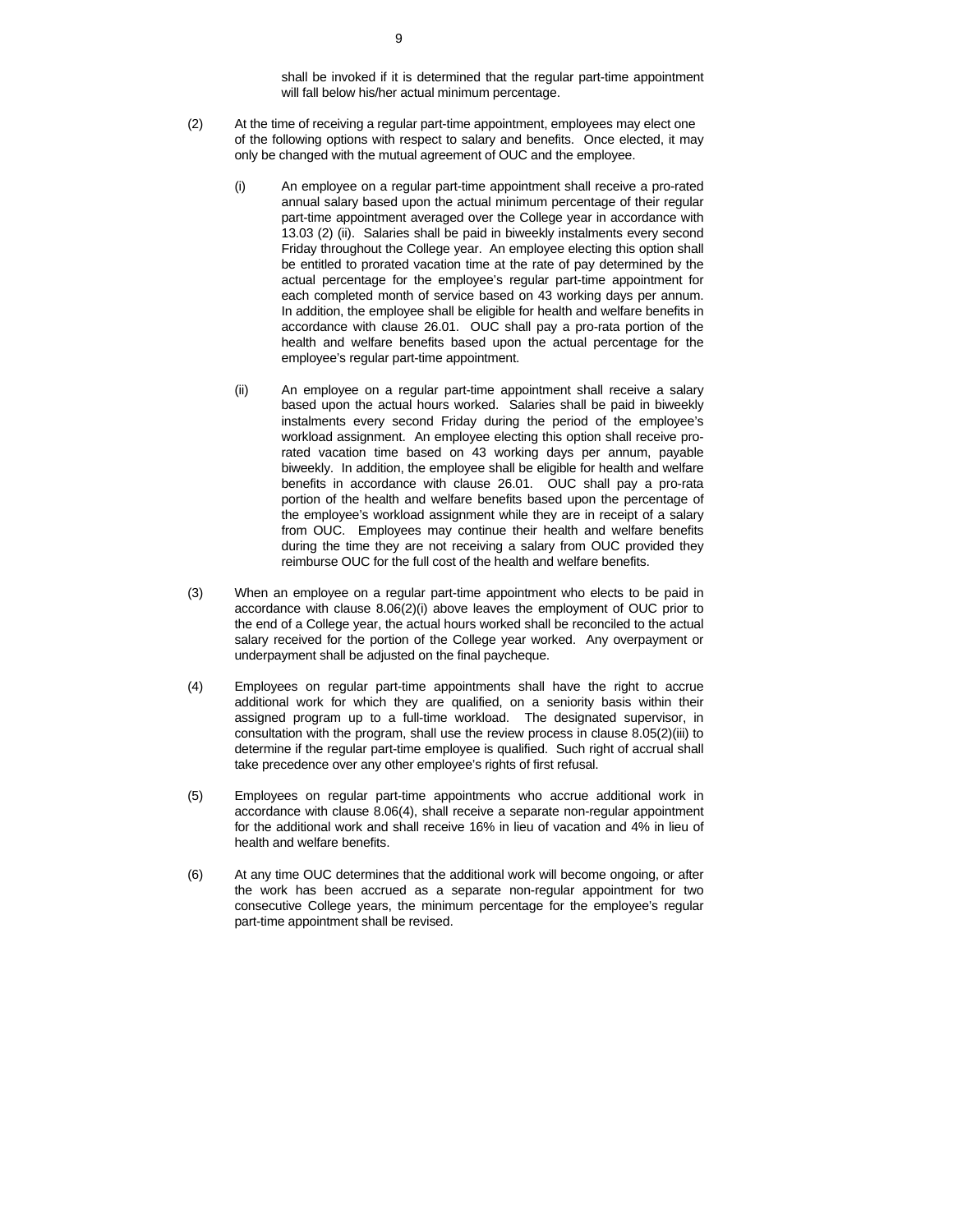(7) A full-time workload resulting from a regular full-time employee's leave with or without pay shall be offered, on a seniority basis, to qualified regular part-time employees. The designated supervisor, in consultation with the program, may use the review process in clause 8.05(2)(iii) to determine if the regular part-time employee is qualified. An employee who assumes the full-time workload on a replacement basis shall be entitled to return to their regular part-time appointment at the completion of the replacement period.

## 8.07 Right of First Refusal

- (1) To be eligible for the right of first refusal for a similar appointment, an employee must have completed at least 48 weeks of service and had a minimum of two appointments of at least 12 weeks duration in the immediately previous three College years. All service must be in a similar appointment. The Department Chair, in collaboration with the designated supervisor, shall determine if the available appointment is sufficiently similar to permit right of first refusal. Right of first refusal shall be retained provided there is a break of no more than 12 consecutive months between successive appointments.
- (2) In order to be eligible for right of first refusal at one particular centre, one of the appointments must have been at that centre.
- (3) Right of first refusal shall be earned within each appointment category (Article 8). An employee with right of first refusal for a non-regular appointment with a full-time workload shall also have right of first refusal for a similar part-time appointment. An employee with right of first refusal for a part-time appointment shall also have right of first refusal for a similar non-regular appointment with a full-time workload provided they have had a full-time appointment of at least 12 weeks duration in the past 12 months.
- (4) An employee must have received a satisfactory evaluation during the period described in (1) above. If an evaluation has not been completed, eligibility for right of first refusal shall not be denied.
- (5) Where two or more employees are eligible for right of first refusal, the employee with the most seniority (see Article 19) shall be offered the position.
- (6) The acquisition and maintenance of right of first refusal shall not extend beyond the age of 65.

#### **ARTICLE 9 - APPOINTMENT OF EMPLOYEES**

- 9.01 OUC shall appoint employees in accordance with Article 8.
- 9.02 OUC shall require each candidate for appointment to sign an appointment form, which shall be an offer of appointment to OUC, indicating their acceptance of the conditions of their appointment and their acceptance of the conditions of this Agreement, provided that such appointment form shall not in any way be contrary to, vary, or alter the Articles of this Agreement.
- 9.03 All candidates for appointment shall be sent two copies of the appointment form signed by the President, or designate, indicating the program in which they shall teach. Upon signing and delivering one copy of the appointment form to the Human Resources Office within the time period specified on the form, the candidate shall be deemed to have accepted the appointment. Any candidate who fails to deliver a signed acceptance of offer of appointment within the time period stipulated on the form shall be deemed to have rejected OUC's offer, and OUC shall be entitled to consider the position vacant.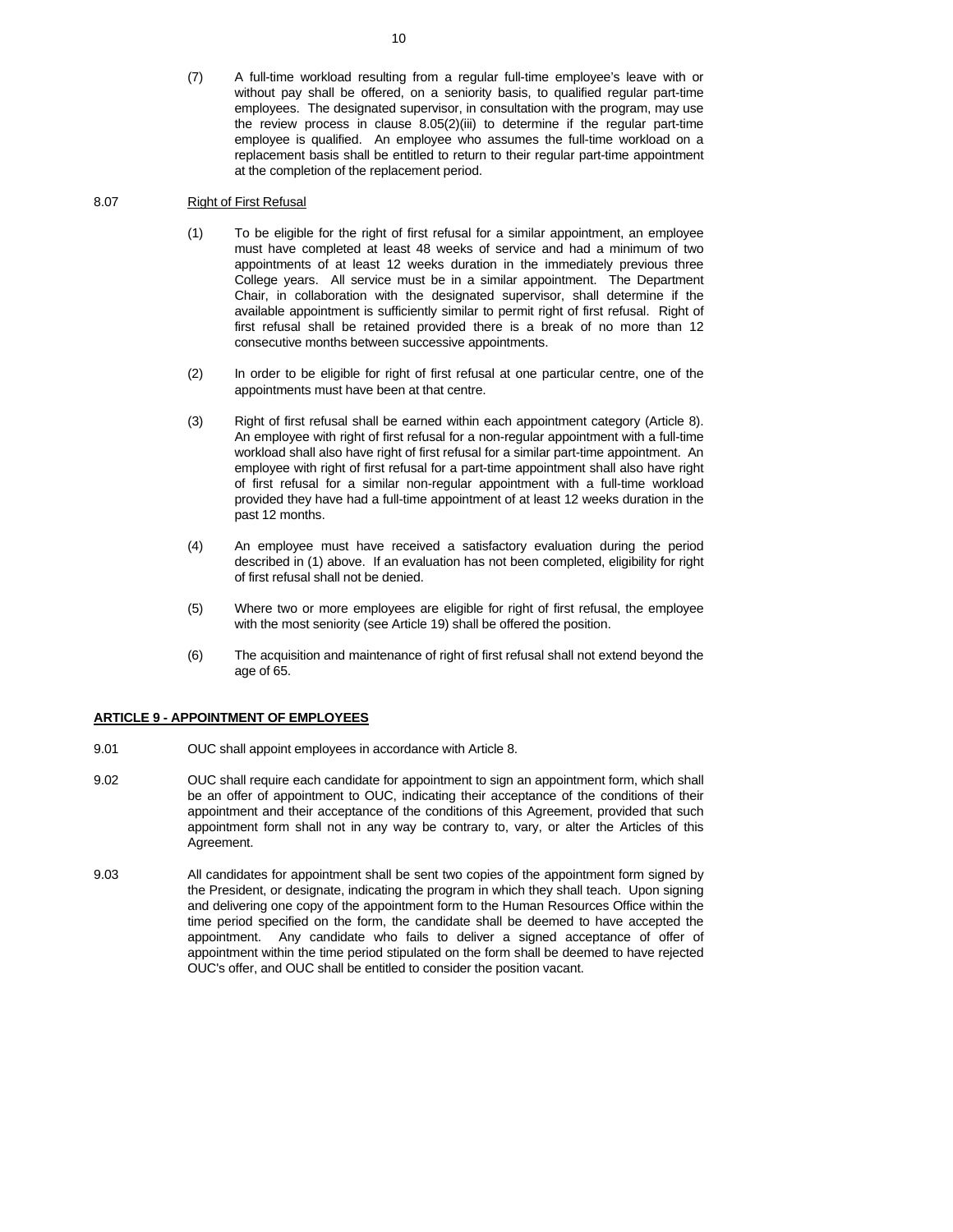- 9.04 At the time of initial appointment within a department, employees shall receive general orientation and their instructional assignments before being required to assume their assigned instructional duties.
- 9.05 All candidates for appointments of less than 10 days shall be sent an appointment letter, signed by the OUC President or designate, confirming the terms of their appointment.

#### **ARTICLE 10 - POSTING OF POSITIONS**

10.01 Except in emergency situations, whereupon there will be consultation with the appropriate Department Chair, all positions of two consecutive months or more (see Appendix A) shall be posted for 14 calendar days prior to the closing date for the position. Such notice shall contain the following information: nature of position, qualifications, required knowledge and education, skills, salary rate. An emergency situation is defined as a situation in which the time available to secure the services of an instructor is not sufficient to permit adherence to the time limits specified in this contract.

#### **ARTICLE 11 - SELECTION OF EMPLOYEES**

- 11.01 OUC shall determine, in consultation with the employees in the appropriate program, the need for new employees who will be covered by this Agreement.
- 11.02 OUC shall establish, in consultation with the employees in the appropriate program, appropriate qualifications for positions covered by this Agreement.
- 11.03 For full-time or part-time positions over six months duration, selection committees shall be established and shall normally consist of: two employees on regular appointment from the appropriate program, including the Department Chair if appropriate, one employee on regular appointment from within the bargaining unit; one employee from within OUC, who may be the Centre Director if appropriate; one student from the program involved; and the designated supervisor, (or designate). At the discretion of the designated supervisor, a non-voting representative from the community may be included for a program associated with an outside professional organization. The committee shall review all applications, prepare a short-list which shall normally contain the names of three candidates, interview the short-listed candidates, and recommend to the OUC President the candidates for appointment in order of preference.
- 11.04 When a new instructor is required for a program in which there are no existing employees, the two employee representatives on a selection committee shall be selected from related programs by the designated supervisor.
- 11.05 For full-time and part-time positions under six months duration, the Dean, in consultation with the appropriate Department Chair, will recommend a candidate for appointment to the position.
- 11.06 The chair of a selection committee shall normally be the designated supervisor (or designate). The designated supervisor (or designate) may relinquish the chair of the selection committee by appointing the Department Chair to chair the committee. If the designated supervisor (or designate) is absent, the Department Chair shall chair the committee. In selections without Department Chairs, the designated supervisor (or designate) shall appoint a selection committee chair.
- 11.07 Employee representatives on selection committees shall be selected by the employees on regular appointments in the appropriate program in collaboration with the designated supervisor.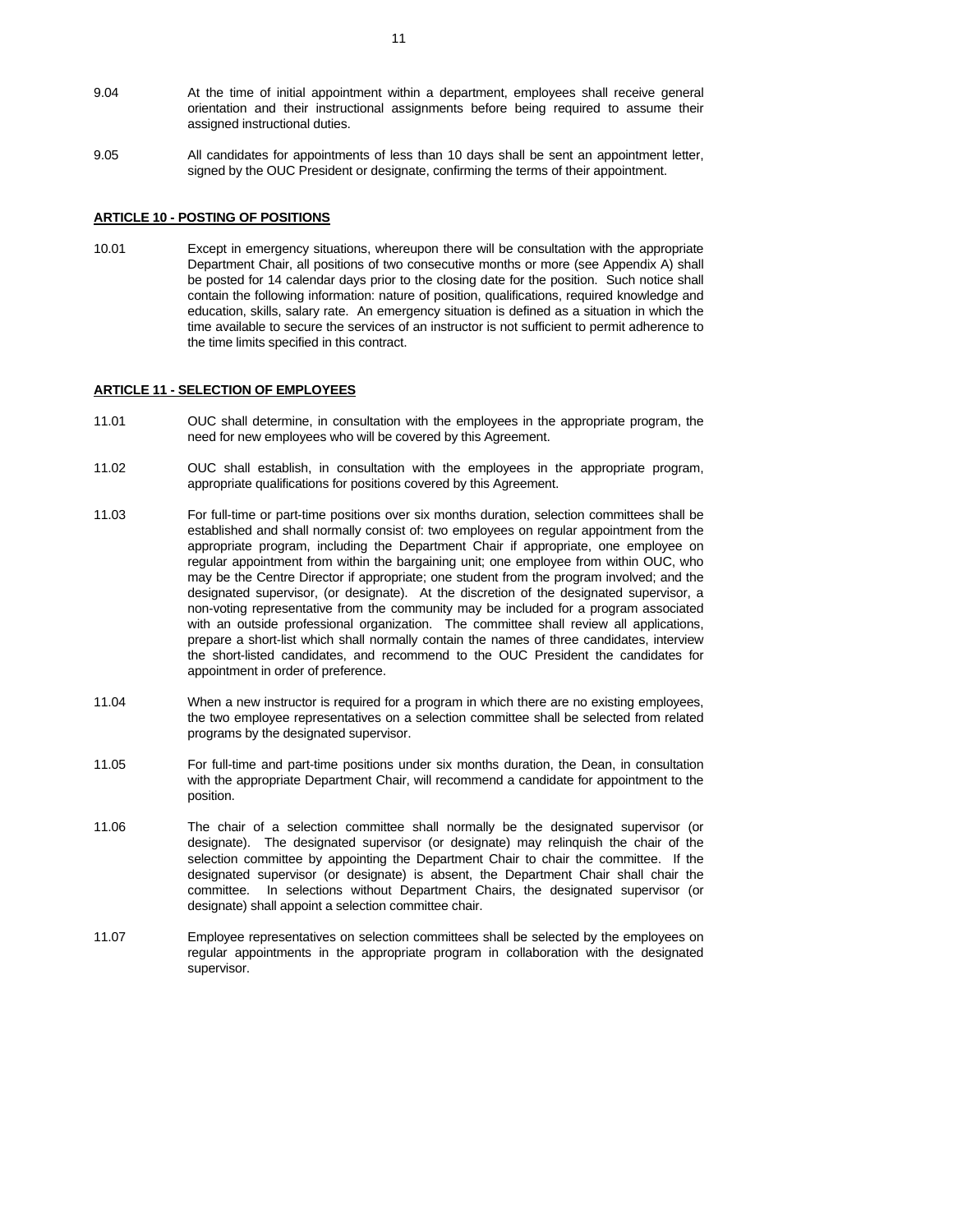- 11.09 The failure of a member or members of a selection committee to attend meetings of selection committees, shall not invalidate the recommendations of the committee.
- 11.10 A current employee who applies for a posted position and is unsuccessful shall, upon request, be notified of the reasons why they were unsuccessful. This request must be made in writing to the Manager, Human Resources within five days of the employee being notified of the decision of the selection committee.

## 11.11 Secondment

- (1) Secondment is a full-time leave from a position covered by this collective agreement to a position within OUC not covered by this Agreement.
- (2) An employee on regular appointment having held a position covered by this Agreement and having subsequently been seconded by OUC shall continue to accrue seniority and shall return to their position within this bargaining unit immediately upon the expiration of their secondment.
- (3) Notwithstanding the provisions of this Article, employees on secondment waive access to the benefits, terms and conditions of this collective agreement while on secondment.

#### **ARTICLE 12 - CLASSIFICATION AND RECLASSIFICATION**

### 12.01 New Classification (REFERENCE COMMON AGREEMENT ARTICLE 3.4)

 When a new classification covered by this Agreement is introduced, the rate of pay, job content, responsibilities and jurisdiction of such classifications shall be subject to negotiations between OUC and the Union in accordance with the other provisions of this Agreement. If the parties are unable to agree, the matter may be referred to arbitration under Article 52 of this Agreement. The new rate of pay shall be retroactive to the date the new position was first occupied.

## **ARTICLE 13 - DUTIES, RESPONSIBILITIES AND WORKLOADS**

#### 13.01 Assignable Duties

The duties and responsibilities of an employee may include all or any of the following: instructional (teaching assignments); course and program preparation; student contact, student advising; evaluation of student work; other functions related to instruction; professional development; student registration and pre-registration duties, school visitations; participation on OUC committees; attendance at articulation meetings; representing OUC at other functions; administrative duties; and other duties as specified in this Article.

13.02 Workload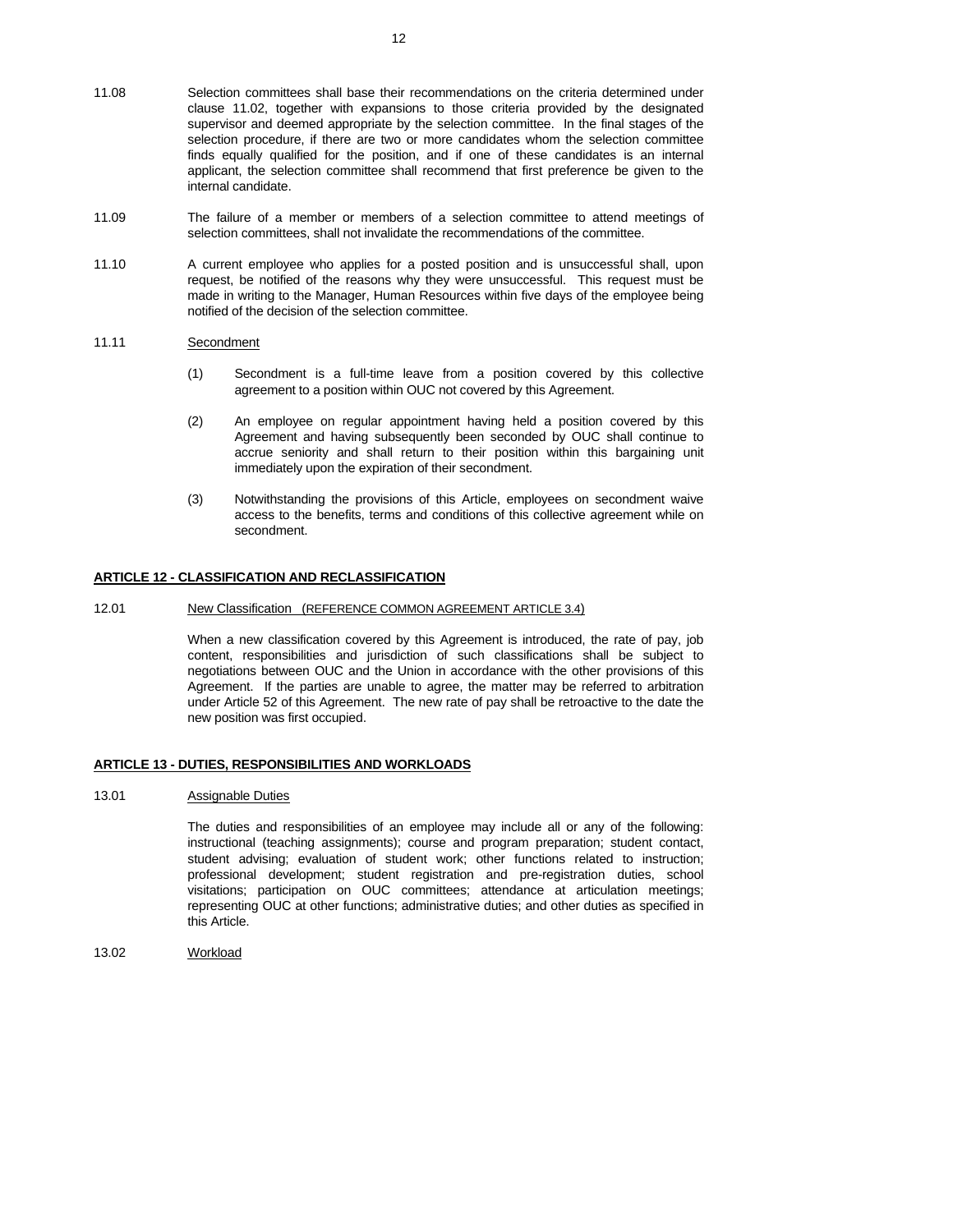- (1) The total assigned duty time (clause 13.03) for full-time employees shall not exceed 30 hours per week, except by mutual agreement between the designated supervisor (or designate) and the employee.
- (2) The working week shall be five consecutive days from Monday to Friday, except that this arrangement may be changed by mutual agreement between OUC and the employee.
- (3) For posted positions that make reference to work assignments on weekends, acceptance of the position will signify mutual agreement of the specified work week.
- (4) (i) Arrangements shall be made for one meal period and two 15-minute rest periods, during each working day. Meal periods shall be scheduled through mutual agreement between OUC and the employee and may be either 30 or 60 minutes in length.
	- (ii) The provisions of section 13.02 (1) and 13.02 (4) (i) of this clause shall normally be completed within a maximum period of seven-and-one-half consecutive hours per day. This may be extended to a maximum of 12 consecutive hours per day for a maximum of two days per week.
- (5) When an instructor from one centre is assigned duties at another centre, each two hours of travel time between centres shall equal one assigned duty hour.
- (6) (i) When an instructional assignment for a regular full-time instructor exceeds the maximum average of the instructional hours specified in 13.03 (2) (i), these hours shall be banked at the rate of time and one-half as noninstructional days. These days shall be taken during the same College year as they are worked and at a time mutually agreed to between the instructor, the Department Chair, and the designated supervisor. With the mutual written agreement of the instructor and the designated supervisor, the instructor may be paid for the additional hours worked.
	- (ii) When an instructional assignment for a non-regular instructor with a fulltime workload exceeds the maximum average of the instructional hours specified in 13.03 (2) (i), these hours shall be paid at time and one-half the hourly rate for the additional hours worked.
- (7) An employee whose assignable duties are in excess of 30 hours per week shall be paid at time and one-half their hourly rate for the additional hours worked.
- (8) Additional hours worked may not be counted under both clause 13.02 (6) and 13.02 (7).

#### 13.03 Assignable Duty Time

- (1) The assigned duty time is made up of instructional assignments and other assigned duties as outlined in 13.01.
- (2) (i) The maximum instructional hours per week for full-time employees shall not exceed 27.5 hours unless arrangements satisfactory to the instructor, the Department Chair and the designated supervisor are made to exceed the maximum.
	- (ii) The instructional hours per week shall be averaged over the College year exclusive of annual vacation and non-instructional duty days.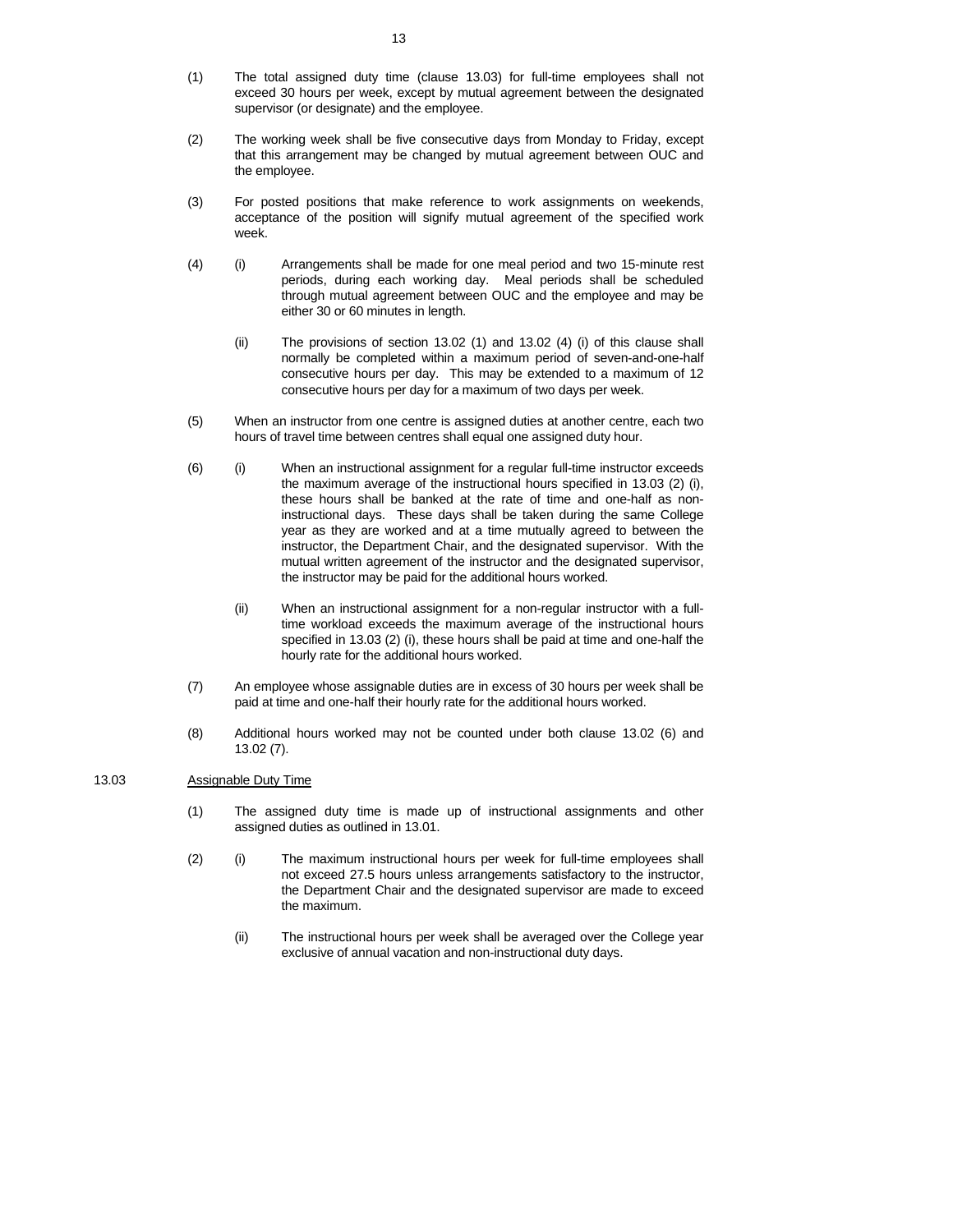- (iii) An instructional hour is defined as one hour of scheduled instruction in a classroom, seminar, laboratory, clinical, tutorial, or shop situation.
- (iv) In addition to the instructional hours in 13.03 (2) (iii), instructors shall undertake the associated course preparation, student contact, marking and other functions and responsibilities required to deliver the course.
- (3) Other assignable duty hours as outlined in 13.01 shall be assigned by the Dean in consultation with the instructor.

#### 13.04 Curriculum Development/Professional Development

- (1) (i) Regular employees shall be provided with 21 days per fiscal year for curriculum development, professional development and non-instructional duties (CD/PD time).
	- (ii) The number of days shall be prorated for regular part-time employees in proportion to the employee's workload level.
	- (iii) The employee shall prepare a schedule for the use of curriculum development/professional development time in consultation with the Department Chair for approval by the designated supervisor.
	- (iv) To facilitate the scheduling of CD/PD time for regular employees, OUC shall establish a "Replacement Bank" to cover the cost of replacement instructors. A total of 500 days will be allocated to the bank each fiscal year by OUC. Days remaining in the bank at the end of one fiscal year shall be carried forward to the next year to a maximum of 30 days.
	- (v) Regular employees may schedule a maximum of 4 days CD/PD time for "PD activities" for which the replacement may be charged to the Replacement Bank described in 13.04 (1) (iv).
- (2) Employees on non-regular appointments shall receive pro-rated curriculum development time based on a maximum entitlement of 10 working days in any one fiscal year.

## **ARTICLE 14 - EVALUATION REPORTS**

14.01 Where a formal evaluation of an employee's performance as an instructor or Department Chair is carried out, the employee concerned shall be given the opportunity to read and review the evaluation. Provision shall be made on the evaluation form for an employee to sign it. The form shall provide for the employee's signature in two places: one indicating that the employee has read and accepts the evaluation, and the other indicating that the employee disagrees with the evaluation. The employee shall sign in only one of the places provided. An employee shall, upon request, receive a copy of this evaluation report. An employee evaluation shall not be changed after an employee has signed it.

#### **ARTICLE 15 - SALARY SCALE AND PROCEDURE**

#### 15.01 Equal Pay

 OUC shall not discriminate between male and female employees by employing a person of one sex for any work at a rate of salary that is less than the rate of salary which a person of the other sex is employed.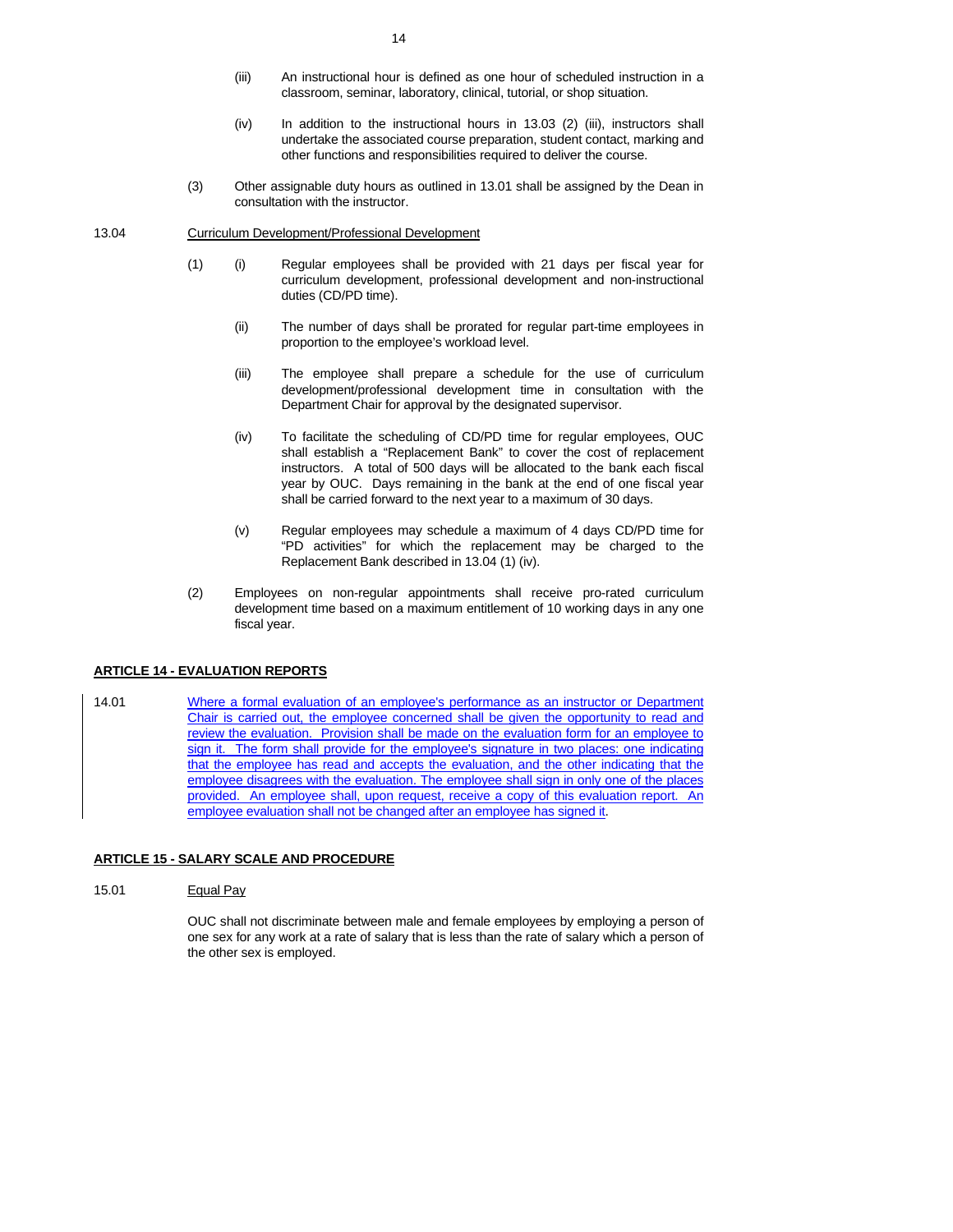Salaries shall be payable every second Friday throughout the calendar year. OUC agrees to have salaries deposited to each employee's bank, credit union or trust company account in the OUC region.

## 15.03 Salary Scales (REFERENCE COMMON AGREEMENT ARTICLE 12)

 Employees shall be paid in accordance with the rates of pay negotiated by the parties to this Agreement. For information purposes, the applicable rates of pay are recorded as Appendix "B" to this Agreement<sub>y</sub>

**Deleted:** \*

#### 15.04 Temporary Reclassification

 An employee assigned to substitute in, or perform the duties of, a higher paying classification shall receive the appropriate higher salary rate.

## 15.05 Reclassification Downgrading

 An employee shall not have their salary rate reduced by reason of a change in the classification of their position that is caused other than by the employees themselves.

## **ARTICLE 16 - APPLICATION OF THE SALARY SCALE**

#### 16.01 Placement

- (1) At time of initial appointment, an employee may be placed on the salary scale to a maximum initial placement of Step 7.
- (2) In exceptional circumstances, and at the discretion of the Vice-President, Academic or designate, this maximum may be waived.
- (3) Initial placement on the salary scale will be determined using the following criteria:

## **QUALIFICATIONS:**

|                                                                | April 1/01 | April 1/02 |
|----------------------------------------------------------------|------------|------------|
| Diploma in Technology or equivalent                            | Step 13    | Step 10    |
| Bachelor's Degree, Trades Qualification, or equivalent Step 12 |            | Step 9     |
| Master's Degree                                                | Step 11    | Step 8     |
| Doctoral Degree                                                | Step 10    | Step 7     |

#### **EXPERIENCE:**

- (i) One step for each year of full-time equivalent related teaching experience at the post-secondary level at more than one institution, provided the experience is concurrent and equates to full-time at OUC, as determined by the designated supervisor.
- (ii) One step for each complete two-year block of full-time related teaching in the public school system.
- (iii) One step for each of the first two years and one step for each complete two-year block thereafter of full-time work experience in an area directly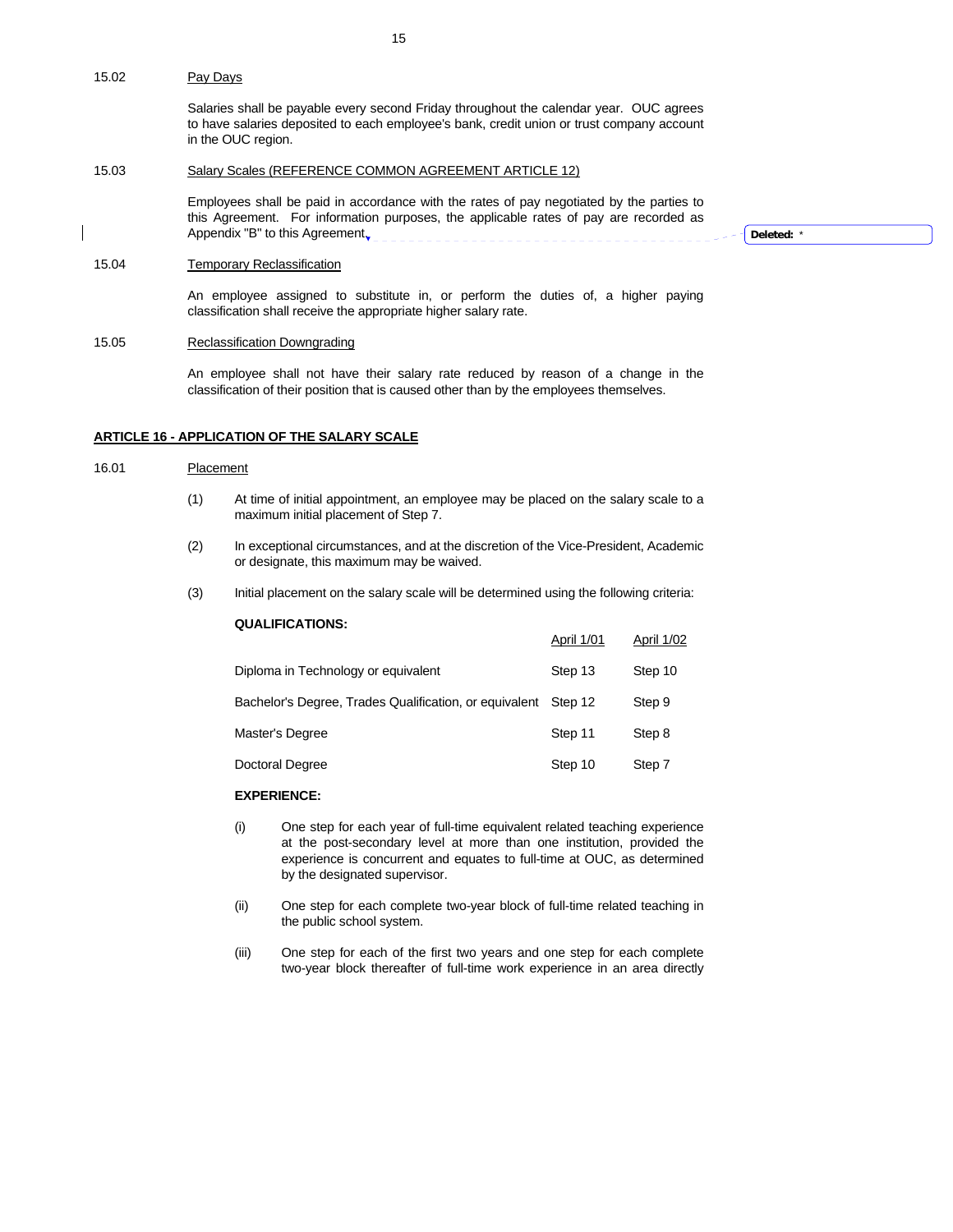related to the employee's duty assignment.

(iv) For the purpose of  $16.01(3)$ (ii) and  $16.01(3)$ (iii) above, part-time work may be considered as full-time equivalent experience at the discretion of the Dean.

## 16.02 Receipt of Salary Increment

- (1) (i) An employee on a regular full-time appointment shall receive an annual incremental increase in the pay period in which their anniversary date falls until the maximum salary is reached. The anniversary date of employment shall be defined as the starting date of continuous service with OUC or a date which reflects accumulated full-time equivalent service, in accordance with clause 19.01 (1).
	- (ii) An employee on a regular part-time appointment shall receive a salary increment when they have completed the equivalent of 44 weeks full-time service with OUC and shall receive additional salary increments for each successive equivalent of 44 weeks full-time service until the maximum salary is reached.
- (2) An employee on a non-regular appointment shall receive a salary increment when they have completed the equivalent of 44 weeks full-time service with OUC and shall receive additional salary increments for each successive equivalent of 44 weeks full-time service until the maximum salary is reached, subject to clauses 8.03 and 8.04. Where an employee has 16 weeks of continuous service, the service shall be accumulated provided interruptions of service do not exceed 12 months.
- (3) Should an employee on a non-regular appointment be successful in obtaining a regular appointment, their anniversary date of employment shall be adjusted to reflect their cumulative service with OUC, subject to clauses 8.03 and 8.04.

## **ARTICLE 17 - DISTANCE EDUCATION COURSES**

- 17.01 When OUC intends to offer a Distance Education course,
	- (1) the appropriate Department Chair shall be notified, and
	- (2) the employees in the appropriate instructional areas shall have "right of first refusal" for the distance education tutor work for which they are qualified.
- 17.02 Distance Education offerings, delivery or otherwise, shall not be regarded as an assignable duty under the provisions of Article 13.
- 17.03 Part-time distance education tutors and full-time employees who assume a distance education tutoring assignment shall be paid in accordance with the following:
	- (1) For each distance education course assigned to the tutor for a 12-month period, a retainer of:

| April 1, 2001 | \$289.00 |
|---------------|----------|
| April 1, 2002 | \$295.00 |
| April1, 2003  | \$301.00 |

 This amount shall be prorated for a shorter period, subject to a minimum retainer of: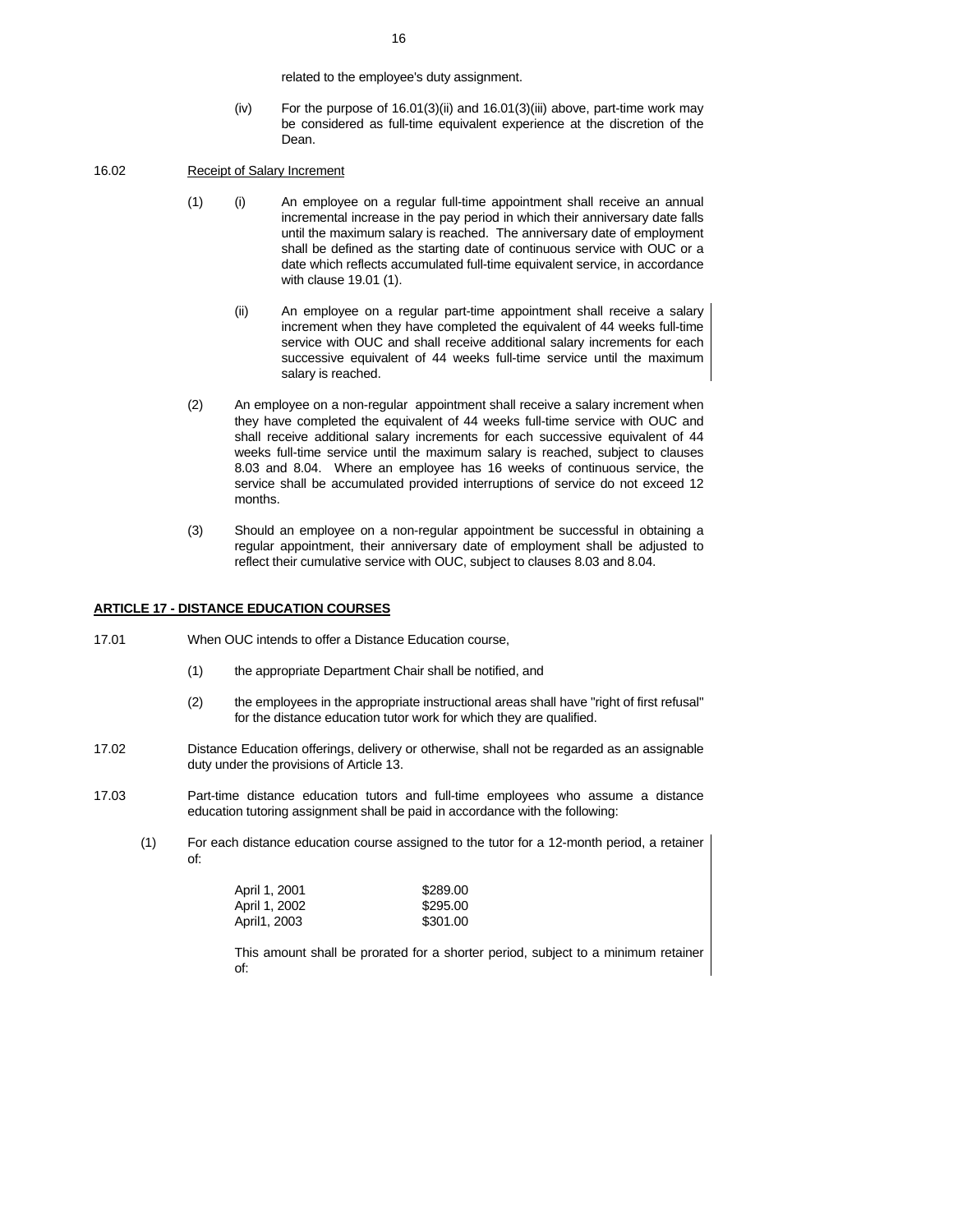| April 1, 2001 | \$144.00 |
|---------------|----------|
| April 1, 2002 | \$147.00 |
| April 1, 2003 | \$150.00 |

(2) For each assigned student who is registered in a course section 18 calendar days after the official commencement date of the course section:

| April 1, 2001 | \$64.00 |
|---------------|---------|
| April 1, 2002 | \$65.00 |
| April 1, 2003 | \$66.00 |

(3) For each assigned student who \* receives a grade, or who \* is assigned a "W":

| April 1, 2001 | \$50.00 |
|---------------|---------|
| April 1, 2002 | \$51.00 |
| April 1, 2003 | \$52.00 |

(4) For each contact hour for seminars or workshops that are required by OUC:

| April 1, 2001 | \$45.00 |
|---------------|---------|
| April 1, 2002 | \$46.00 |
| April 1, 2003 | \$47.00 |

#### **ARTICLE 18 - DEPARTMENT CHAIRS**

- 18.01 Under the general direction of the designated supervisor, the Chair of an instructional department shall:
	- (1) Provide academic leadership by supporting departmental colleagues with regard to maintaining standards of instructional excellence, curriculum development, working effectively with students, and professional development.
	- (2) Represent and act on behalf of the department in faculty and OUC matters.
	- (3) Assist the designated supervisor with the development and implementation of departmental, faculty and OUC policies and procedures, ensuring that department members are consulted with respect to, and involved in the making of, departmental decisions and recommendations.
	- (4) Establish departmental strategic and operational plans, in consultation with instructional staff, as well as, in consultation with the designated supervisor, assist in the development of faculty strategic and operational plans.
	- (5) Establish and maintain a system for recommending to the designated supervisor an equitable assignment of instructional and non-instructional (course advising, curriculum development, committee membership, etc.) workload.
	- (6) Facilitate effective communication amongst departmental members and between the department and the designated supervisor.
	- (7) Assist and complement the work of other OUC employees, departments, divisions, and faculties by developing and maintaining effective administrative systems with respect to budget development, the ordering of books and other program supplies, library collection development, maintenance of department records such as syllabi, reading lists, class materials, etc., and the setting of examinations and grading.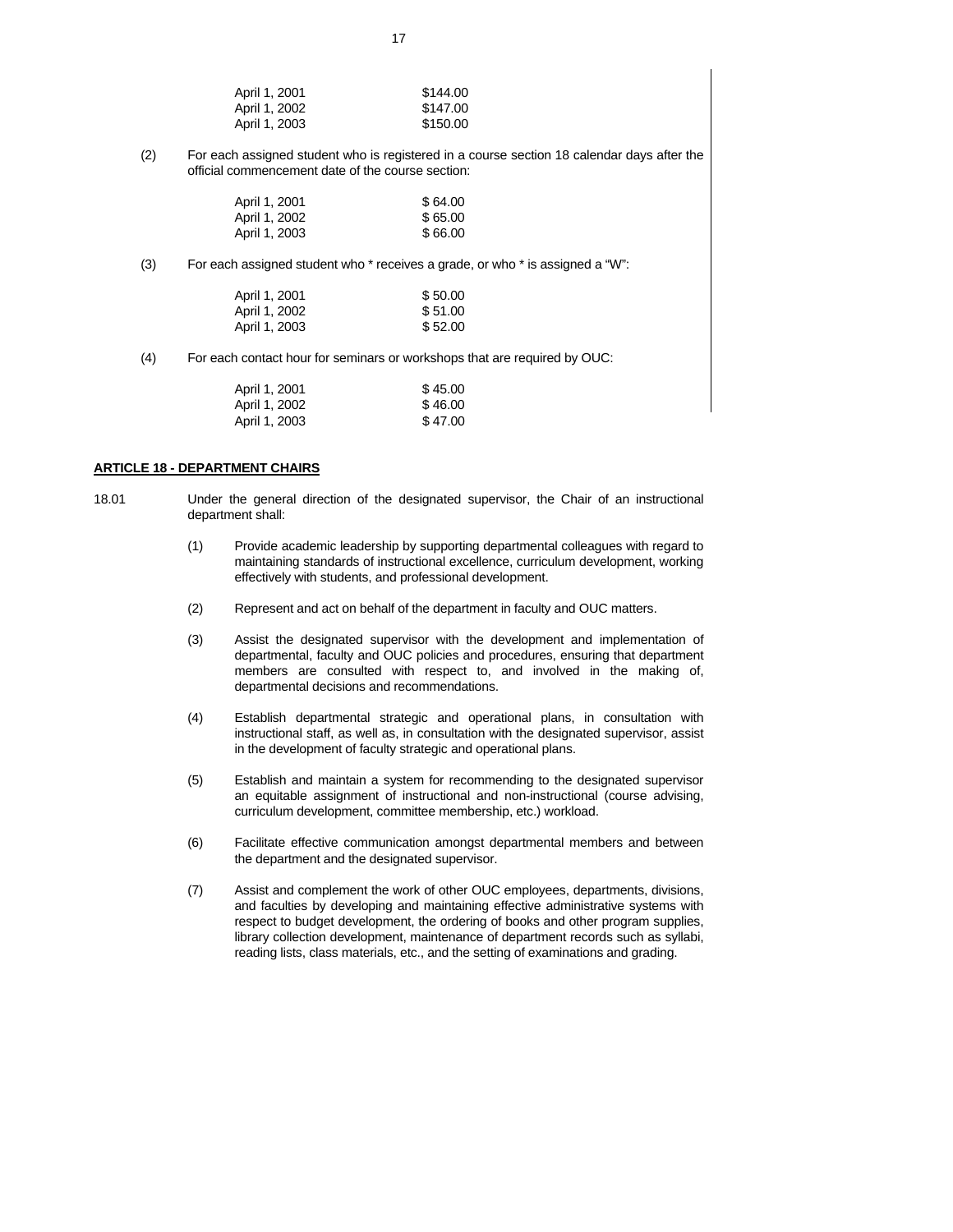In addition, where specifically authorized by the Dean, the Chair of an instructional department shall:

- (8) Administer the departmental non-salary operating budget.
- (9) Establish and chair selection committees to hire instructional staff.
- (10) When mutually agreed between the designated supervisor and the Chair, evaluate the performance of instructional staff with regard to teaching.

#### 18.02 Selection Procedure

A Department Chair shall be appointed according to the following procedure:

- (1) All department members holding regular full-time positions shall be eligible for the position of Department Chair.
- (2) The position of Department Chair shall be posted internally only.
- (3) The recommendation to the OUC President of a department member for the position of Department Chair shall be determined by a secret ballot at a departmental meeting. The designated supervisor shall act as chair for the election. Employees on regular appointment, or non-regular employees with a fulltime workload who have accumulated 12 months service in accordance with 8.03 and 8.04 and whose current appointment is for a period of four consecutive months or more shall be eligible to vote. In the event of a tie, the designated supervisor and the department shall make every effort to break the tie. If a tie remains, it shall be broken by the toss of a coin.

#### 18.03 Term of Appointment

- (1) The term of a Department Chair shall normally begin on July 1st and shall normally have a length of three years. With the exception of 18.03 (2), resignations shall not normally occur during the instructional period unless mutually agreed between the designated supervisor and the Chair.
- (2) A Department Chair who anticipates being absent or who is absent for a continuous period of four months or more shall yield the Chair. In such event, election of a new Department Chair, in accordance with clause 18.02 (3), shall normally take place within one month.

#### **ARTICLE 19 - SENIORITY**

- 19.01 (1) Seniority for employees on regular appointments shall be defined as the length of accumulated full-time equivalent service with OUC, subject to clauses 8.03 and 8.04 if the employee had previous service in a non-regular appointment category.
	- (2) Seniority for employees on non-regular appointments shall be defined as the length of accumulated full-time equivalent service with OUC, subject to clauses 8.03 and 8.04.
- 19.02 An employee shall not lose seniority rights if they are absent from work because of sickness, accident or leave of absence approved by OUC.
- 19.03 An employee shall lose seniority rights in the event they are discharged for cause, they resign and are not reinstated within 30 days, or clause 8.03, 8.04 or 48.03 (2) takes effect.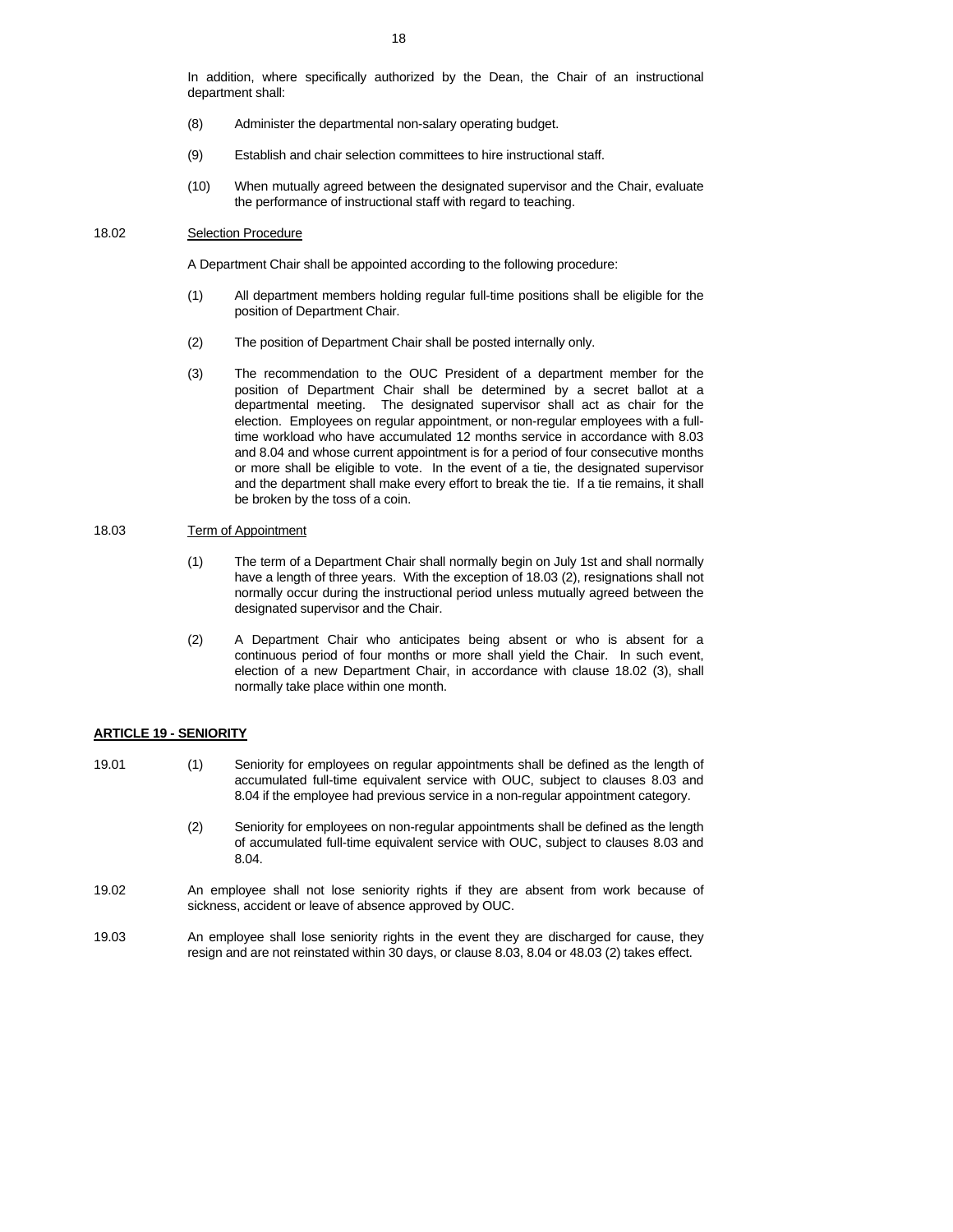19.04 OUC shall provide the Union with an employee seniority list annually in July.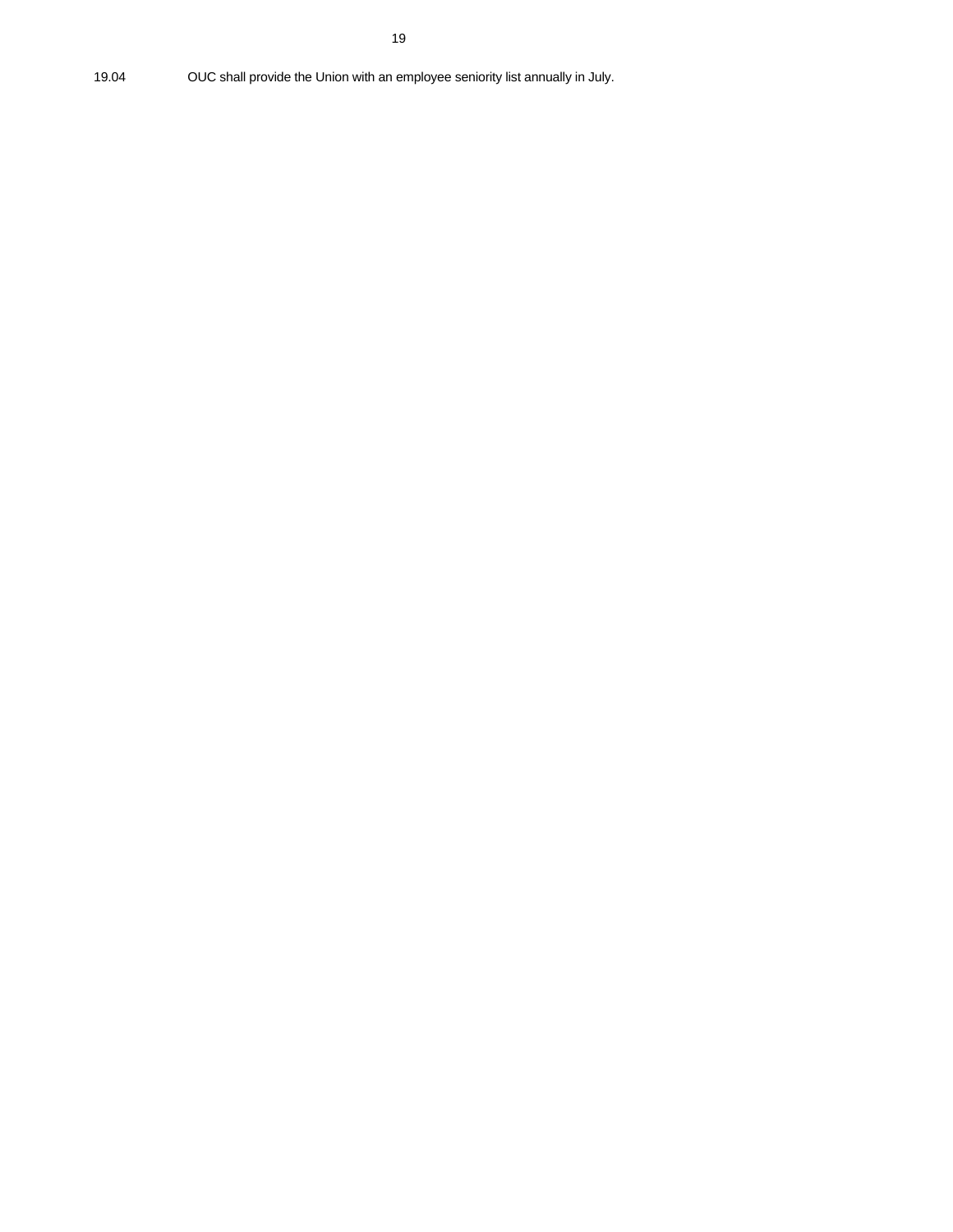#### 20.01 Paid Holidays

The following have been designated as paid holidays:

New Year's Day **Labour Day** Good Friday **Thanksgiving Day** Easter Monday **Remembrance Day**  Victoria Day Christmas Day Canada Day **Boxing Day** British Columbia Day

 Any other holiday proclaimed as a holiday by the federal, provincial or municipal government for the locality in which an employee is working shall also be a paid holiday.

## 20.02 Holidays Falling on Saturday or Sunday

 For an employee whose work week is from Monday to Friday and when any of the abovenoted holidays fall on a Saturday and is not proclaimed as being observed on some other day, the following Monday shall be deemed to be the holiday for the purpose of this Agreement; and when a holiday falls on a Sunday and it is not proclaimed as being observed on some other day, the following Monday (or Tuesday, where the preceding section already applies to the Monday) shall be deemed to be the holiday for the purpose of this Agreement.

#### 20.03 Holiday Falling on a Day of Rest

 When a paid holiday falls on an employee's day of rest, OUC shall make every reasonable effort to give the employee a lieu day off, with pay, on the first regularly scheduled workday following the day of rest so affected. Where this is not possible, the lieu day shall be taken at a mutually agreeable time. When a paid holiday is moved to another day under the provision of this clause:

- (1) Work performed by an employee on the day from which the holiday was moved shall be considered as work performed on a day of rest;
- (2) Work performed by an employee on the day to which the holiday was moved shall be considered as work performed on a holiday.

#### 20.04 Holiday Coinciding with a Day of Vacation

 Where an employee is on vacation and a day of paid holiday falls within that period, the paid holiday shall not count as a day of vacation and shall be rescheduled in accordance with Article 21.

20.05 Employees on non-regular appointments who have earned wages in 15 of the 30 calendar days prior to a statutory holiday, and are still employed by OUC, or are re-employed by OUC within 10 working days (exclusive of statutory holidays) of the holiday, shall be paid for such holiday. In the case of employees who work varied hours, the pay for the holiday is calculated as the average of their hours exclusive of overtime for the days they have earned wages in the 30 calendar day period immediately preceding the week in which the statutory holidays occurs.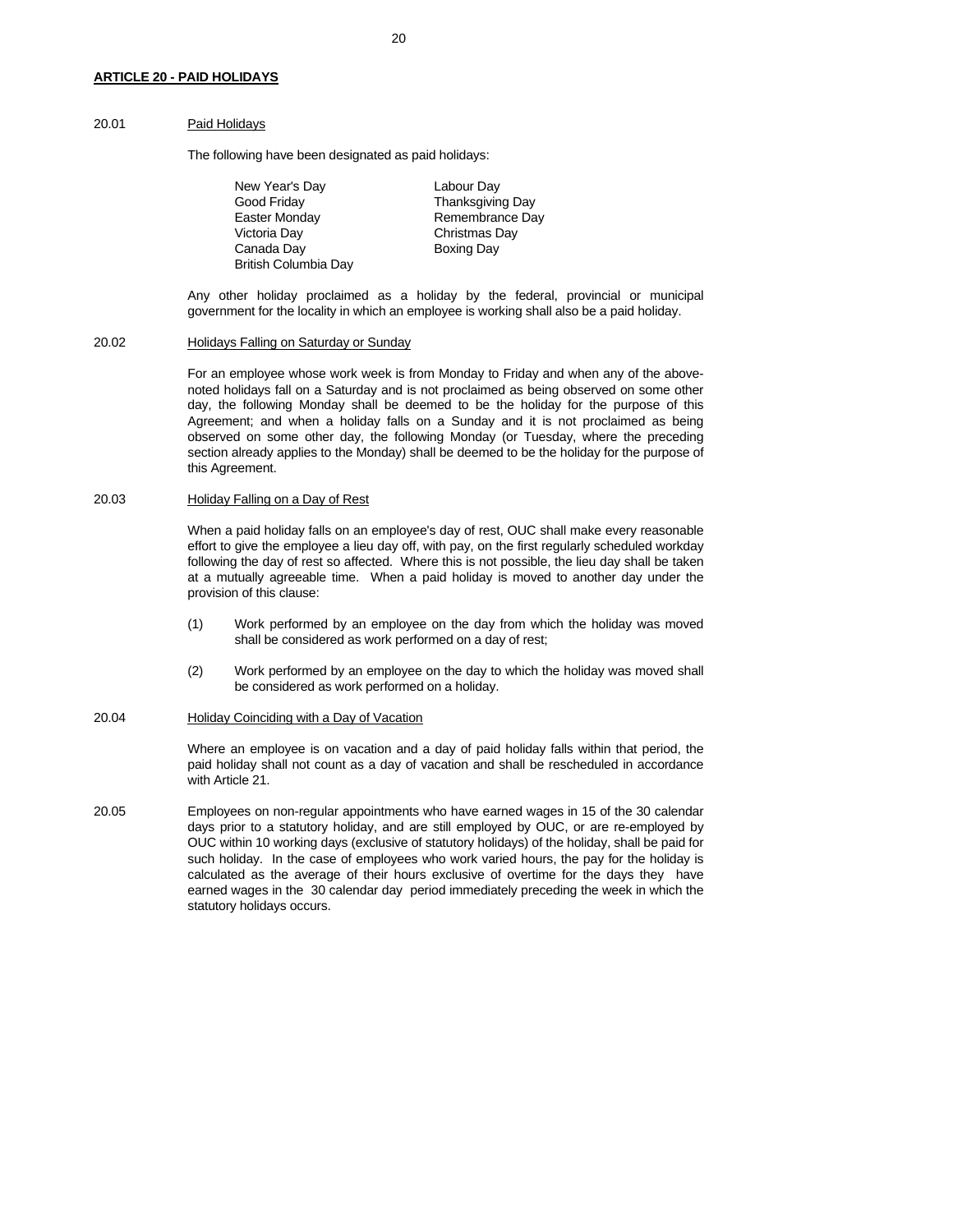#### 21.01 Annual Vacation Entitlement

- (1) The vacation year shall coincide with the calendar year.
- (2) An instructor on a regular appointment shall be entitled to an annual paid vacation of 43 working days. Where less than a full year of service is involved, vacation shall be prorated on the basis of 3.5 days with pay for each completed month of service. For the purpose of this clause, unpaid leave shall not be counted as service.
- (3) The number of vacation days shall be prorated for regular part-time employees in proportion to the employee's workload level [see clause 8.06(2)].
- (4) An employee on a non-regular appointment shall receive 16% of their gross salary, payable bi-weekly, in lieu of vacation time. Employees appointed for 10 consecutive months or more may request at the start of their appointment to earn vacation entitlement in accordance with clause 21.01 (2). Any entitlement not taken during the appointment period shall be paid out in cash at the end of the appointment period.

## 21.02 Prime Time Vacation Period

 Subject to the instructional needs of the vocational programs, vacation time shall be scheduled at the convenience of the instructors concerned. OUC shall make every reasonable arrangement to assure that instructors are able to schedule vacations during the period from May 1st to September 30th. An instructor shall be entitled to take 50% of their annual vacation entitlement during the two-month period of July and August. Employees who are required by OUC to be recalled during their vacation period shall receive equivalent vacation day(s) off at a later date.

#### 21.03 Vacation Carry-Over

 Upon notification in writing to the designated supervisor, an employee may carry-over a maximum of five days' vacation leave to the next year. However, if an employee wishes to carry-over up to an additional five days' vacation time, they shall seek the formal written approval of the designated supervisor. An employee shall not receive cash in lieu of vacation time, except upon termination, or as prescribed under clause 21.01 (4).

#### 21.04 Preference in Vacation

- (1) Vacation shall be granted on the basis of seniority within a program.
- (2) Vacation schedules will be circulated and posted by April 1st of each year.
- (3) An employee who does not exercise their seniority right within two weeks of receiving the vacation schedule shall not be entitled to exercise those rights in respect to any vacation time previously selected by an employee with less seniority.

#### 21.05 Scheduled Vacations

 Vacation schedules, once approved by OUC, shall not be changed, other than in cases of emergency, except by mutual agreement between the employee and OUC.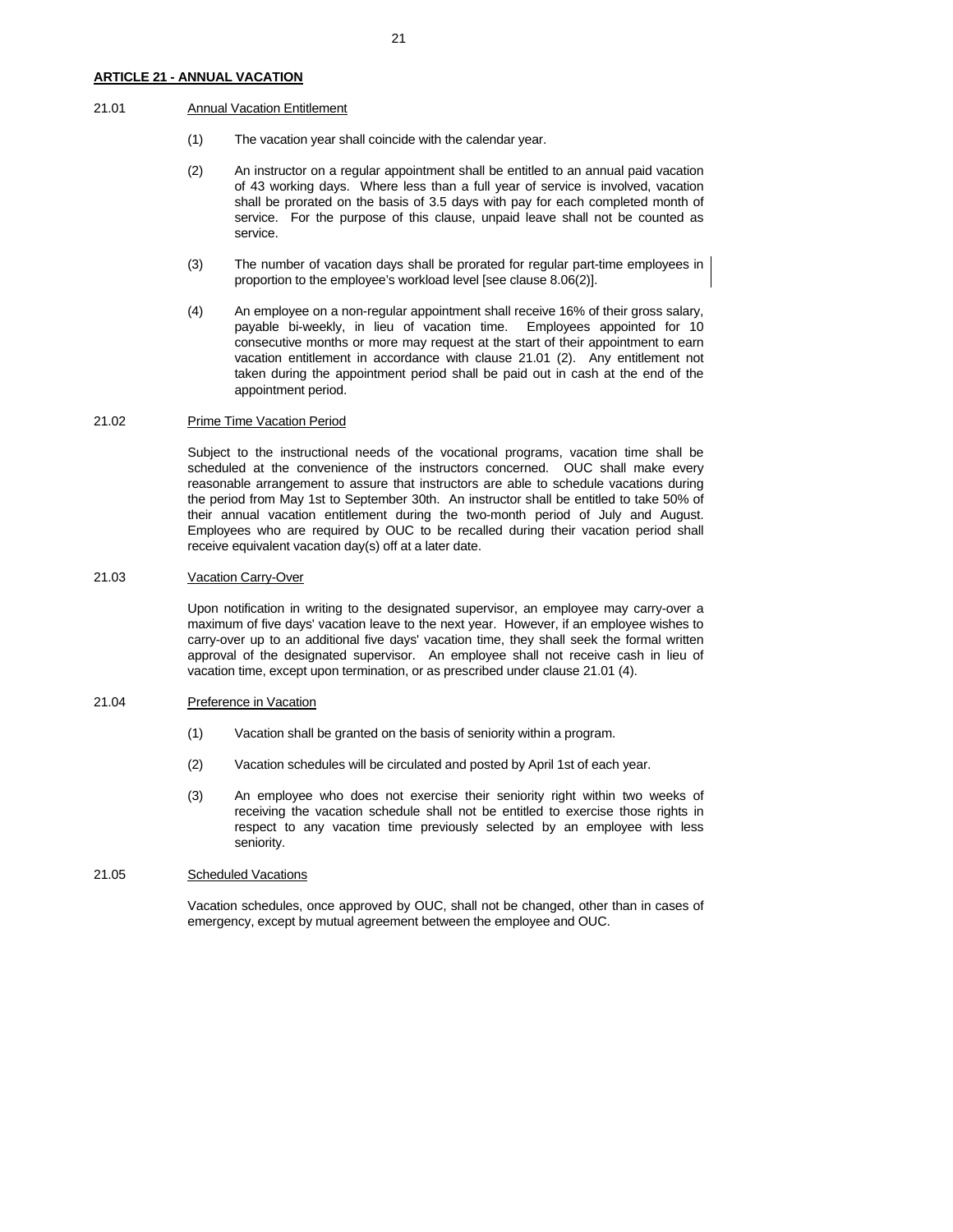#### 21.06 Vacation Relief

 Where vacation relief is required, employees shall, subject to the needs of the programs and courses concerned, be given the opportunity to relieve other employees in higher paid classifications. The qualifications of relief instructors available shall be the main criterion applied in assigning appointments under this section.

#### **ARTICLE 22 - ILLNESS, INJURY AND LONG-TERM DISABILITY**

#### 22.01 Sick Leave Defined

- (1) Sick leave means the period of time an employee is permitted to be absent from work with full pay by virtue of being sick, disabled, quarantined, or because of an accident for which compensation is not payable under the Workers' Compensation Act, or for circumstances as provided for under clause 22.03.
- (2) An employee may be required to produce a certificate from a duly qualified practitioner, certifying that the sick employee is unable to carry out their duties due to illness. OUC may require the employee to have their physician complete OUC's Illness and Injury Report, and to forward the completed report to the OUC Physician.

## 22.02 Sick Leave Entitlement

- (1) An employee on a regular full-time appointment on staff as at March 31, 1979 shall earn sick leave credits at the rate of one-and-one-half (1.5) days for each month of service in which pay is received for at least 15 days each calendar month, and shall accumulate sick leave credits to a maximum of 250 working days.
- (2) An employee on a regular full-time appointment who was appointed on April 1, 1979, or thereafter, shall earn sick leave credits at the rate of one-and-one-half (1.5) days for each month of service in which pay is received for at least 15 days each calendar month, and shall accumulate sick leave credits to a maximum of 180 working days. The number of days shall be prorated for regular part-time employees in proportion to the employee's workload level.
- (3) (i) An employee on a non-regular appointment with a full-time workload shall earn sick leave credits at the rate of one-and-one-half (1.5) days for each month of service in which pay is received for at least 15 days each calendar month, and shall accumulate sick leave credits to a maximum of 90 working days, subject to the conditions of clause 8.03.
	- (ii) An employee who has accumulated sick leave credits in accordance with 22.02(3)(i) must be on a non-regular appointment with a full-time workload of at least three consecutive weeks in order to be eligible to use previously accumulated sick leave.
- (4) (i) An employee on a non-regular appointment with a part-time workload of three consecutive months or more and a minimum average of six instructional hours per week shall earn sick leave credits on a pro-rata basis to a maximum accumulation of 90 working days of sick leave credits, subject to the conditions of clause 8.04.
	- (ii) An employee on a non-regular appointment with a part-time workload who has accumulated sick leave credits must meet the requirements in 22.02(4)(i) in order to be eligible to use previously accumulated sick leave.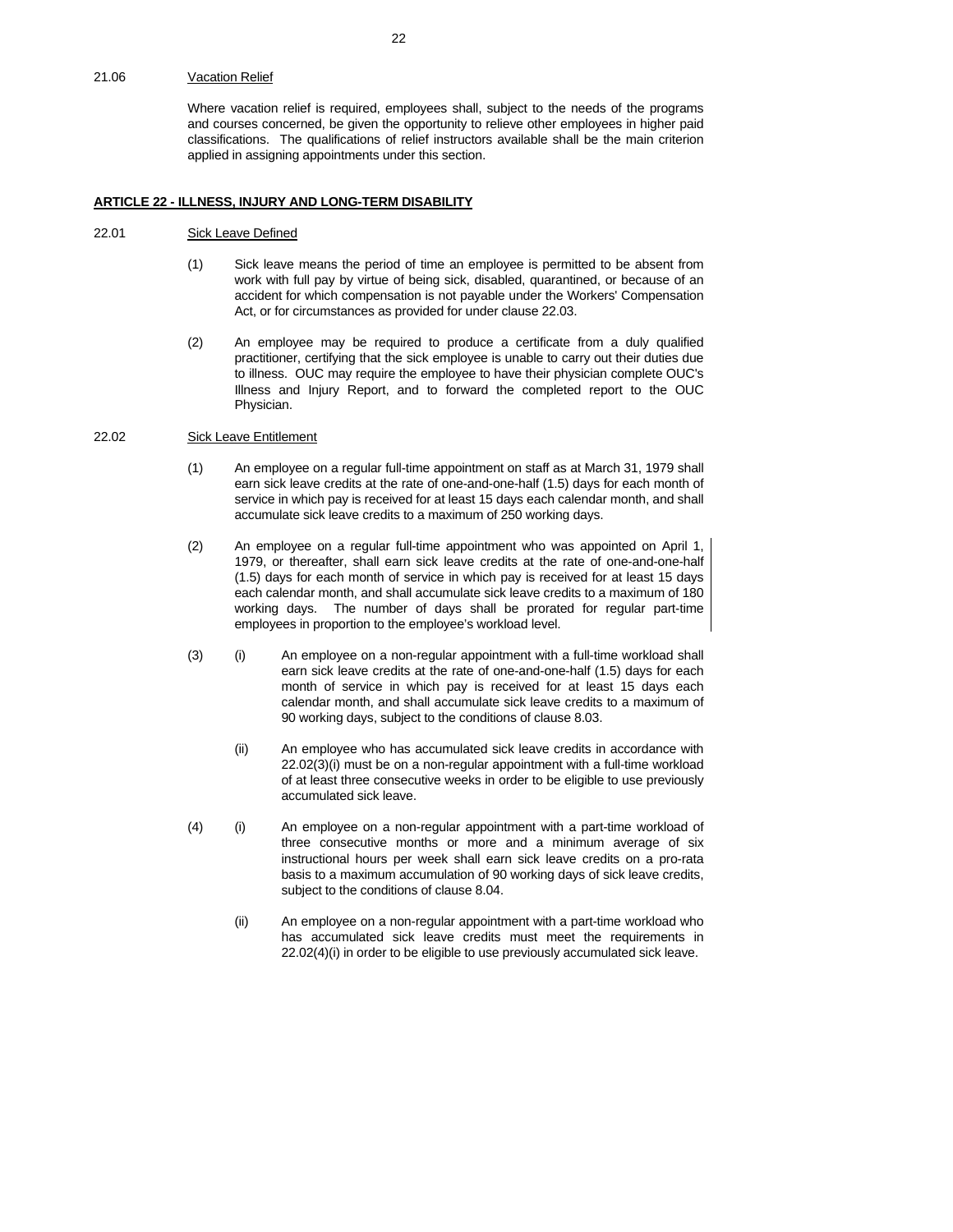(5) An employee shall be entitled to claim sick leave at their regular rate of pay for a maximum period equivalent to their accumulated sick leave credit for absence from work because of illness or injury.

#### 22.03 Family Illness (REFERENCE COMMON AGREEMENT ARTICLE 7.7)

- (1) In the case of illness of a member of the immediate family, (as defined in clause 29.02), residing on an ongoing basis in the employee's household or with whom the employee permanently resides, when no one at home other than the employee can provide for the needs of the person, an employee on regular appointment, or a nonregular employee who has accrued sick leave credits under clause 22.02(3) or (4), shall be entitled, after notifying their supervisor, to use annual sick leave entitlement up to a maximum of three days at any one time for this purpose, provided a minimum of 12 days is available each year for personal sick leave only (see clause 22.07).
- (2) Employees may be required to produce a certificate from a duly qualified practitioner certifying that an immediate family member is ill and requires attention.

#### 22.04 Employee to Inform OUC

 The employee shall make every reasonable effort to inform OUC as soon as possible of their inability to report to work because of illness or injury.

## 22.05 Sick Leave Records

 A record of all unused sick leave shall be kept by OUC. Immediately after the close of each calendar year, each employee shall receive a record from OUC of their accumulated sick leave credit. Notwithstanding the foregoing, on receipt of written application, an employee shall be advised of the amount of sick leave accrued to their credit.

#### 22.06 Voluntary Sharing of Sick Leave

 If an employee suffers a prolonged illness and uses up all their sick leave credits, other employees may each voluntarily donate up to a maximum of 10 days sick leave from their accumulated sick leave credits for the use of another employee provided a minimum of 12 days is retained each year for personal sick leave only. The total of all such donations shall not exceed 90 days or the number of days required to cover the ill employee until he qualifies for coverage under the long-term disability plan, whichever is the lesser of the two. Such donation of sick leave credits shall be given in writing to OUC prior to the expiration of the ill employee's sick leave credits.

## 22.07 Deduction of Sick Leave

- (1) All absences on account of illness or injury on a working day (exclusive of designated paid holidays) shall be charged against an employee's sick leave credits.
- (2) There shall be no charge against an employee's sick leave credit when their absence on account of an illness or an injury is less than one-half day.
- (3) Where the period of absence on account of illness is at least one-half day but less than a full day, one-half day only shall be charged as sick leave.

#### 22.08 Ineligible for Sick Leave

 An employee can neither earn nor take sick leave with pay for any period during which they are on leave of absence without pay, under suspension, on strike or locked out.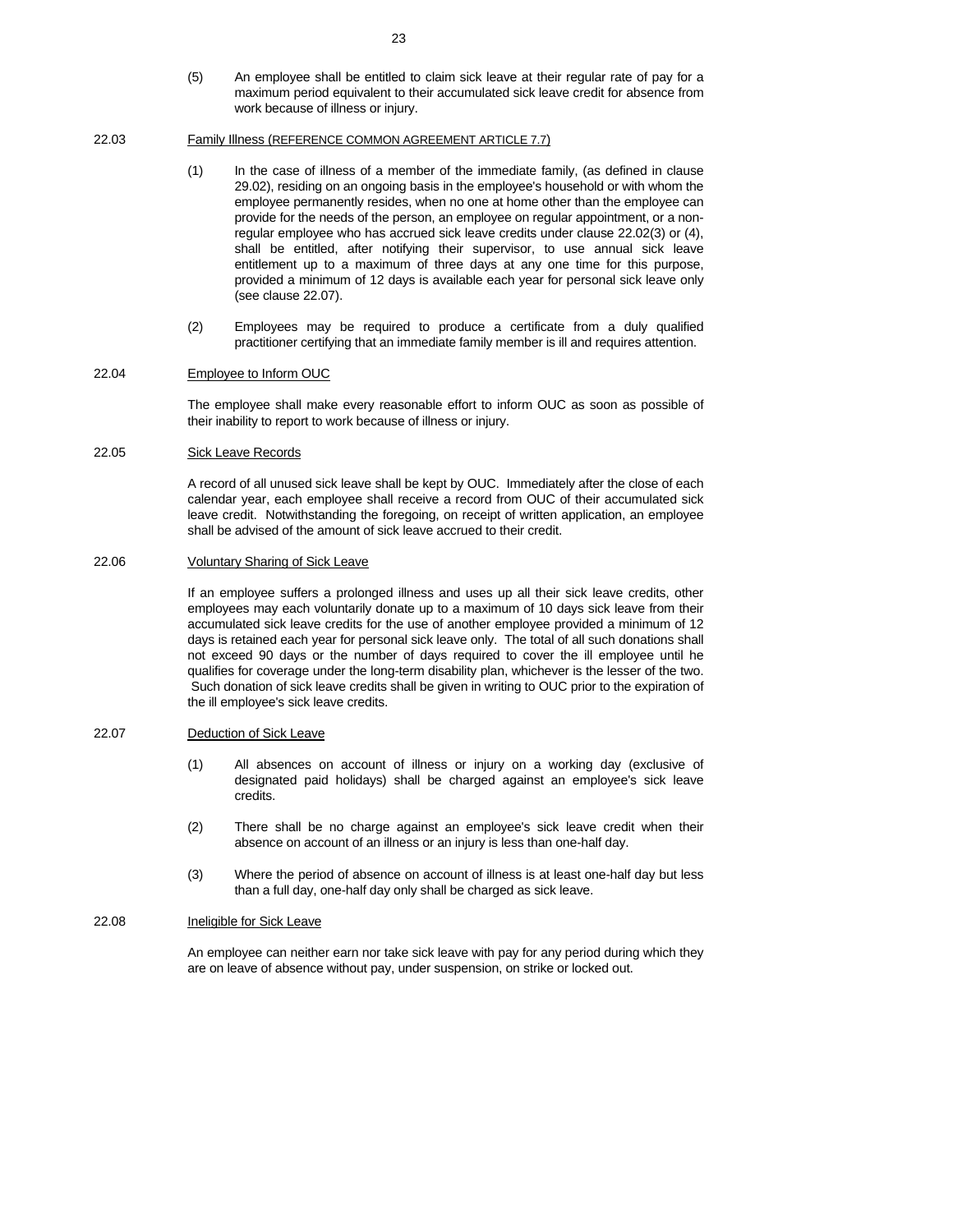## 22.09 Advance of Sick Leave

 Any employee unable to return to their duties at the termination of the period for which sick leave is granted shall be permitted to "borrow" up to 18 days' sick leave from their future sick leave credits.

## 22.10 Medical and Dental Appointments

 Deductions shall be made from sick leave entitlement for medical and dental appointments in accordance with clause 22.07.

#### 22.11 Travel Time for Medical and Dental Care

 Employees in areas where adequate medical and dental facilities are not available shall be allowed to deduct from their sick leave credits the necessary return travelling time to receive personal or immediate family medical and dental care at the nearest medical centre. OUC may request a certificate of a qualified medical or dental practitioner, as the case may be, stating that treatment could not be provided by facilities or services available at the employee's place of residence.

#### 22.12 Long-Term Disability

- (1) An employee on long-term disability shall be considered an employee for purposes of the College Pension Plan only and shall continue to be covered by medical, extended health, dental and group life and AD&D insurance for the first 24 months from the date on which the employee received compensation under the long-term disability plan. Participation in these plans may be continued past the 24 months provided OUC is reimbursed for 100% of the applicable premiums.
- (2) An employee who qualifies for long-term disability benefits shall retain their accumulated seniority and shall only accumulate seniority for the first 24 months while on long-term disability for the purposes of lay-off/recall, and shall have access to the grievance procedure in the collective agreement during this period. Except as otherwise expressly provided, employees on long-term disability shall not be covered by any other portion of the collective agreement.
- (3) An employee who has recovered from a total disability during or immediately upon the expiration of the first 24 months from the date on which the employee received compensation under the long-term disability plan shall be entitled to be reinstated by OUC provided the employee is able to perform the duties in a satisfactory and efficient manner and their position has not been declared redundant under Article 48 (Reduction and Recall).
- (4) If an employee is unable to return to work upon the expiration of the first 24 months, as stated in clause 22.12 (3), their employment with OUC shall be deemed to be terminated, except as expressly provided in clause 22.12 (1), unless an extension is agreed to by OUC.

#### 22.13 Workers' Compensation Board

 Where employee(s) are on a claim recognized by the Workers' Compensation Board, employee(s) shall be entitled to leave, at 75% (subject to upward adjustment in accordance with WCB rates) of their regular rate of pay, for a maximum of 24 months for any one claim resulting from any one injury or recurrence of that injury. The compensation payable by the Workers' Compensation Board shall be remitted to OUC. The following conditions shall apply: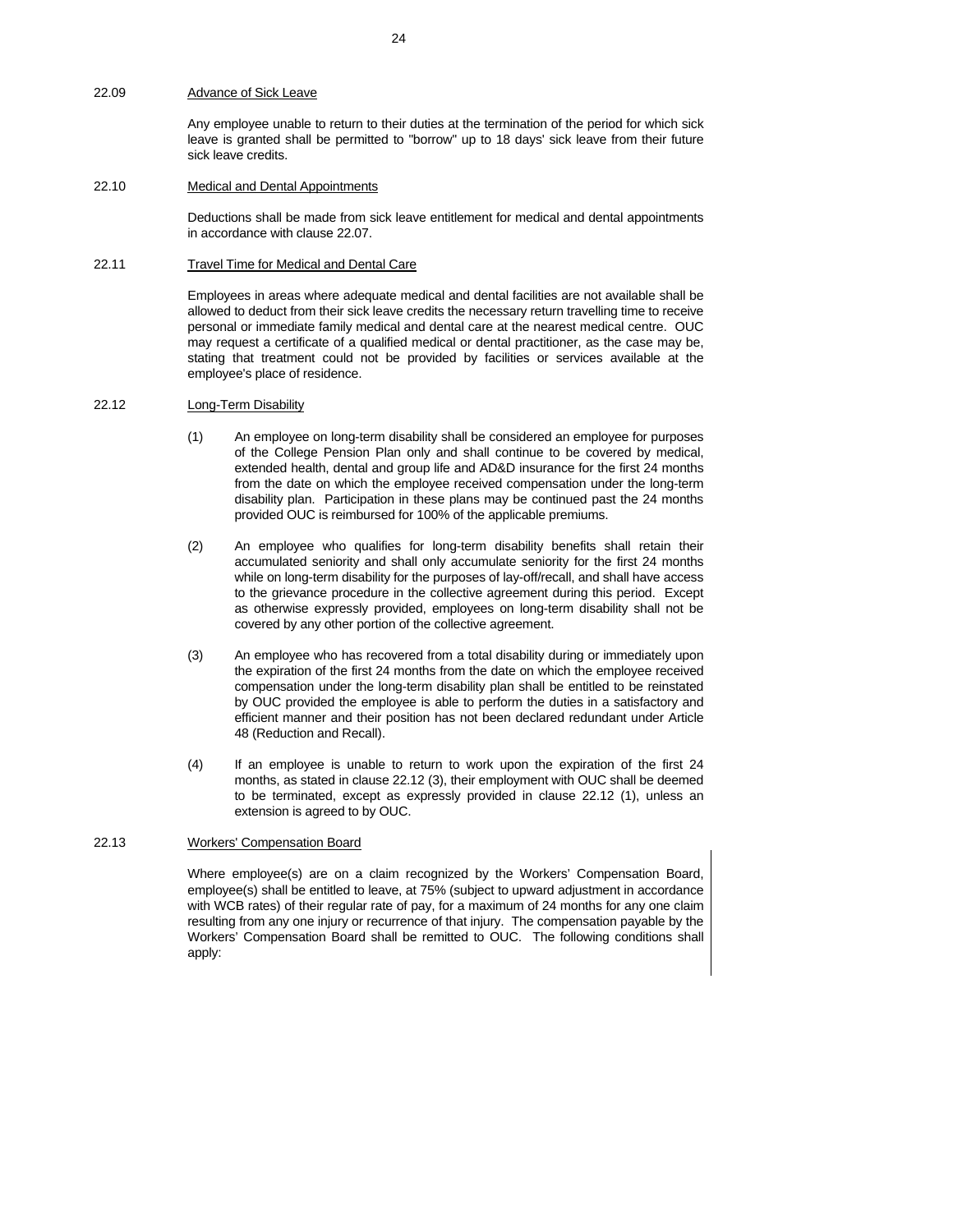- (1) OUC shall pay health and welfare benefits as defined under Article 26 during the first 24 months leave on each Workers' Compensation Board claim.
- (2) Employees on WCB claims will retain full pensionable service based on their appointment and the cost shall be shared between OUC and the employee in accordance with Superannuation legislation.
- (3) If after 24 months under clause 22.13 the employee(s) still remains on leave, the employee(s) shall be considered on a direct WCB claim.
- 22.14 Employees may, at their option, choose a direct claim arrangement with WCB and be considered on a leave without pay from OUC. In this case, health and welfare benefits and pension coverage will not be maintained by OUC.

#### **ARTICLE 23 - EMPLOYEE ASSISTANCE PROGRAM**

- 23.01 OUC and the Union will jointly participate in the administration of a mutually acceptable Employee Assistance Program for employees on regular appointments. OUC shall provide an administrative fee up to the equivalent of 0.2% of the bargaining unit salary base in each fiscal year to fund the cost of the program.
- 23.02 An Employee Assistance Program Joint Committee shall be established and consist of one representative from each participating employee group and one representative from OUC.
- 23.03 The Employee Assistance Program Joint Committee will evaluate and report on the performance of the program prior to March 31st each year.

#### **ARTICLE 24 – RETIREMENT** (REFERENCE COMMON AGREEMENT ARTICLE 11)

#### 24.01 Retirement Leave or Pay-out

 Upon retirement, an employee on a regular appointment shall be granted a leave, or at the employee's option, a cash payout, equal to 50% of accumulated sick leave.

#### 24.02 Retirement Allowance

 An employee on a regular appointment shall receive a retirement allowance at the rate of five working days for every year of completed full-time equivalent service with OUC, prorated. The initial and final years of service on regular appointment shall be pro-rated.

#### **ARTICLE 25 - PARENTAL LEAVE** (REFERENCE COMMON AGREEMENT ARTICLE 8)

- 25.01 Parental leave of absence without pay shall be granted on application to the designated supervisor. The duration and other terms of the leave shall be subject to the following provisions:
	- (1) A maternity leave of absence without pay shall be granted at any time chosen by the employee during the 11-week period immediately preceding the anticipated date of birth for a period of up to six months, or to the expiry date of a part-time or temporary appointment, whichever is shorter.
	- (2) Parental leave of absence without pay shall be granted for up to six months, or to the expiry date of a part-time or temporary appointment whichever is shorter, in a period commencing: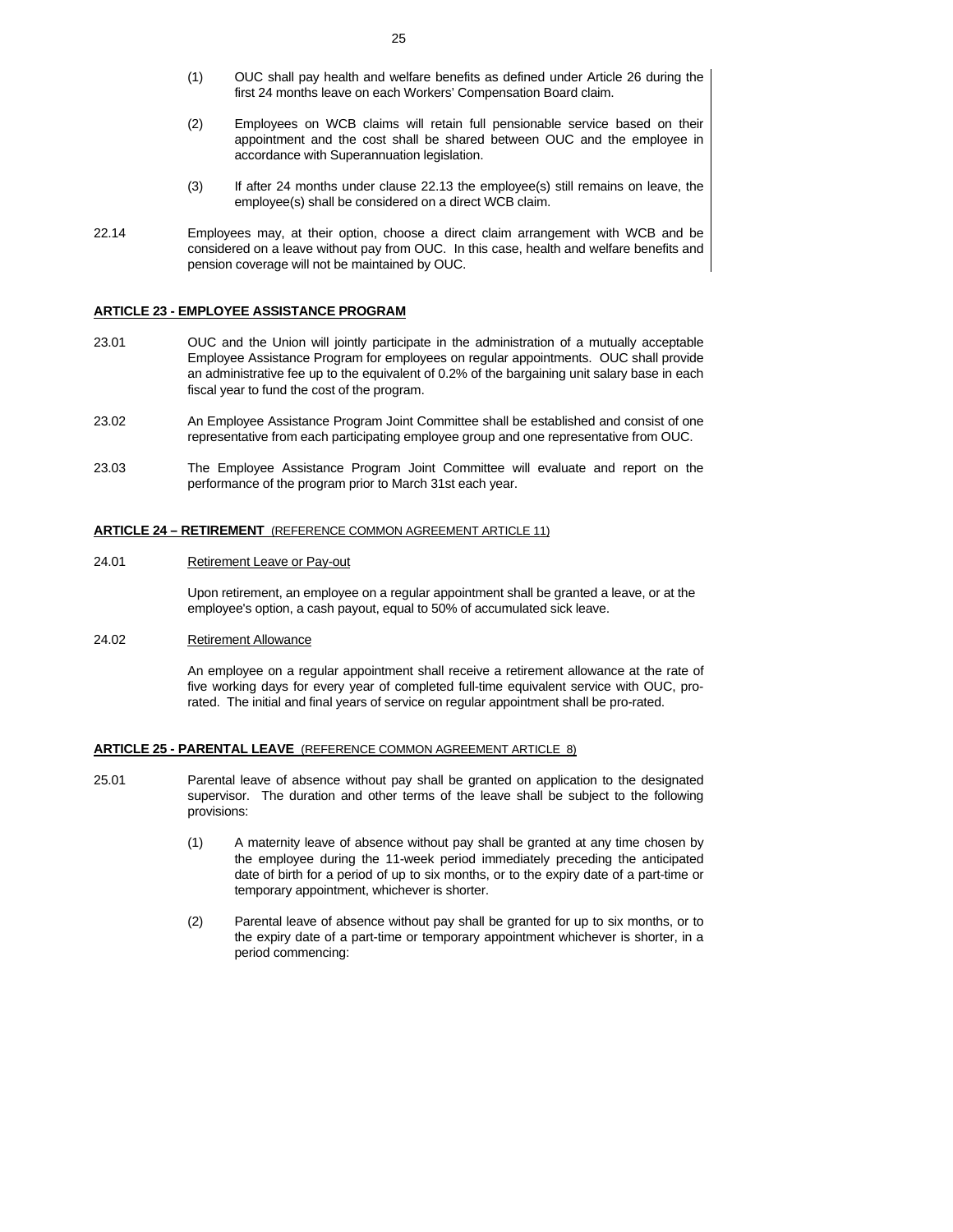- (i) with the week in which a newborn child(ren) arrives in the employee's home; or
- (ii) with the week a child(ren) is placed in the employee's home for the purpose of adoption or permanent guardianship;

and ending 52 weeks after the week referred to in (i) and (ii) above.

- (3) Application may be made for an additional period of up to, but not exceeding six months, or to the expiry date of a part-time or temporary appointment, whichever is shorter.
- (4) An employee who applies for and is granted leave under this clause may elect to take all or part of their accrued vacation entitlement at full salary during their leave of absence.
- (5) An employee will continue to accrue vacation entitlement for the first six months of any leave granted under this Article provided the employee returns to work for a period of not less than six months. Vacation earned pursuant to this clause may be carried over to the following year.
- (6) An employee who applies for and is granted leave under clause 25.01 (1) will not be eligible for leave under clause 25.01 (2).
- 25.02 Where both parents are OUC employees and if both parents apply for leave, the second leave request shall be limited to a maximum of 12 weeks.
- 25.03 The employee shall give as much notice as possible, but in any event no less than two months notice, to allow satisfactory arrangements to be made for any classes involved. This notice may be waived by OUC because of extenuating circumstances.
- 25.04 OUC shall pay health and welfare benefits as defined in Article 26 for the first six months of any leave granted under this Article. An employee shall reimburse OUC for health and welfare benefits paid on their behalf during the remainder of the leave. If an employee fails to return to work on the pre-arranged date, monies paid by OUC under this clause shall be recovered.
- 25.05 On completion of the leave, the employee shall resume their position without disadvantage in seniority, salary, or increase in salary and/or fringe benefits.

#### **ARTICLE 26 - HEALTH AND WELFARE PLANS** (REFERENCE COMMON AGREEMENT ARTICLE 9)

- 26.01 Details of Coverage
	- (1) Group Insurance Plan
		- (i) Life Insurance three times annual salary (Principal Sum) with a floor of \$20,000.
		- (ii) Accidental Death and Dismemberment -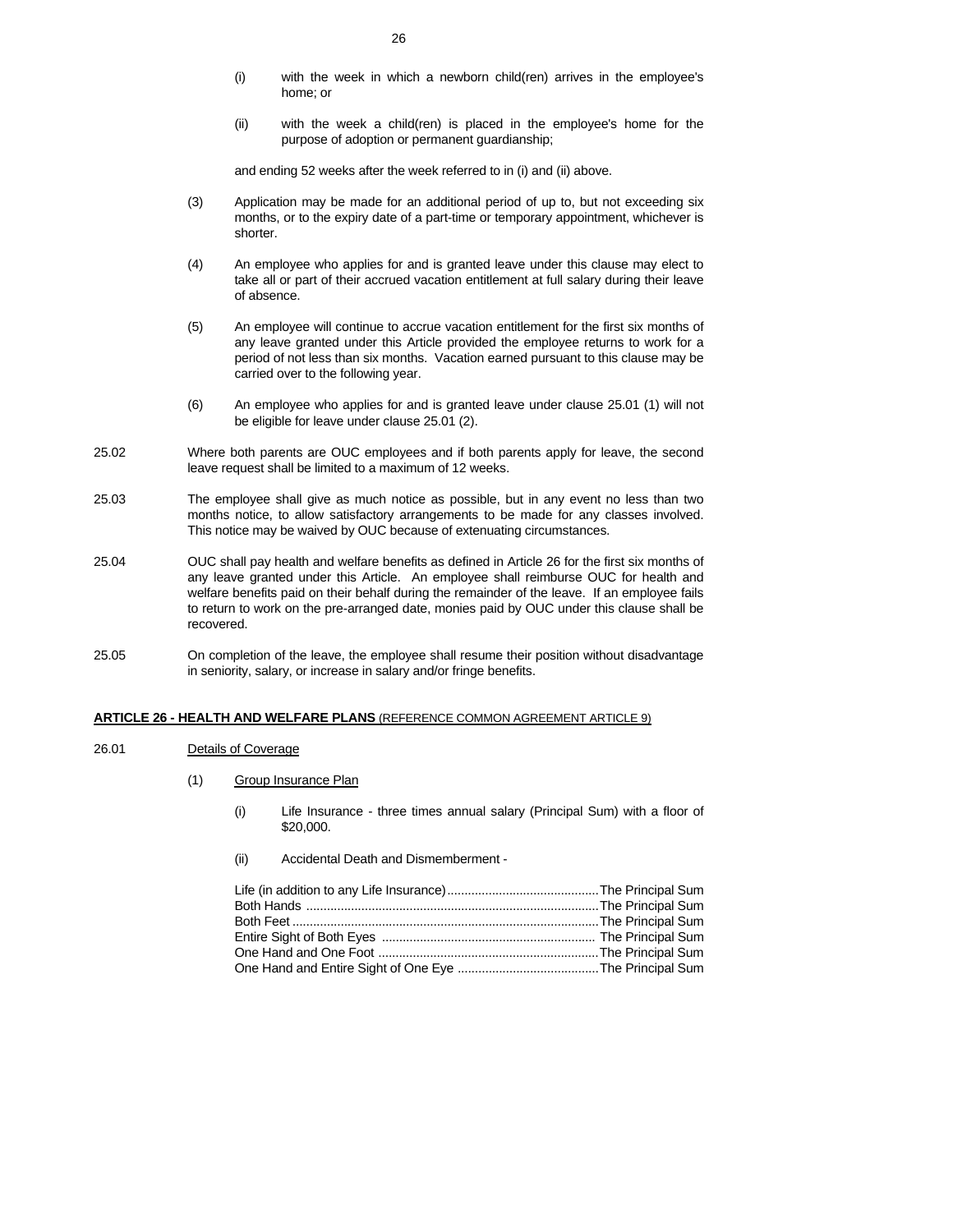| Thumb and Index Finger of Either Hand  One-Third of The Principal Sum |
|-----------------------------------------------------------------------|

- (2) Long Term Disability payable after 90 days of disability at a level of 70% of monthly salary to a maximum of \$4,000.
- (3) Dental Care Plan
	- (i) Plan "A" and "B", Basic Services
		- diagnostic, preventive, surgical services, etc.
		- 100% reimbursement from the plan.
	- (ii) Plan "C" Prosthetic Appliances and crown and bridge procedures 50% co-insurance.
	- (iii) Plan "D" Orthodontics

 - available to employee and dependents only after patient has been covered continuously for 12 months; maximum lifetime benefits of \$2,500 per patient with 50% co-insurance.

- (4) Medical Care Plan
	- (i) Standard Medical
	- (ii) Medical Supplement
- (5) The above is provided solely for the purpose of explaining the principal features of the plans. All rights with respect to the benefits of the plans will be governed by the policies issued by the carriers.
- (6) OUC agrees to pay 100% of the premiums for the health and welfare plans for employees on regular full-time appointments and eligible employees on nonregular appointments (see Clause 26.02). OUC shall pay a pro-rata portion of the health and welfare benefits for regular part-time employees based upon the percentage of the employee's regular part-time appointment [see Clause 8.06(2)].
- (7) OUC agrees that the benefits under this clause shall not be less than those provided by the plans in effect under clause 20.01 of the 1978-79 collective agreement.
- (8) Optical Coverage

\$150 maximum coverage for each insured individual during a 24 month period.

### 26.02 Coverage for Non-Regular Appointments

 Employees on non-regular appointments shall receive all health and welfare benefits detailed in clause 26.01, providing they meet the following conditions:

- (1) appointments must be for a period of six consecutive months or more; or
- (2) employees must have worked six consecutive months or more.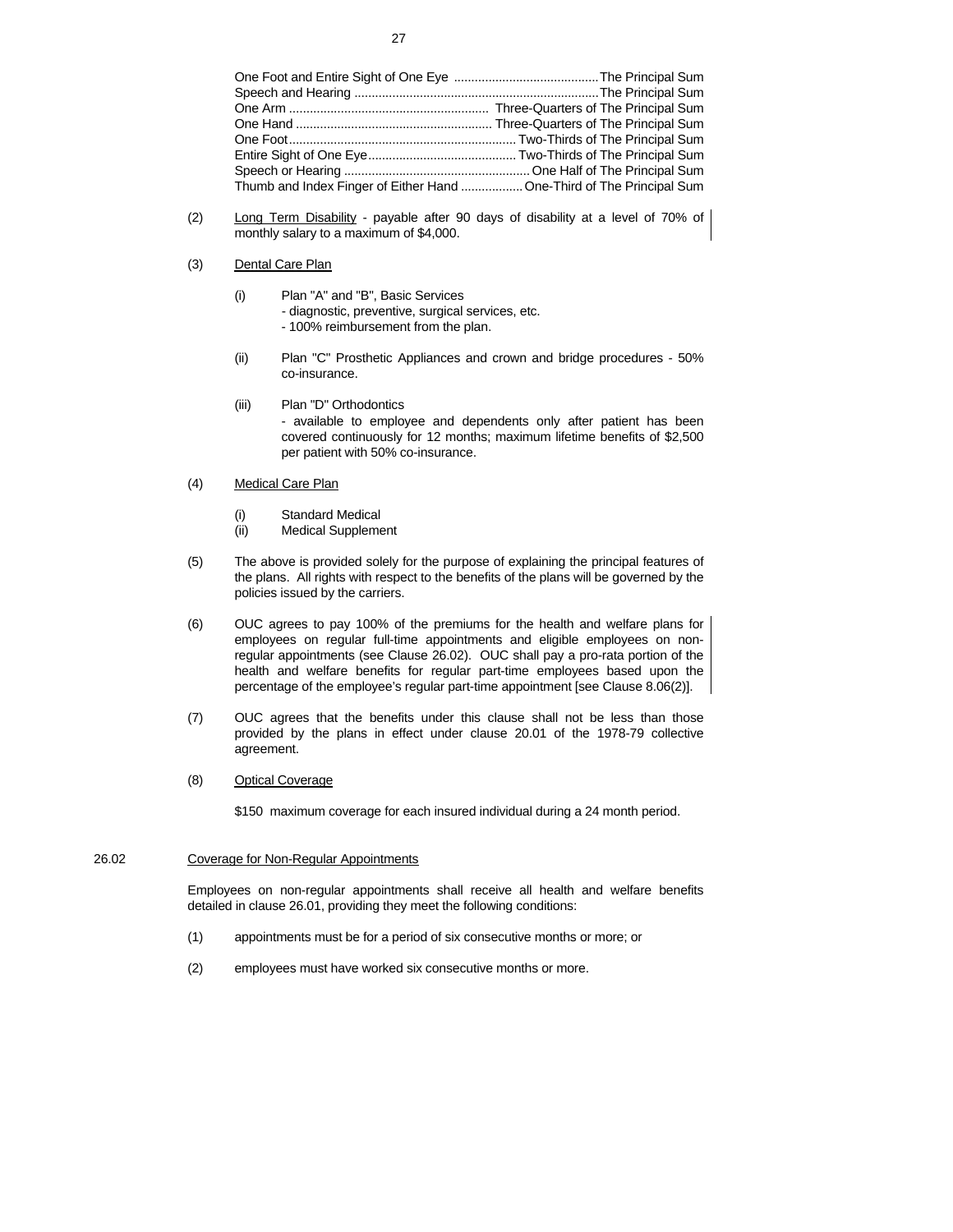(3) An employee who has accumulated 12 months of service in accordance with 8.03 and 8.04 and whose current appointment is for a period of five consecutive months or more shall be entitled to health and welfare benefits and to contribute to the pension plan.

Eligibility for health and welfare plans is governed by the policies issued by the carriers.

## 26.03 Continuation of Benefit Coverage

 When an employee goes off work ill without sick leave, is on leave of absence without salary, or a grievance is invoked on their discharge, OUC shall continue to pay health and welfare benefits as detailed under clause 26.01 or this Agreement provided:

- (1) the employee reimburses OUC for such contributions made on their behalf and is at no time in arrears;
- (2) periods of less than one month shall not be charged to the employee;
- (3) the period of such coverage shall exceed 12 months only by mutual agreement of the two parties.

## 26.04 Medical Examinations

 Any physical or medical examinations required by OUC shall be promptly complied with by all employees, provided, however, that OUC shall pay all costs for such physical or medical examinations, and for any time lost as a result thereof, during the employee's working hours. When an employee is examined by a physician, at OUC expense, and it is found that the employee is not fit to carry on their employment, the original examining physician shall first consult with the employee's personal physician, and/or a physician nominated by the Union. If after such consultation it is determined that the employee is capable of carrying on their present employment, they shall be reinstated without loss of pay.

#### **ARTICLE 27 – SUPERANNUATION** (REFERENCE COMMON AGREEMENT ARTICLE 10)

27.01 OUC's Superannuation Plan is governed by the College Pension Act.

## **ARTICLE 28 - PAYMENT TO DEPENDENT UPON DEATH OF A REGULAR EMPLOYEE**

- 28.01 In the event of the death of a regular employee, the employee's dependent or dependents shall receive:
	- (1) payment of the employee's full month's salary irrespective of the day of the month on which the death occurred;
	- (2) payment of all accrued vacation leave;
	- (3) death in service benefits as follows:

 -one month's salary for each completed and continuous year of service to a maximum of six months.

 (4) any group life insurance payment, widow's, widower's pension, etc., to which the deceased employee's dependents shall be entitled.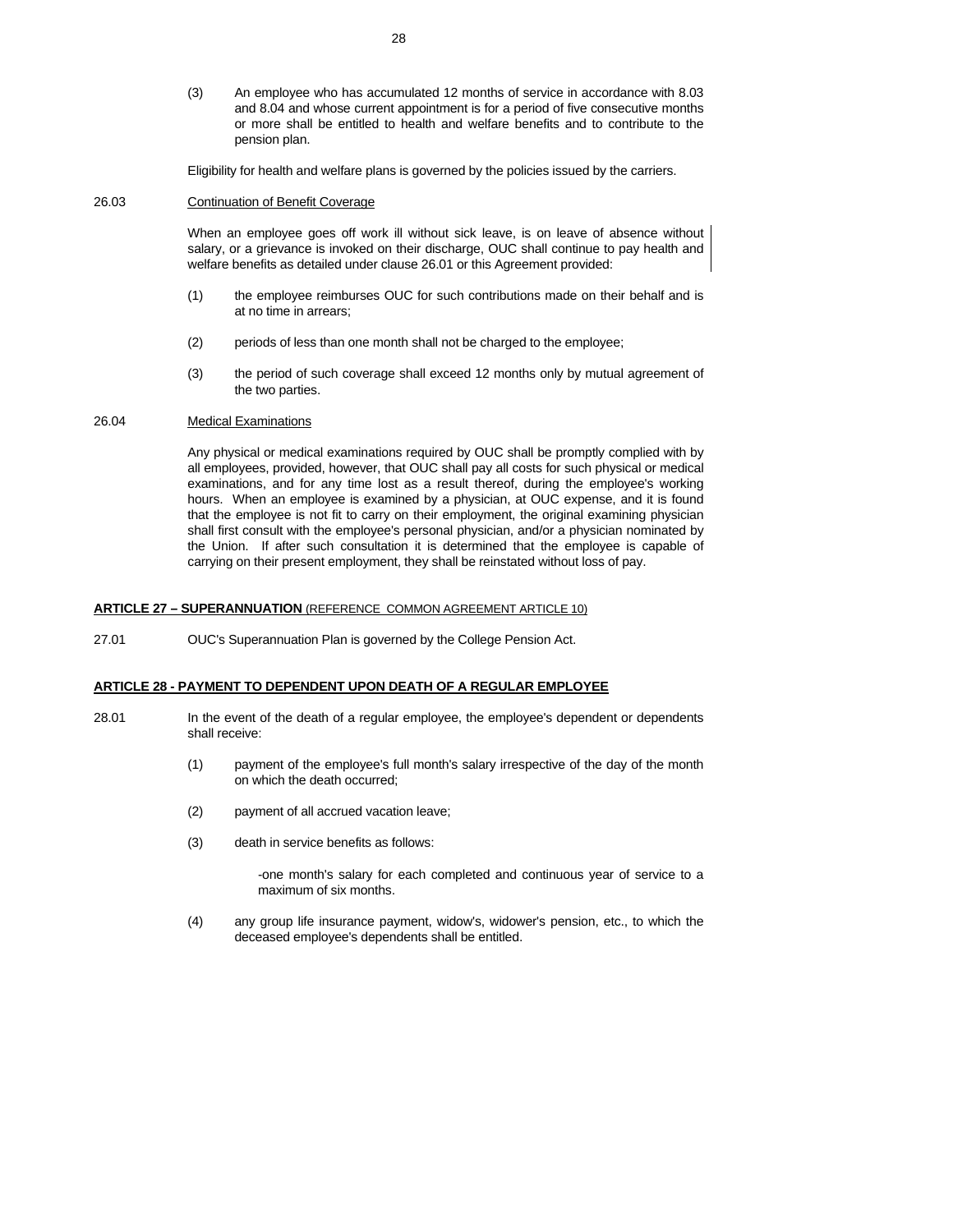#### **ARTICLE 29 - BEREAVEMENT LEAVE** (REFERENCE COMMON AGREEMENT ARTICLE 7.6)

- 29.01 In the case of bereavement in the immediate family, an employee, who is not on leave of absence without pay, shall be entitled to special leave, at their regular rate of pay, to a maximum of five working days.
- 29.02 Immediate family is defined as an employee's parent, spouse, child, common-law child, brother, sister, father-in-law, mother-in-law, grandparent, grandchild, ward, and any other relative permanently residing in the employee's household or with whom the employee permanently resides.
- 29.03 In the case of bereavement of a friend or relative other than those specified in 29.02, up to one day's leave with pay shall be granted to attend the funeral.
- 29.04 If an employee is on vacation leave at the time of bereavement, the employee shall be granted bereavement leave and be credited the appropriate number of days to vacation leave credits.

#### **ARTICLE 30 - POLITICAL ACTIVITY** (REFERENCE COMMON AGREEMENT 7.9)

- 30.01 OUC agrees not to apply restrictions on employees who wish to engage in political activities on their own time as campaign workers. If an employee is nominated as a candidate for election at the federal or provincial level, they shall take a leave of absence without pay to engage in the election campaign. If elected to full-time office, the employee shall be granted leave of absence without pay and without loss of seniority for a period of one year. Such leave shall be renewed each year during their term of office to a maximum of five years. At least three months' notice of intention to renew or not renew shall normally be given to OUC.
- 30.02 Any employee eligible to vote in a federal, provincial or municipal election or a referendum shall have four consecutive clear hours during the hours in which the polls are open in which to cast their ballot.

#### **ARTICLE 31 - FIRE FIGHTING PAY**

31.01 If an employee is called upon to fight a forest fire, OUC agrees to retain the employee on the OUC payroll, without loss of seniority, and agrees to reimburse the employee for the difference in the amount of fire fighting pay received, and their regular salary. If an employee is on vacation leave with pay at the time of the summons to fight a forest fire, the number of days spent in fire fighting shall be credited to their vacation leave.

#### **ARTICLE 32 - LEAVE FOR COURT APPEARANCES** (REFERENCE COMMON AGREEMENT ARTICLE 7.8)

- 32.01 OUC shall grant paid leave to employees, other than employees on leave without pay, who serve as jurors or witnesses in a court action, provided such court action is not occasioned by the employee's private affairs.
- 32.02 In cases where an employee's private affairs have occasioned a court appearance, such leave to attend at court shall be without pay, or at the discretion of the employee, charged against vacation leave.
- 32.03 Time spent at court by an employee in their official capacity shall be at their regular rate of pay.
- 32.04 Court actions arising from employment which require attendance at court, shall be with pay,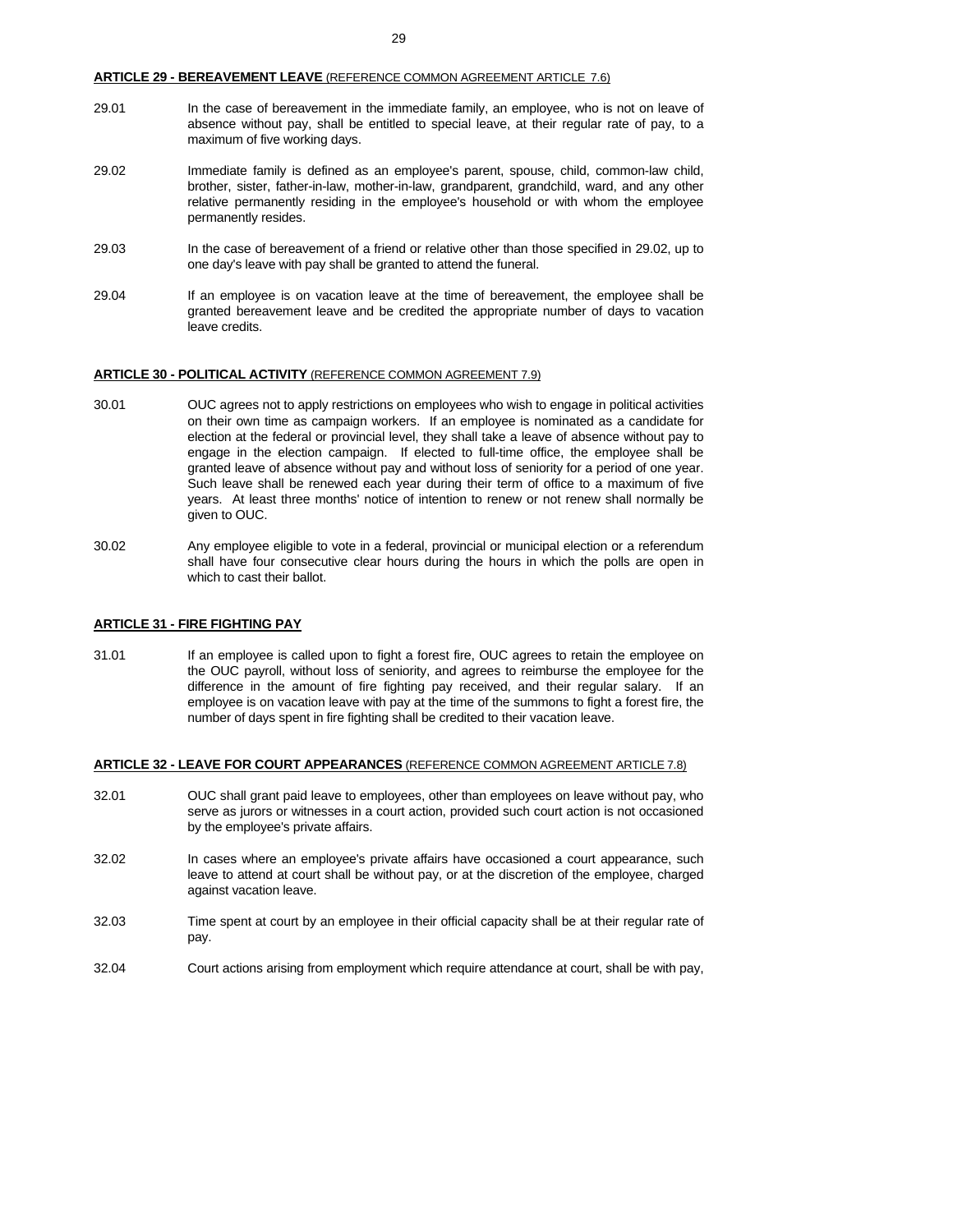except where the court action arises from suspension or dismissal of the employee involved.

32.05 In the event an accused employee is jailed pending a court appearance, such leave of absence shall be without pay.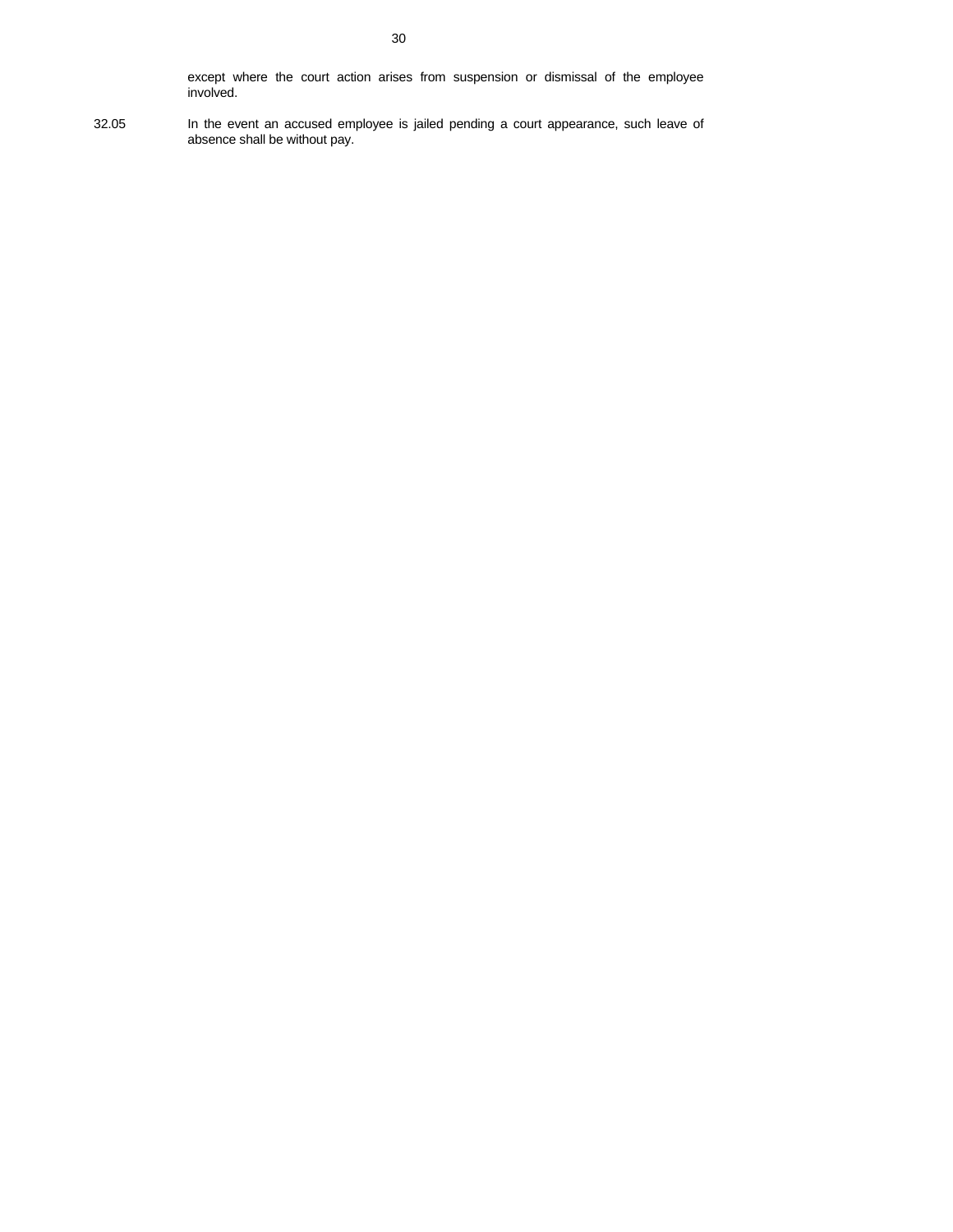#### **ARTICLE 33 - SPECIAL LEAVE**

33.01 An employee not on leave of absence without pay shall be entitled to special leave at their regular rate of pay for leave under circumstances listed below:

- (1) birth or adoption of the employee's child;
- (2) serious household or domestic emergency;
- (3) attendance at the employee's own citizenship hearing;
- (4) court appearance of the employee's child;
- (5) wedding of the employee's child.

 Total leave of absence for any or all of the above shall not exceed three days in any one calendar year. Employees shall give two weeks' notice of 33.01(3) and (5) and shall make reasonable efforts to inform supervisors of 33.01(1), (2) and (4) above.

33.02 (1) OUC may grant a full-time or partial leave of absence without pay and without loss of seniority to any employee requesting such leave. Such request to be in writing and approved by OUC. This leave of absence provision shall not apply during the probationary period of an employee except in case of emergency at the discretion of the President.

- (2) This period of the leave of absence shall not count towards the accumulation of service for the purposes of salary increments or severance pay. (REFERENCE COMMON AGREEMENT ARTICLE 7.3)
- 33.03 In the event that an employee requests a leave of absence for reasons not listed elsewhere in the collective agreement, then leave of absence with pay may be granted at the discretion of the OUC President.

#### **ARTICLE 34 - PROFESSIONAL DEVELOPMENT/EXTENDED STUDY LEAVE**

- 34.01 OUC and the Union recognize the value of professional development to the employee and the institution.
- 34.02 Professional development is defined as the pursuance of study and the updating of skills and/or knowledge relative to the employee's responsibilities.
- 34.03 Employees on regular appointments shall be eligible to apply for professional development leave and financial assistance. Employees on non-regular appointments of at least sixteen weeks' duration and with the equivalent of one year full-time service with OUC shall be eligible to apply for professional development leave and financial assistance.
- 34.04 Professional development leave may be granted by OUC to a maximum of 85 working days in any one College year for employees on regular appointments and a maximum of 10 working days in any one College year for employees on non-regular appointments.
	- (1) Applications for leave shall be submitted to the designated supervisor for recommendation to the Professional Development Committee normally at least one month in advance of the leave time.
	- (2) Employees on non-regular appointments who are granted professional development leave and/or financial assistance shall normally take such leave or assistance during their appointment period. Upon prior approval by the Professional Development Committee, employees may be granted financial assistance for professional development activities which occur during a period when they are not on appointment and no longer employees, provided a work assignment is available in the educational plan for the next College year.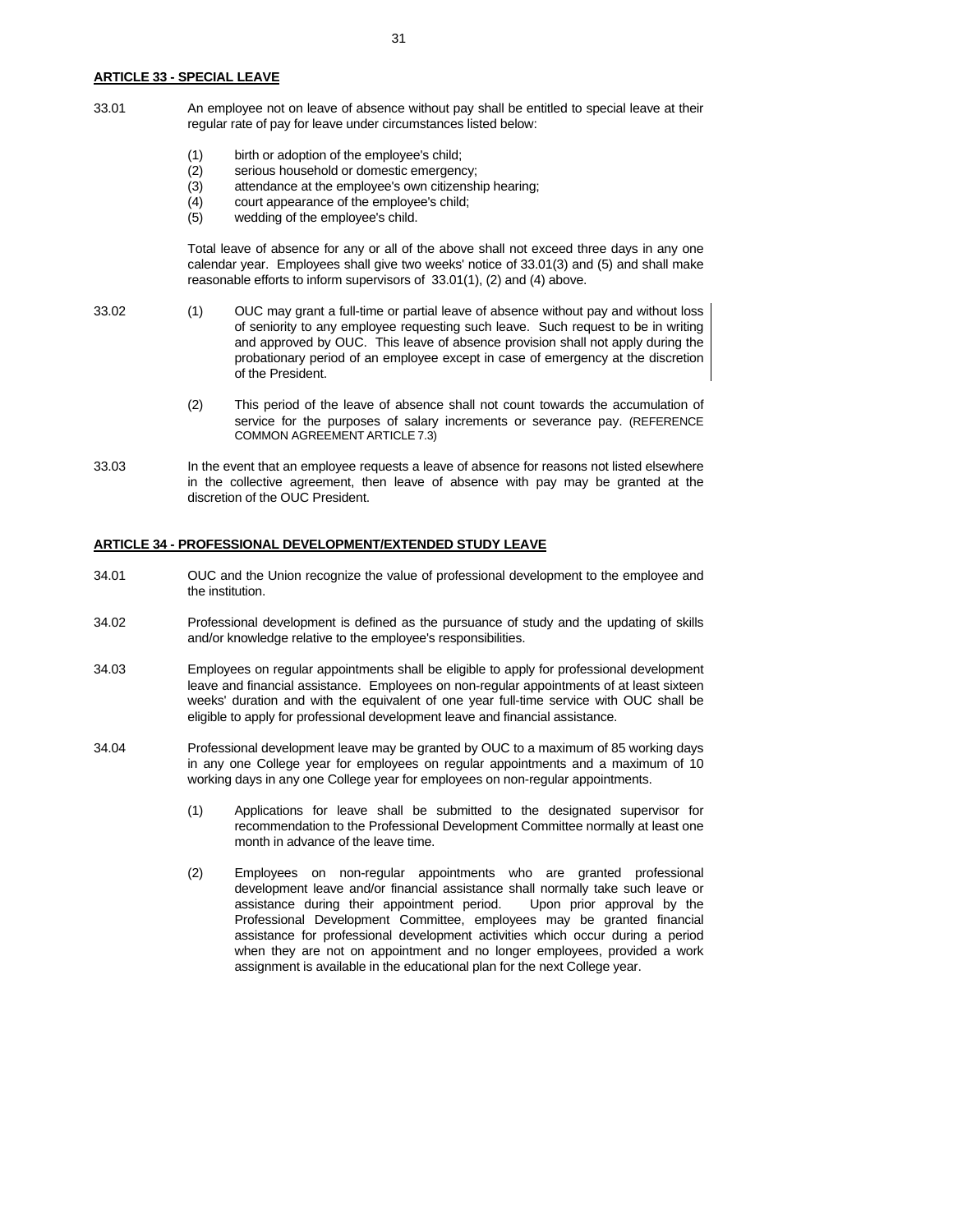- 34.05 Professional development leave shall be subject to the following:
	- (1) Subject to clause 34.04 (2) the leave may be taken only at a time mutually agreeable to OUC and the employee.
	- (2) Contributions for employee benefits shall be continued during the leave period by OUC and the employee and the leave period shall count in full for increment purposes.
	- (3) Approved leave shall be at full salary unless mutually agreed otherwise by the employee and the Professional Development Committee.
- 34.06 (1) There shall be a professional development fund to support professional development activities. The fund shall be drawn from the following sources each fiscal year:
	- (i) two percent (2%) of the salaries of the employees covered by this Article which shall be provided by OUC;
	- (ii) twenty-five dollars for each employee covered by this Article which shall be provided by each employee as a condition of employment;
	- (iii) the savings in salaries and benefits of any employees granted leave at a reduced salary as a consequence of any arrangement made under the provisions of clause 34.05 (3).
	- (2) Funds not expended in any one fiscal year shall be carried forward to the next fiscal year.
- 34.07 (1) Professional Development Committees, consisting of the Dean and two faculty representatives, shall be appointed for each of the following three faculties:
	- (i) Health and Social Development Faculty;
	- (ii) Adult and Continuing Education Faculty;
	- (iii) Trades and Technology Faculty
	- (2) Subject to the provisions of this Article, the Committees shall establish, publish and work within common guidelines for the review of applications for professional development leave and financial assistance and for the allocation of such monies. Faculty committees may establish, publish, and work within their own guidelines upon the agreement of all the Professional Development Committees.
	- (3) The Professional Development Committees shall review applications and make recommendations to the OUC President or designate for the granting or denial of professional development leave, together with a recommendation for financial assistance should the Committee recommend that the leave be granted. The OUC President or designate shall approve or deny professional development leave and financial arrangements, taking into account the recommendations of the Committee.

 $\star$ 

 $\star$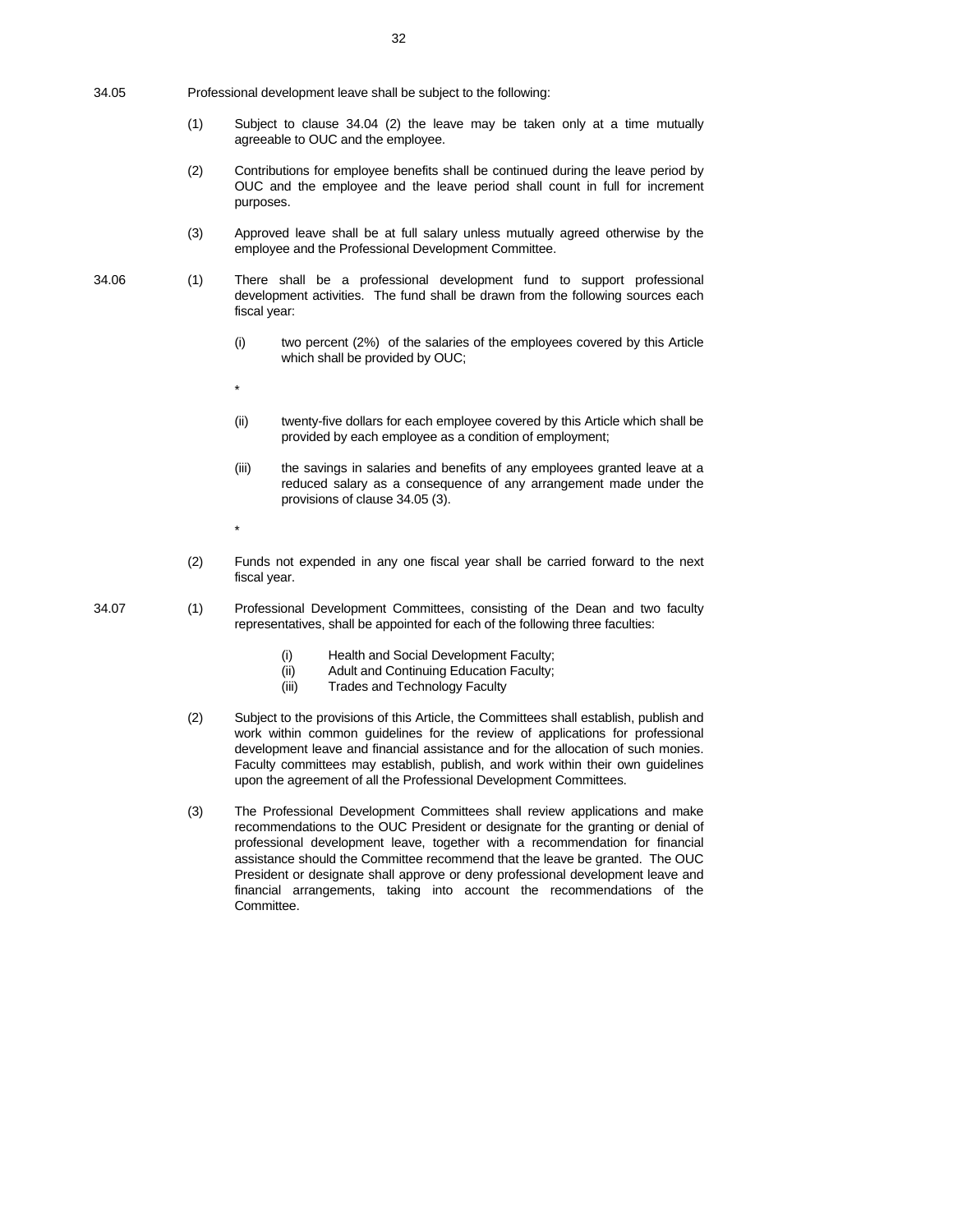# **ARTICLE 35 - EMPLOYEE EXCHANGE LEAVE** (REFERENCE COMMON AGREEMENT ARTICLE 7.10)

- 35.01 An employee on a regular appointment who has successfully completed their probationary period may negotiate on their own to exchange positions with an instructor of comparable qualifications and experience for a period of up to one year. This exchange leave will be subject to the following conditions:
	- (1) The instructor applying for exchange leave and OUC shall follow the following time schedule:
		- (i) at least one year prior to the intended exchange leave, the instructor wishing to take an exchange leave shall notify the OUC President and designated supervisor, in writing, of their intention to negotiate an exchange leave;
		- (ii) at least six months prior to the exchange leave, the instructor shall notify the President and designated supervisor of their arrangements and submit the qualifications of the incoming instructor for approval;
		- (iii) the designated supervisor and the appropriate department shall review the qualifications and determine if the exchange candidate is acceptable. The instructor applying shall be notified within one month, in writing, of the acceptance or rejection of their exchange leave. If the exchange leave is rejected, the instructor will be advised of the reasons for rejection.
	- (2) The employee covered by this Agreement shall have their full salary and benefits paid by OUC during the exchange period.
	- (3) The exchange time shall count in full for increment, seniority, and pension purposes.
	- (4) No more than one instructor or 25% of the members of an instructional area, whichever is greater, may be on exchange or extended study leave at any one time. An application for an extended study leave shall take priority over an exchange leave application.
	- (5) As a condition of granting the exchange leave, the incoming instructor must agree to take out an associate membership in the Union, and they must sign a statement to the effect that they will abide by the conditions and procedures laid down by this Agreement.
	- (6) OUC shall extend to the incoming instructor all non-monetary benefits of this Agreement.
	- (7) Whatever would normally constitute grounds for dismissal or suspension under this Agreement shall be considered grounds for the termination of the exchange agreement.

# **ARTICLE 36 - INSTRUCTOR'S DIPLOMA PROGRAM**

- 36.01 All employees, except those employees exempted from this provision by OUC, will be required to obtain an Instructor's Diploma within a maximum of two years from date of appointment in the regular appointment category. This period may be extended by OUC because of extenuating circumstances.
- 36.02 Employees on non-regular appointments with a full-time workload may be required by OUC to obtain the Instructor's Diploma; the time limit for acquisition is at the discretion of OUC.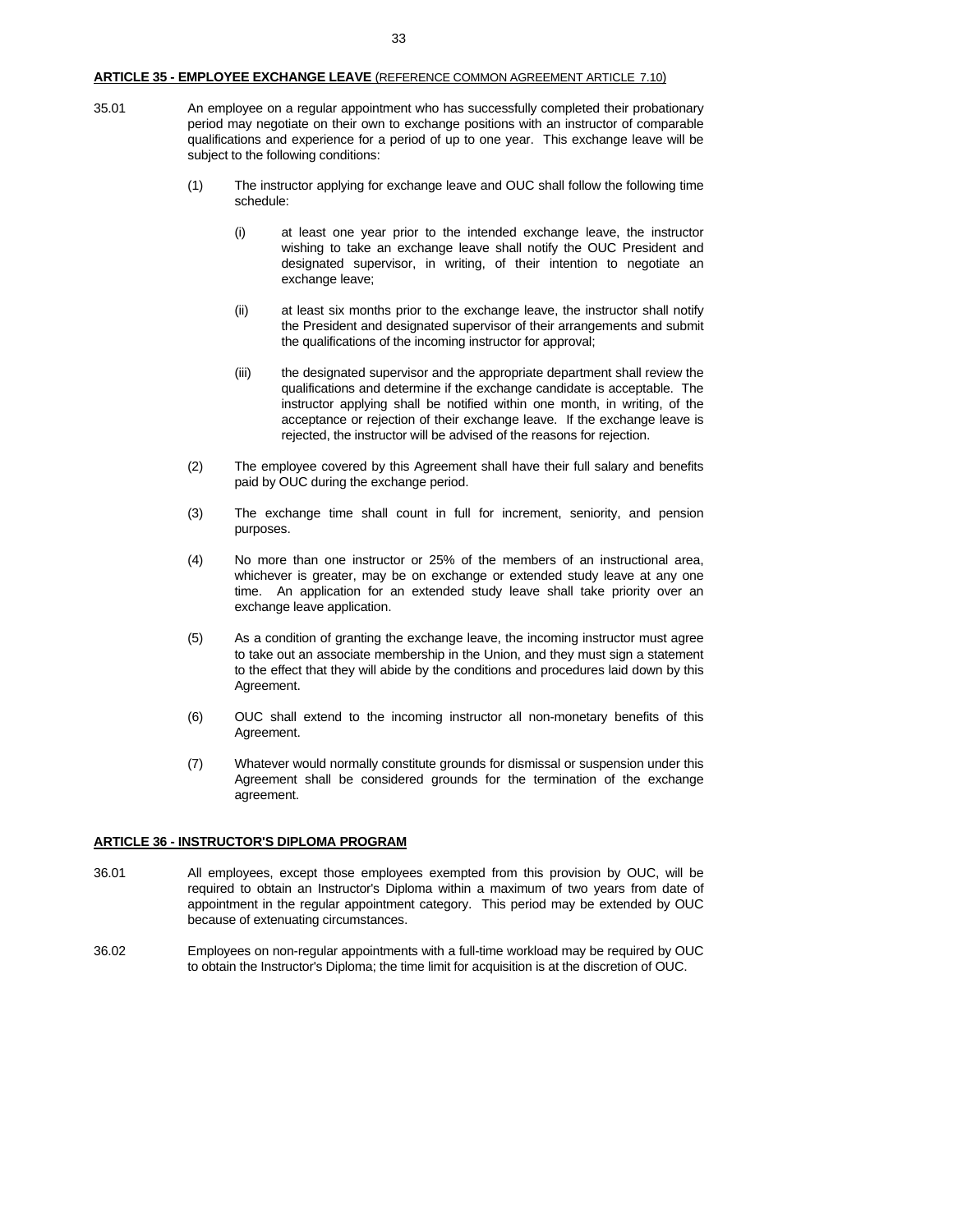36.03 Employees may apply to the Professional Development Committee for reimbursement of 75% of their tuition fees upon successful completion of the Instructor's Diploma.

# **ARTICLE 37 - UPGRADING OF QUALIFICATIONS**

37.01 OUC agrees to pay the full cost of any courses of instruction, required by OUC, to better qualify an employee to perform their job. Full cost shall include travel expenses, accommodation and subsistence, and the employee shall suffer no loss of salary.

#### **ARTICLE 38 - LEAVE FOR WRITING EXAMINATIONS**

38.01 Leave of absence with pay shall be granted to allow employees time to write examinations for courses approved by OUC.

#### **ARTICLE 39 – COPYRIGHTS** (REFERENCE COMMON AGREEMENT ARTICLE 5)

- 39.01 OUC and the Union agree that original articles, technical papers, information reports, instructional notes prepared by the employee within the course of their duties for OUC shall be retained by OUC. OUC further agrees that the employee may be granted permission to quote selected portions of such material in a larger work or to publish the material in related journals. Such permission shall not be unreasonably withheld.
- 39.02 OUC agrees that any employee may prepare articles, technical papers, instructional notes on their own time and copyright for such material shall be vested in the employee. Confidential information shall not be disclosed without written permission of the OUC President.

#### **ARTICLE 40 - TRANSFER EXPENSES**

#### 40.01 Clarification

- (1) This Article applies only to employees on regular appointments.
- (2) The provisions contained in this Article may be exercised by an employee who is transferred by OUC only during the period between the time that notice of transfer was first given to the employee and 24 months after the specified date on which the transfer took effect. In exceptional circumstances, the President of OUC may, upon application by the employee, grant an extension to the limit.

## 40.02 "Transferring" Defined

 An employee will be considered as transferring when OUC reassigns the employee to a different OUC centre from the one to which the employee is currently assigned. If the transfer is at the request of the employee, no transfer allowance will be paid by OUC.

40.03 Removal Expenses

 An employee shall be reimbursed for their travelling expenses and removal of their personal effects when they are transferred. The employee shall in addition be reimbursed for expenses incurred in transferring their family and furniture.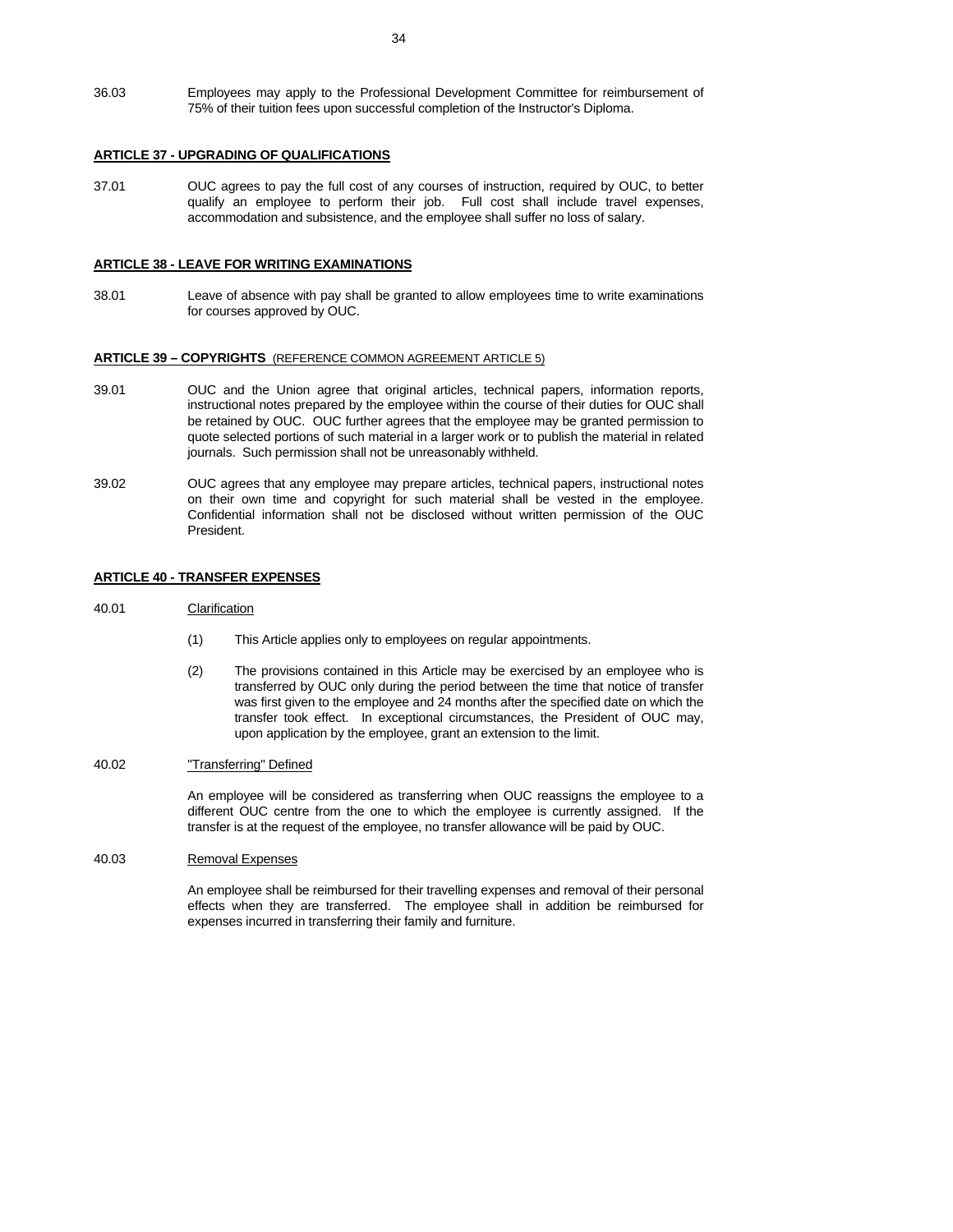#### 40.04 Hotel Expenses

 Where travelling expenses on transfer apply and normal accommodation is not immediately available, reasonable hotel and meal expenses for the employee and the employee's family shall be allowed up to a maximum of seven days after arrival at the new location.

# 40.05 Living Allowance on Transfer

- (1) When an employee is transferred and it is shown that accommodation at the new location is not available within seven days, a living allowance shall be provided as follows:
	- (i) For a single person, an allowance up to but not exceeding \$20 per day for a period not exceeding one month.
	- (ii) For a married person, or a single person with dependents, an allowance at a rate up to but not exceeding \$700 per month for a period not exceeding two months.
- (2) The allowances mentioned above are not payable during the same days that full hotel expenses are payable under section 40.04 and are only payable for such periods as the employee is able to prove their inability to re-establish themselves.

## 40.06 Cost of Insurance

 OUC shall pay for the insurance costs resulting from the moving of furniture and other personal effects. The insurance costs shall not include home owner insurance or other insurance costs incurred by the employee when the moving has been completed.

#### 40.07 Cost of Connections and Alterations

 OUC shall pay for costs of disconnecting and hook-up of electrical, plumbing and gas connections. Charges for telephone and television hook-ups and antenna will be paid by OUC. Costs for alteration to drapes and carpets shall also be paid by OUC.

## 40.08 Legal Fees

 OUC shall pay actual real estate fees incurred in the sale of the employee's residence to a maximum of \$7,000, legal fees charged in the purchase of a new residence to a maximum of \$800 and any costs involved in terminating a lease on premises rented by the employee to a maximum of \$700.

## **ARTICLE 41 - SUBSISTENCE ALLOWANCE**

41.01 (1) Employees who are authorized by the OUC President, or designate, to attend a meeting or to travel on OUC business shall receive reimbursement for actual meal expenses up to a maximum of \$40.25 (with receipts) or \$25.00 (without receipts) per full day effective April 1, 2001, for meals plus actual lodging and transportation expenses. If less than a full day, the maximum shall be the rate per meal, or combination thereof, based on the following rates:

| April 1, 2001    | With Receipts | <b>Without Receipts</b> |
|------------------|---------------|-------------------------|
| <b>Breakfast</b> | 9.25          | 5.50                    |
| -unch            | 11.00         | 6.75                    |
| Dinner           | 20.00         | 12.75                   |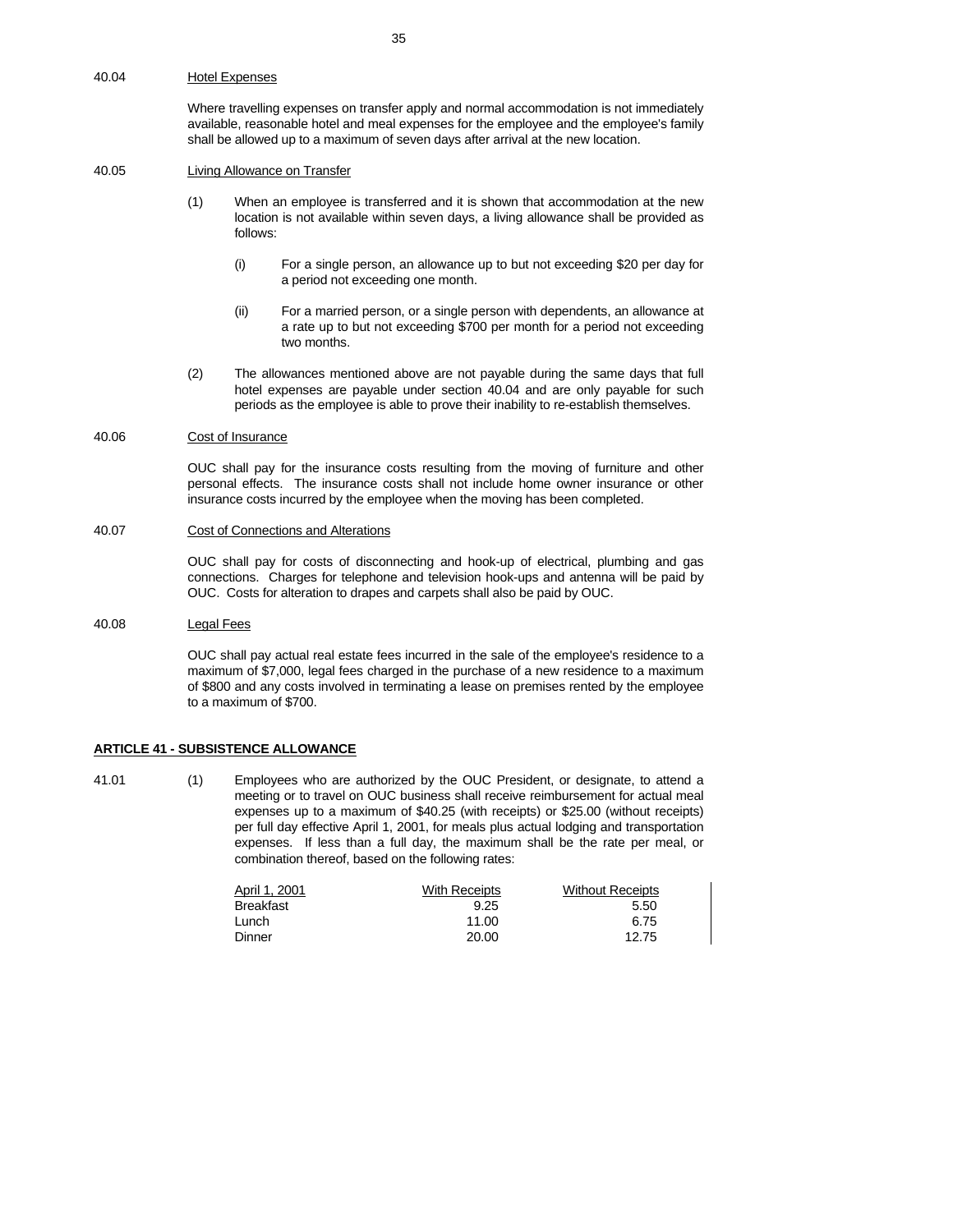- (2) In addition to the meal allowances permitted pursuant to 41.01 (1), employees shall be entitled to claim a maximum of \$30.00 per night for actual costs when private dwelling accommodation is used in lieu of commercial accommodation. Under such circumstances, no expenses are chargeable for travel or incidental costs incurred that would not have been incurred had the designated hotel been utilized. Employees shall be reimbursed for one five minute telephone call home for each night away.
- (3) From the signing of this Agreement, the preceding subsistence rates will be adjusted to reflect any higher rates awarded to any of OUC's other certified bargaining units or the Administrators' Association.
- (4) Upon prior approval from the designated supervisor, employees shall be reimbursed for the actual additional child care or dependant spousal expenses incurred by the employee in the conduct of the employer's business outside regularly assigned duties as outlined in Article 13.

#### **ARTICLE 42 - TRAVEL ALLOWANCE AND EMPLOYEE PARKING**

| 42.01 | Employees authorized to use their personal motor vehicle for OUC business shall |
|-------|---------------------------------------------------------------------------------|
|       | be paid a travel allowance of:                                                  |

| Effective April 1, 2001 | \$0.40 per kilometre |  |
|-------------------------|----------------------|--|
| Effective April 1, 2002 | \$0.41 per kilometre |  |
| Effective April 1, 2003 | \$0.42 per kilometre |  |

 It shall not be a condition of employment for an employee to supply a motor vehicle. An employee may refuse to use their personal motor vehicle for OUC business..

- (2) From the signing of this Agreement, the preceding travel rates will be adjusted to reflect any higher rates awarded to any of OUC's other certified bargaining units or the Administrators' Association.
- 42.02 During working hours, OUC shall provide, free of charge, designated parking areas that will accommodate one motor vehicle for each employee covered by this Agreement. Employees shall be supplied with parking stickers.
- 42.03 An employee who is required to travel in excess of four days per month per insurance year between OUC centres, campuses, or locations on OUC business shall, subject to the prior approval of the OUC President or designate, be reimbursed upon presentation of appropriate receipts and documents 100% of the annual incremental cost of the Insurance Corporation of British Columbia Class 07 (Business) premium that is over and above that for Class 02 (Pleasure, Drive to Work or School). Such reimbursement shall be limited to one vehicle per employee and it is the employee's responsibility to purchase Class 07 vehicle insurance when necessary. If OUC so reimburses an employee, the employee shall normally use their personal motor vehicle for travel on OUC business requiring a motor vehicle.

#### **ARTICLE 43 - SAFETY AND HEALTH**

43.01 Legislation

 OUC and the Union agree that the Workers' Compensation Act and its attendant regulations, or any other statute of the Province of British Columbia pertaining to the working environment shall be fully complied with.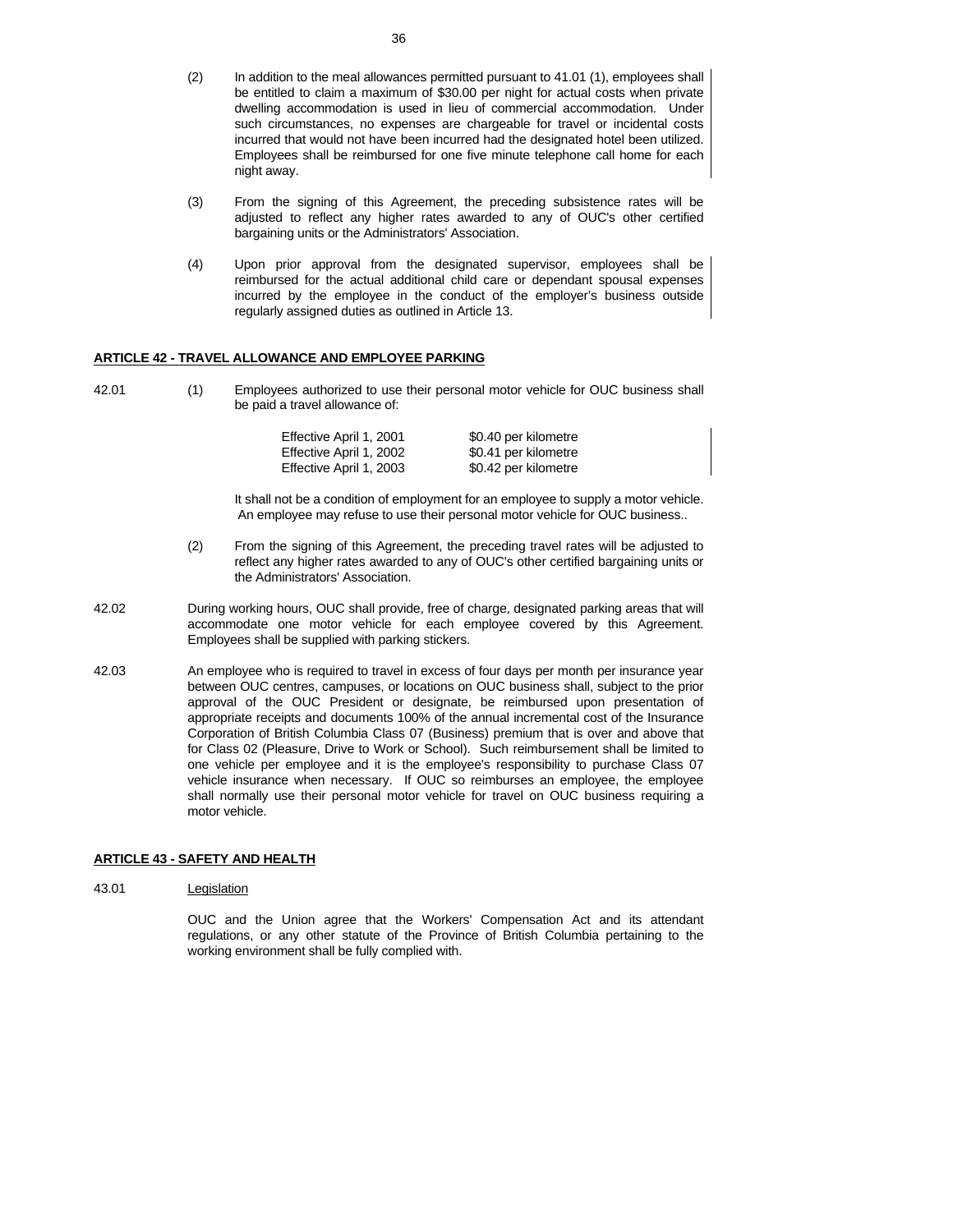#### 43.02 Health and Safety Committee

 A Health and Safety Committee shall be established and shall operate in accordance with Workers' Compensation Board Industrial Health and Safety Regulations.

#### 43.03 Investigation of Accidents

 The Health and Safety Committees, as provided in clause 43.02 shall be notified of each accident or injury and shall determine that accident investigations have been carried out, when appropriate.

#### 43.04 Pay Provisions

 An employee who serves on a Health and Safety Committee shall receive their regular rate of pay for attending meetings of the committee held during working hours or for investigating safety matters at any time.

#### 43.05 First Aid Supplies

 OUC shall provide all necessary first aid supplies, in accordance with Workers' Compensation Board standards.

## 43.06 Sanitary Conditions

 OUC agrees to maintain adequate, clean, sanitary washrooms, having hot and cold running water, and with toilet facilities, at all its establishments.

## 43.07 Unsafe Work Conditions

No employee shall be disciplined for refusal to work on a job which is deemed unsafe by:

- (1) a member of the Safety Committee established under clause 43.02;
- (2) a Workers' Compensation Board Safety Officer.

#### 43.08 Use of OUC Vehicles and Equipment

 It is to the mutual advantage of both OUC and the employee that employees shall not operate OUC vehicles which are not in a safe operating condition. It shall be the duty of the employee to report, in writing, to their designated supervisor not later than the end of their shift all safety and/or mechanical defects on the equipment that they had operated during that shift. It shall be the obligation of OUC to direct the repair, as necessary, to conform with the safe and efficient operation of that equipment. In the event that repairs cannot immediately be effected, the equipment shall be correctly identified and kept out of service until repaired. It shall not be considered a violation of their employment when an employee refuses to operate such identified equipment.

43.09 **Injury Pay Provision** 

 An employee who is injured on the job during working hours and is required to leave for treatment or is sent home for such injury, shall receive payment for the remainder of their shift without deduction from sick leave.

#### 43.10 Transportation of Accident Victims

 Transportation to the nearest physician or hospital for employees requiring medical care as a result of an on-the-job accident, shall be at the expense of OUC.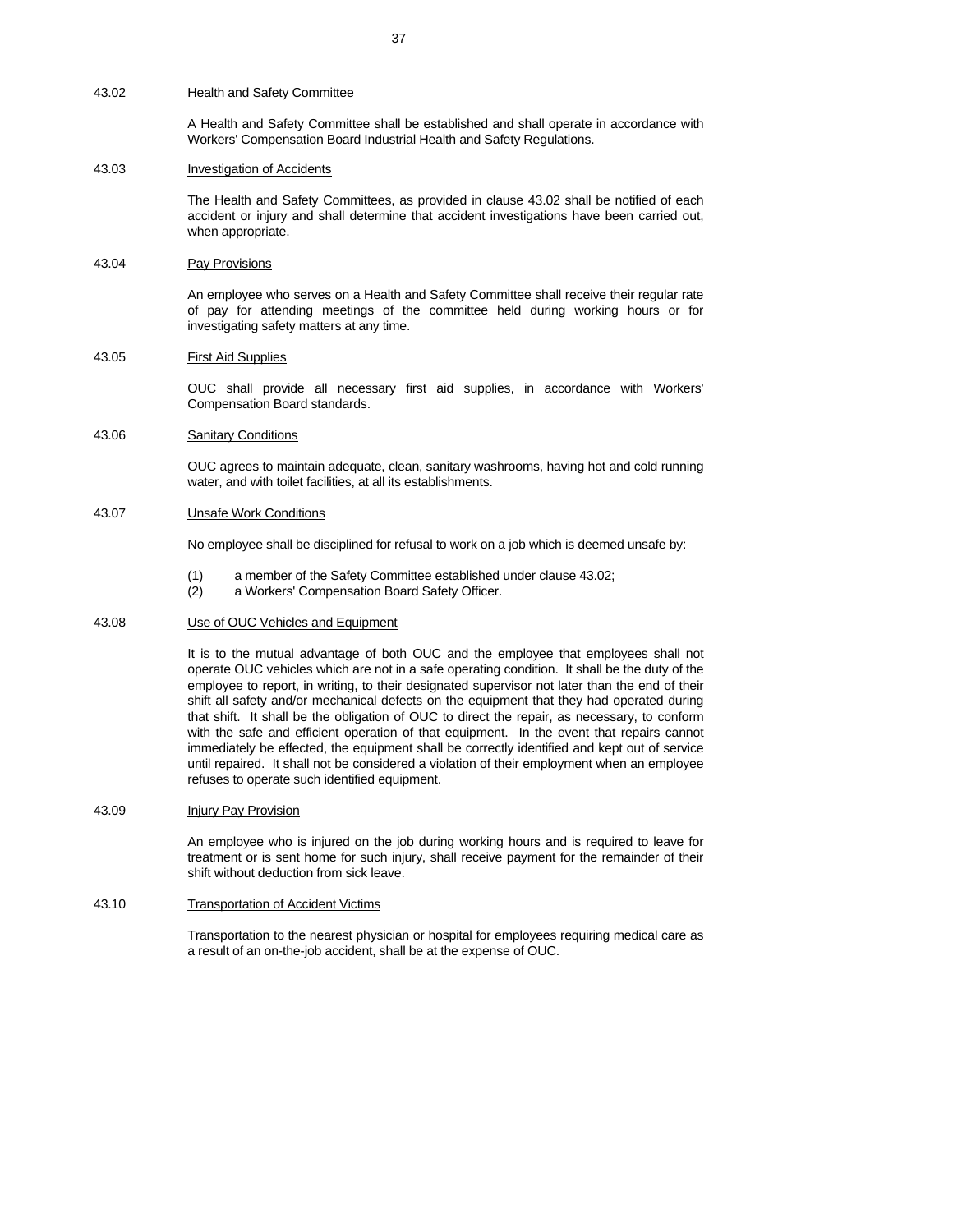#### 43.11 Pollution Control

OUC and its employees shall endeavour to limit all forms of environmental pollution.

# 43.12 First Aid

 Workers' Compensation Board first aid requirements shall be fully complied with. Those employees who are required by OUC to hold a valid first aid attendant's certificate shall be granted additional compensation as follows:

Occupational First Aid Certificate \$45.00 bi-weekly

 This stipend will be adjusted to reflect any higher rate awarded to any of OUC's other certified bargaining units or Administrators' Association.

## 43.13 Video Display Terminals

When employees' major duties require them to work regularly with video terminals, then:

- (1) Pregnant employees shall have the option not to continue working directly with video display terminals.
- (2) When a pregnant employee chooses not to work directly with video display terminals, if other work is available within this bargaining unit, for which the employee is qualified, the employee shall be re-assigned work.
- (3) Where work re-assignment is not possible, a regular employee will be considered to be on leave of absence without pay until the employee qualifies for maternity leave.

#### **ARTICLE 44 - CLOTHING**

44.01 Clothing Supply

 If a particular type of work clothing, or special apparel, is required by the nature of the employee's job, such clothing or apparel shall be provided by OUC. Employees shall be consulted and allowed a reasonable choice of style.

44.02 Cleaning

 OUC shall be responsible for laundering, dry cleaning, maintenance and replacement of all clothing and/or apparel supplied by OUC.

44.03 Safety Footwear

 Regular employees and non-regular employees with more than 1560 hours of accumulated service who are required by the Workers' Compensation Regulations (as determined by the Health and Safety Co-ordinator) to wear safety footwear shall be eligible to be reimbursed for the actual cost of safety footwear to a maximum of \$100.00 per annum. Eligible employees shall have the option of purchasing safety footwear for more than \$100.00 and shall be reimbursed on the basis of \$100.00 per calendar year to the maximum cost of the safety footwear.

#### **ARTICLE 45 - CONTRACTING OUT** (REFERENCE COMMON AGREEMENT ARTICLE 6.6)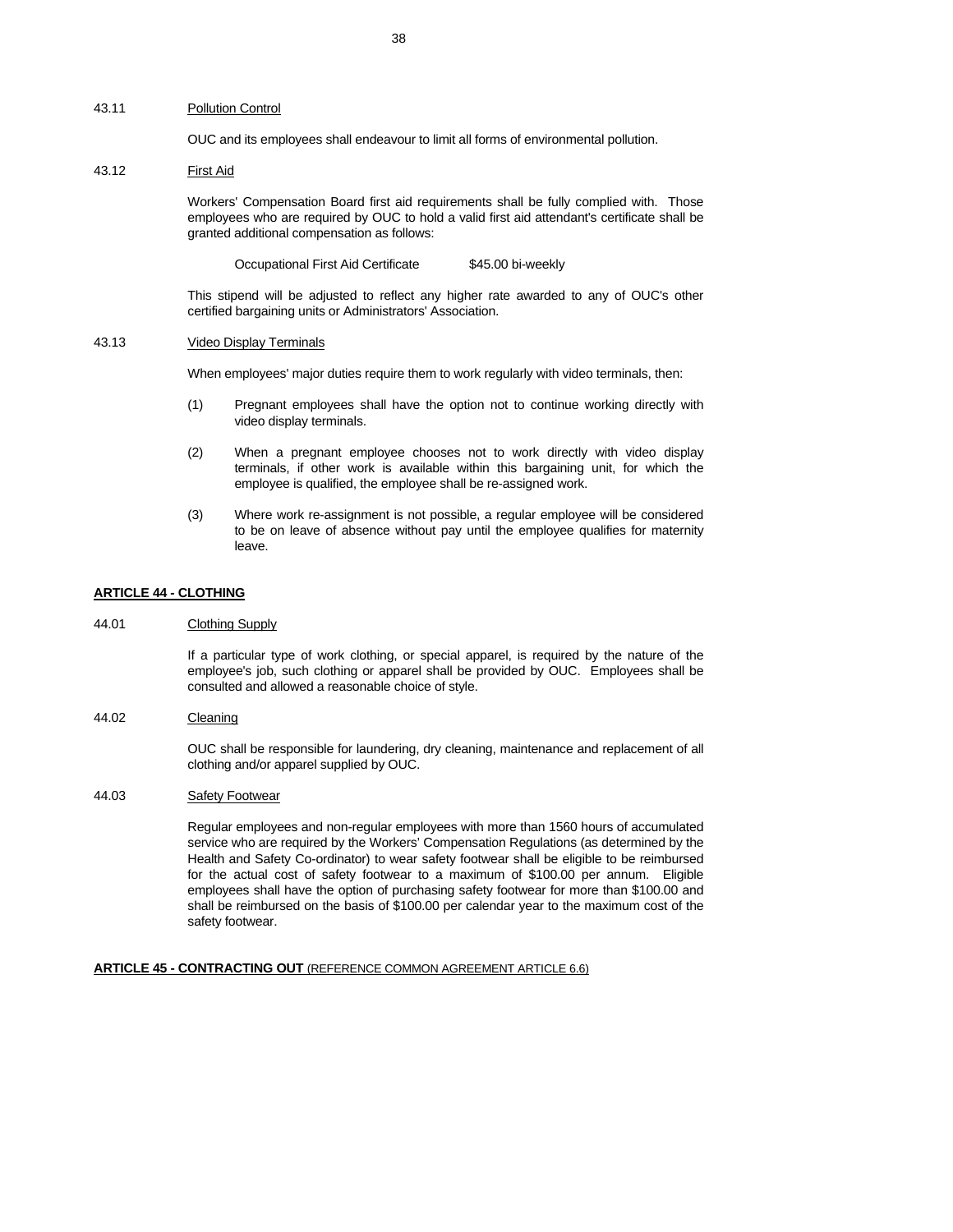45.01 OUC agrees not to contract out any work presently performed by employees covered by this Agreement which would result in the lay-off of such employees.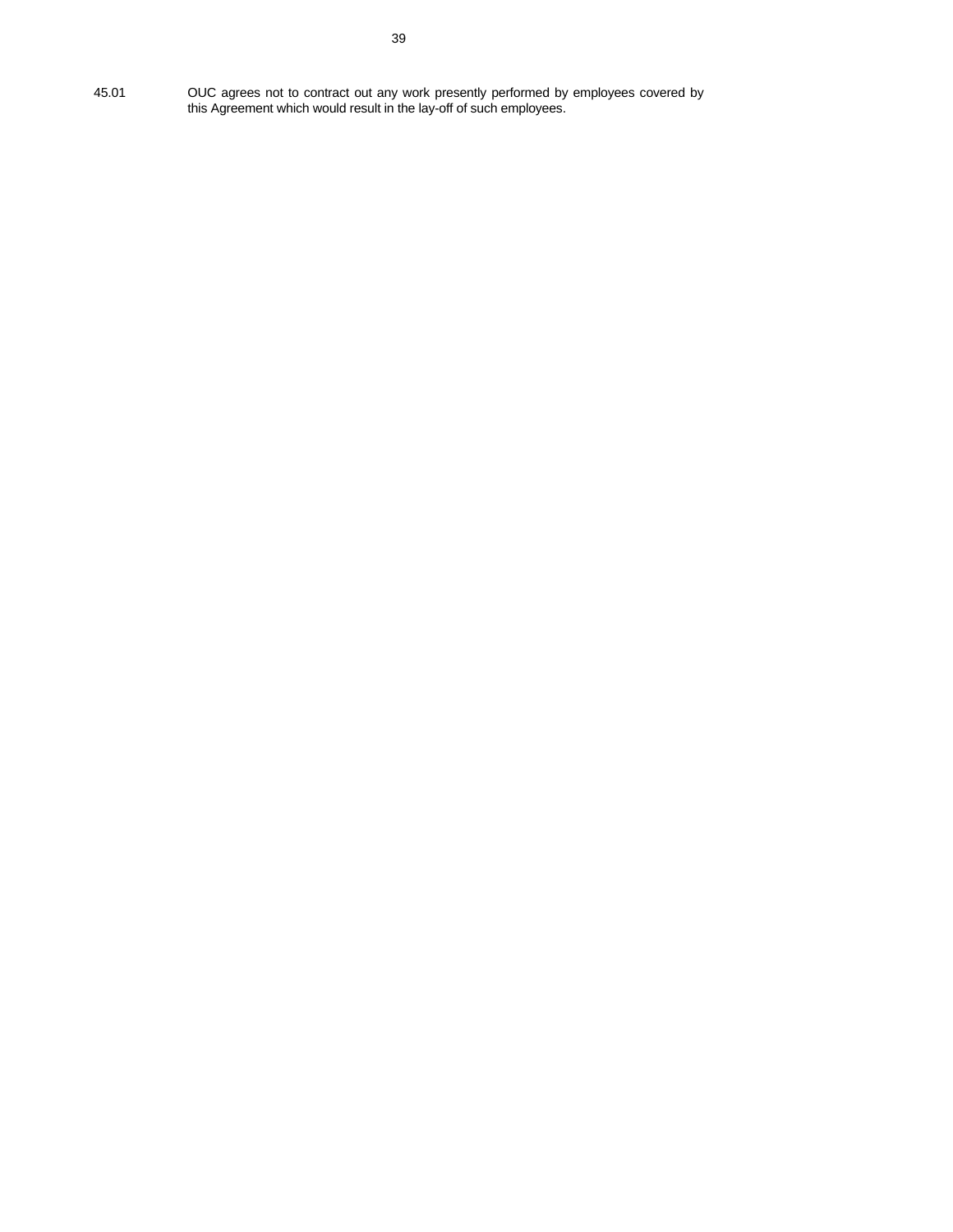## **ARTICLE 46 - RESIGNATION**

- 46.01 (1) An employee on regular appointment may resign by giving at least two months' notice in writing to the OUC President, unless an earlier date is mutually acceptable.
	- (2) For employees on non-regular appointments, the resignation will take effect at the end of their appointment period, unless an earlier date is mutually acceptable.

#### **ARTICLE 47 - DISCIPLINE, SUSPENSION, AND DISMISSAL**

## 47.01 **Investigation of Conduct**

 The parties agree that in certain situations, it may be in the best interest of both OUC and employees that employees be reassigned to another job or removed from OUC locations during an investigation of conduct. Reassignment or removal will be at the discretion of OUC. If an employee is removed prior to imposing disciplinary action, the leave of absence will be without loss of pay.

47.02 Burden of Proof

In all cases of discipline, the burden of proof of just cause shall rest with OUC.

## 47.03 Abandonment of Position

 An employee who fails to report for duty for 10 consecutive working days without informing OUC of the reason for their absence shall be presumed to have abandoned their position. An employee shall be afforded the opportunity to rebut such presumption and demonstrate that there were reasonable grounds for not informing OUC.

#### 47.04 Censures

 Whenever OUC or its agent deems it necessary to censure an employee in a manner indicating that dismissal may follow any repetition of the act complained of or omission referred to or may follow if such employee fails to bring their work up to a required standard by a given date, OUC shall, within 10 working days after the censure, given written particulars of such censure to the employee and the Union. After a period of 24 months and upon a request in writing by the censured employee, written censures, adverse reports, and letters of reprimand shall be removed from personnel records and destroyed, provided there have been no further infractions.

#### 47.05 Dismissal/Suspension Procedure

- (1) An employee may be dismissed for just cause. Notice of dismissal setting forth the reasons for the dismissal shall be given in writing to such employee and a copy of the notice shall be forwarded coincidentally to the President of the Union, or designate.
- (2) In the case of suspension of an employee, the Union and the employee shall be advised promptly in writing by OUC stating the reasons for such suspension.
- (3) An employee considered by the Union to be wrongfully or unjustly discharged or suspended shall be entitled to a hearing under Article 52.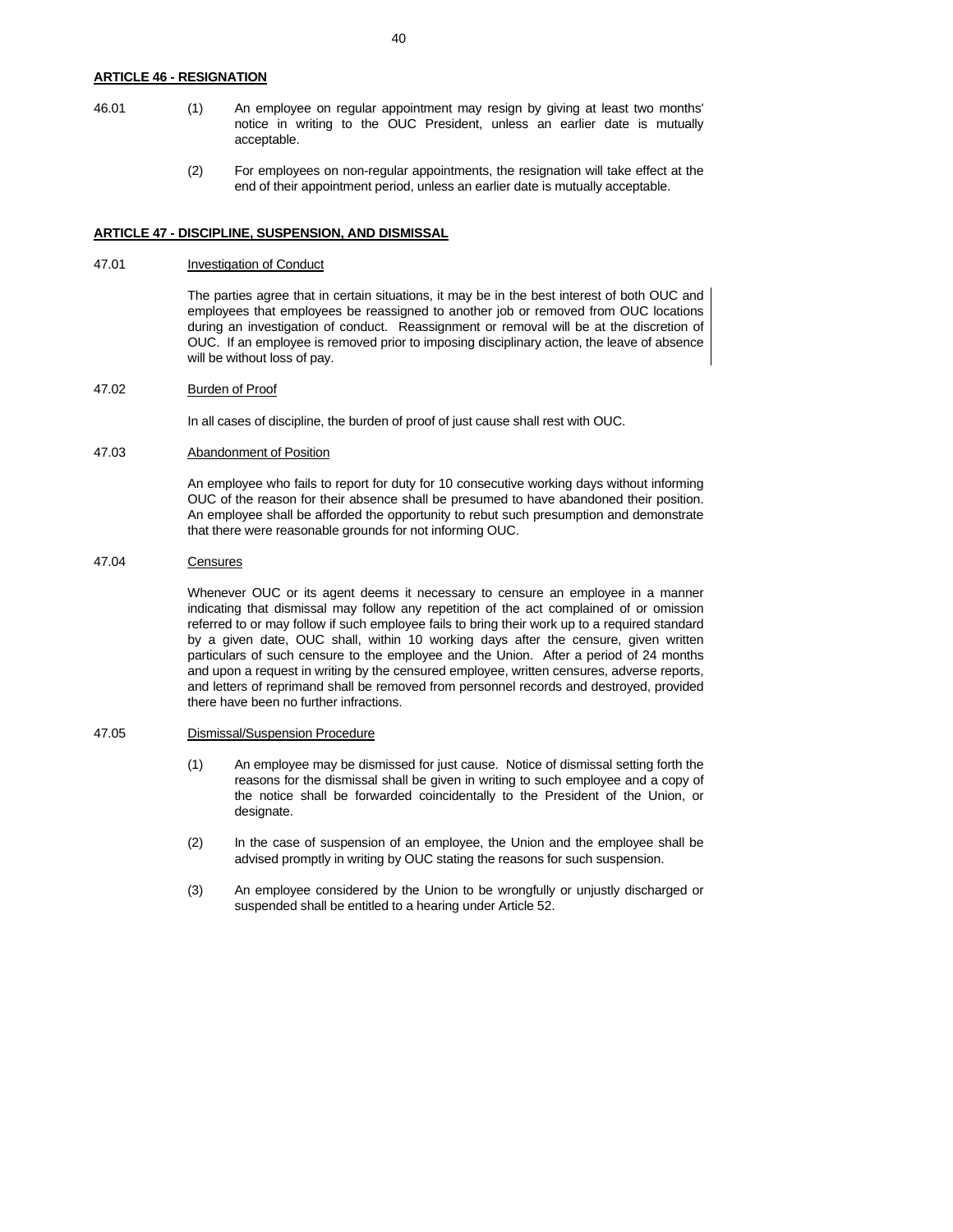## 47.06 Right to Steward Representation

- (1) An employee shall have the right to have his/her Steward present at any discussion with supervisory personnel which the employee reasonably believes might be the basis of disciplinary action. Where a supervisor intends to interview an employee for disciplinary purposes, the supervisor shall make every effort to notify the employee in advance of the purpose of the interview in order that the employee may contact his/her Steward, providing that this does not result in an undue delay of the appropriate action being taken. This clause shall not apply to those discussions that are of an operational nature and do not involve disciplinary action.
- (2) A Steward shall have the right to consult with a staff representative of the Union and to have a local Union representative present at any discussion with supervisory personnel which the Steward reasonably believes might be the basis of disciplinary action against the Steward, providing this does not result in an undue delay of the appropriate action being taken.

# 47.07 Right to Grieve Disciplinary Action (REFERENCE COMMON AGREEMENT ARTICLE 3.3)

 Disciplinary action grievable by the employee shall include written censures, letters of reprimand, and adverse reports or performance evaluations. An employee shall be given a copy of any such document placed on the employee's file which might be the basis of disciplinary action. Should an employee dispute any such entry in their file, they shall be entitled to recourse through the grievance procedure as detailed under Article 52 and the eventual resolution thereof shall become part of their personnel record. OUC agrees not to introduce as evidence in any hearing any document from the file of an employee, the existence of which the employee was not aware of at the time of filing.

#### 47.08 Correspondence

 Both parties agree that, in the case of correspondence relevant to Article 47 "Discipline, Suspension, and Dismissal," copies of such correspondence between OUC, an employee(s) and the Union shall be released coincidentally to the President of the Union and/or designate.

#### **ARTICLE 48 - REDUCTION AND RECALL (**REFERENCE COMMON AGREEMENT ARTICLES 6.2, 6.3, 6.4, 6.5)

## 48.01 Reduction

- (1) After OUC has identified the specific areas of reduction and has given written notice to the Union, a Joint Committee consisting of two representatives named by OUC and two representatives named by the BCGEU Vocational Instructors, shall meet within five working days of notice being given to make specific recommendations to the OUC President within 10 working days of meeting regarding the reduction on the basis of the following priorities. If the Joint Committee fails to make its recommendations within the time limits specified, OUC may proceed to implement its reduction plans.
	- (i) transferring employees from the specific program to another program in which the employee is qualified to teach or assigning employees to perform other duties within the same centre, where feasible;
	- (ii) transferring employees from one OUC centre to a different OUC centre, where feasible;
	- (iii) terminating employees on non-regular appointments with a part-time workload in the specific program;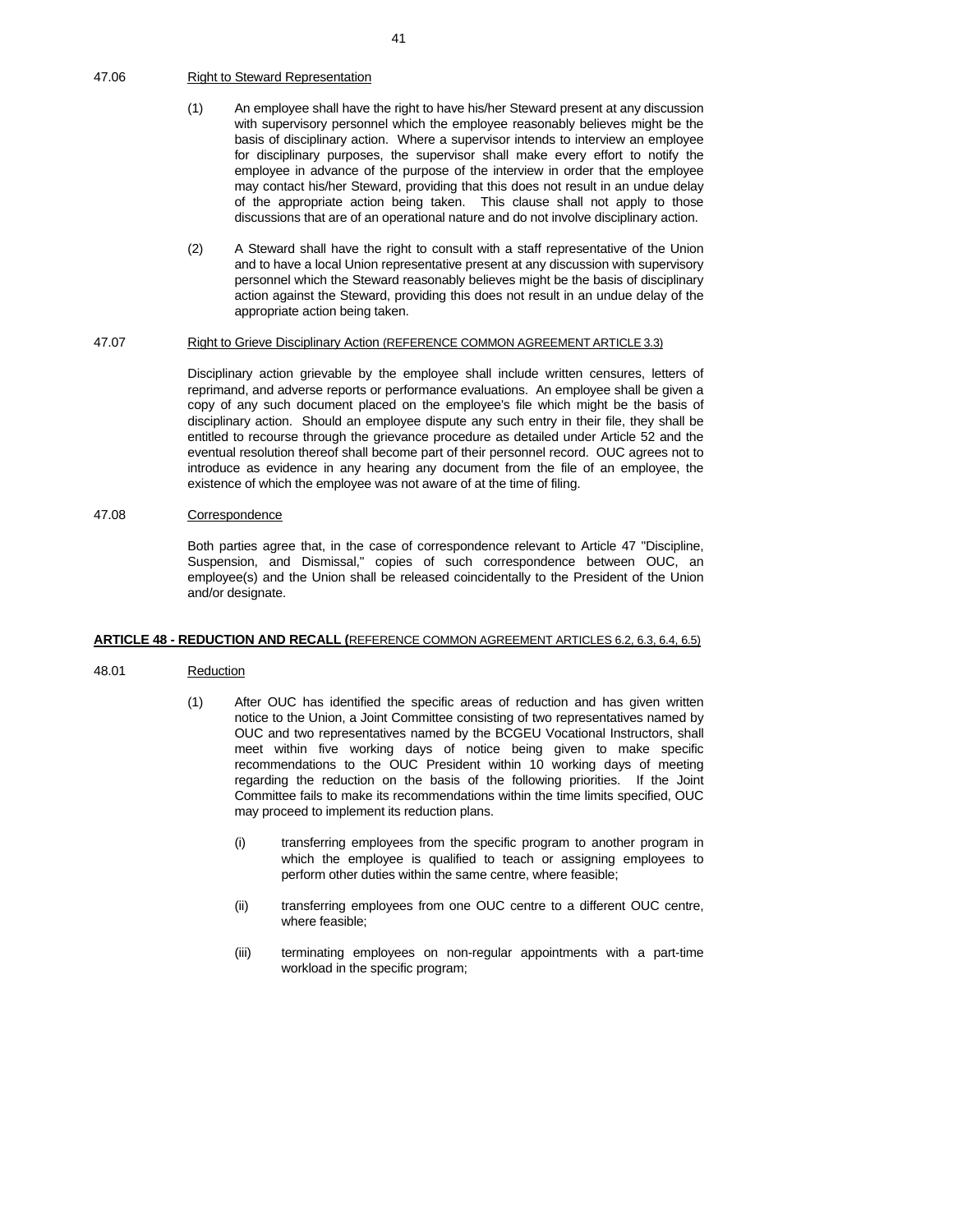- (iv) terminating employees on non-regular appointments with a full-time workload in the specific program;
- (v) terminating employees on regular appointments in the specific program on a seniority basis;
- (vi) in the event of a tie in any classification, termination shall be on the basis of seniority in total continuous service to the institution in the specific program.
- (2) OUC shall give notice of reduction to employees on regular appointments on the basis of one month's notice for each year of service to a maximum of three months' notice for three years or more of service. For the purpose of notice of reduction, all regular part-time employees are considered to be employed by OUC on a continuous basis.
- (3) The records of persons whose employment was terminated owing to necessary reductions and all references supplied to others with respect to the employee involved shall clearly point out the nature of termination and every effort shall be made to avoid any stigma of dismissal being attached thereto.

## 48.02 Correspondence

 Copies of all correspondence relevant to Article 48 between OUC and the employee(s) shall be released coincidentally to the President of the Union, or designate.

#### 48.03 Recall

- (1) If it is found that employees on regular appointment are required in a specific program and in a specific appointment category, OUC shall offer to those regular appointment employees terminated within the previous two years in reverse order of reduction, work for which they are qualified. Such rights of recall shall take precedence over the selection of employees as outlined in clause 8.07.
- (2) An employee whose employment is terminated for reason of a reduction of staff and who has served OUC for two years or more shall, if re-employed by OUC within a two-year period, retain all rights in relation to seniority and salary.

# 48.04 Severance Pay

- (1) An employee on a regular appointment whose employment is terminated by OUC for reasons other than cause shall receive severance pay at the rate of five working days for every year of completed full-time equivalent service with OUC, pro-rated. The initial and final years of service on regular appointment will be pro-rated.
- (2) An employee on regular appointment whose employment is terminated for reasons of a reduction of staff and who has served OUC for at least five full-time equivalent years shall receive four months' salary as a re-establishment gratuity.
- (3) If a former employee is re-employed on a regular appointment by OUC following termination, the employee shall refund to OUC that portion of severance pay which exceeds one month's salary for each month of layoff.

## **ARTICLE 49 - TECHNOLOGICAL CHANGE**

49.01 OUC shall provide the Union with 90 days notice of intention to introduce technological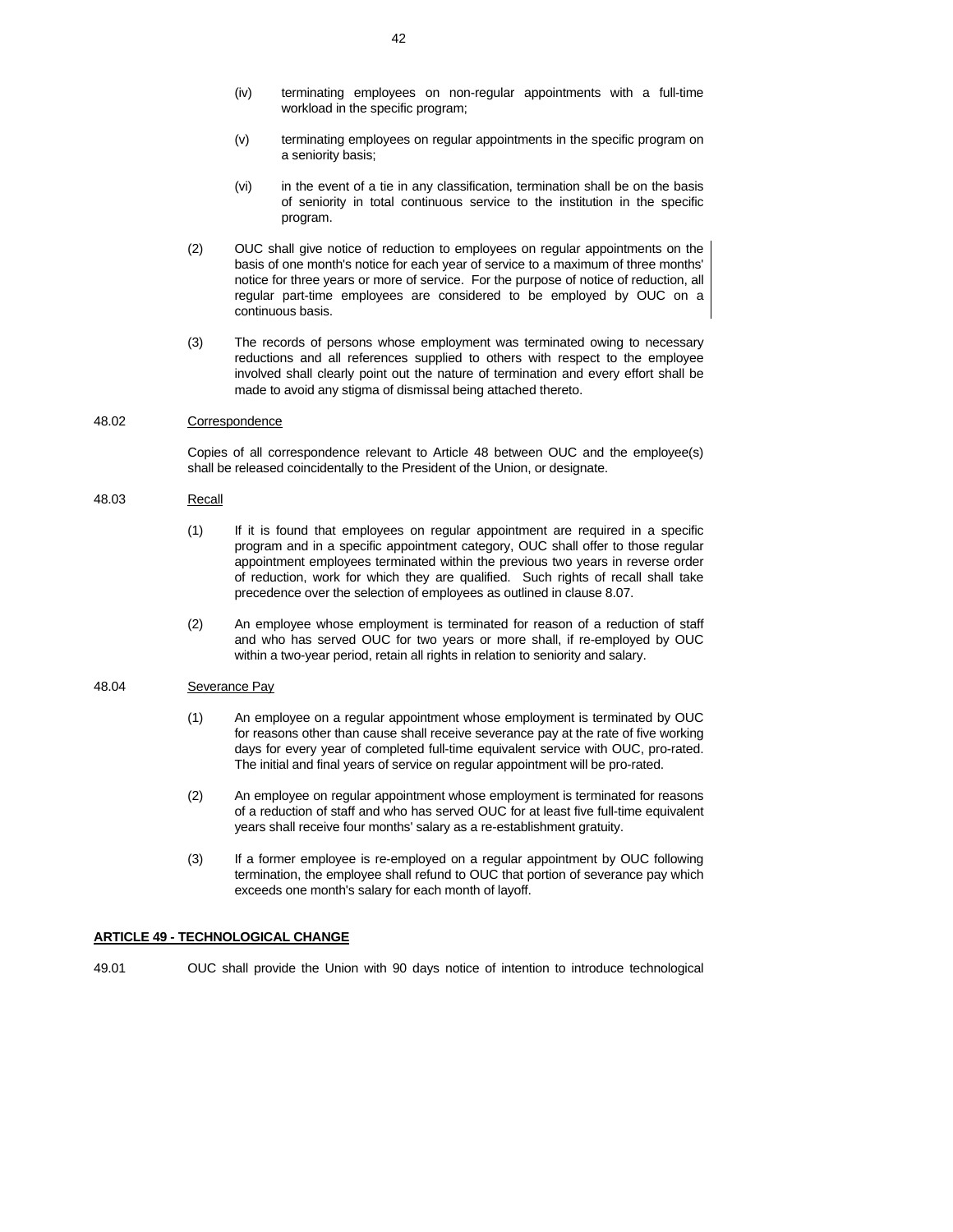change which might result in displacement or reduction of personnel.

- 49.02 Employees in positions becoming redundant owing to technological change shall be eligible for retraining to qualify for new positions within OUC. Such retraining shall be provided by OUC without loss of pay to the affected employee.
- 49.03 The manner and method of placing an employee undergoing retraining made necessary by technological change and the job to which the employee may return should they be unsuccessful in retraining shall be discussed by the parties to this Agreement or their delegates before retraining begins.
- 49.04 Any employee who is displaced from their job by technological change shall be given the opportunity to fill other positions according to seniority and qualifications.
- 49.05 Any employee who is displaced from their job by technological change shall receive severance pay equal to salary for six months from the date of severance, or for the remainder of the contract year, whichever is greater.

#### **ARTICLE 50 - INDEMNITY - CIVIL AND CRIMINAL ACTIONS**

- 50.01 OUC agrees:
	- (1) that it will not seek indemnity against an employee whose actions result in the liability of OUC to a third person, and
	- (2) that it will pay any judgement against an employee which arises from the conduct of the employee within the scope of the employee's employment and all reasonable legal costs incurred by the employee in defending the legal proceedings brought against the employee which result in that judgement, unless a joint Union-OUC committee by a majority thereof finds that the conduct of the employee which was the basis of the liability or judgement was grossly negligent, intentionally or flagrantly.

#### **ARTICLE 51 - HARASSMENT** (REFERENCE COMMON AGREEMENT ARTICLE 2)

51.01 OUC and the Union recognize the right of all employees to work in an environment free from harassment. OUC, in cooperation with the Union, will promote a work environment that is free from harassment where all employees are treated with respect and dignity.

#### 51.02 Sexual Harassment

- (1) Sexual harassment is one form of discrimination and is defined as any unwanted sexual attention, sexual solicitation, or other sexually oriented remarks or behaviour made by a person or a group who knows or ought reasonably to know that such attention or solicitation is unwanted.
	- (i) When submission to sexual activity becomes either explicitly or implicitly a term or condition of employment or in return for being hired or receiving promotions or other employment benefits.
	- (ii) When submission to or rejection of such conduct is used as a basis for employment or educational decisions.
	- (iii) When such conduct has the purpose or effect of interfering with an individual's employment, ability to study or academic performance.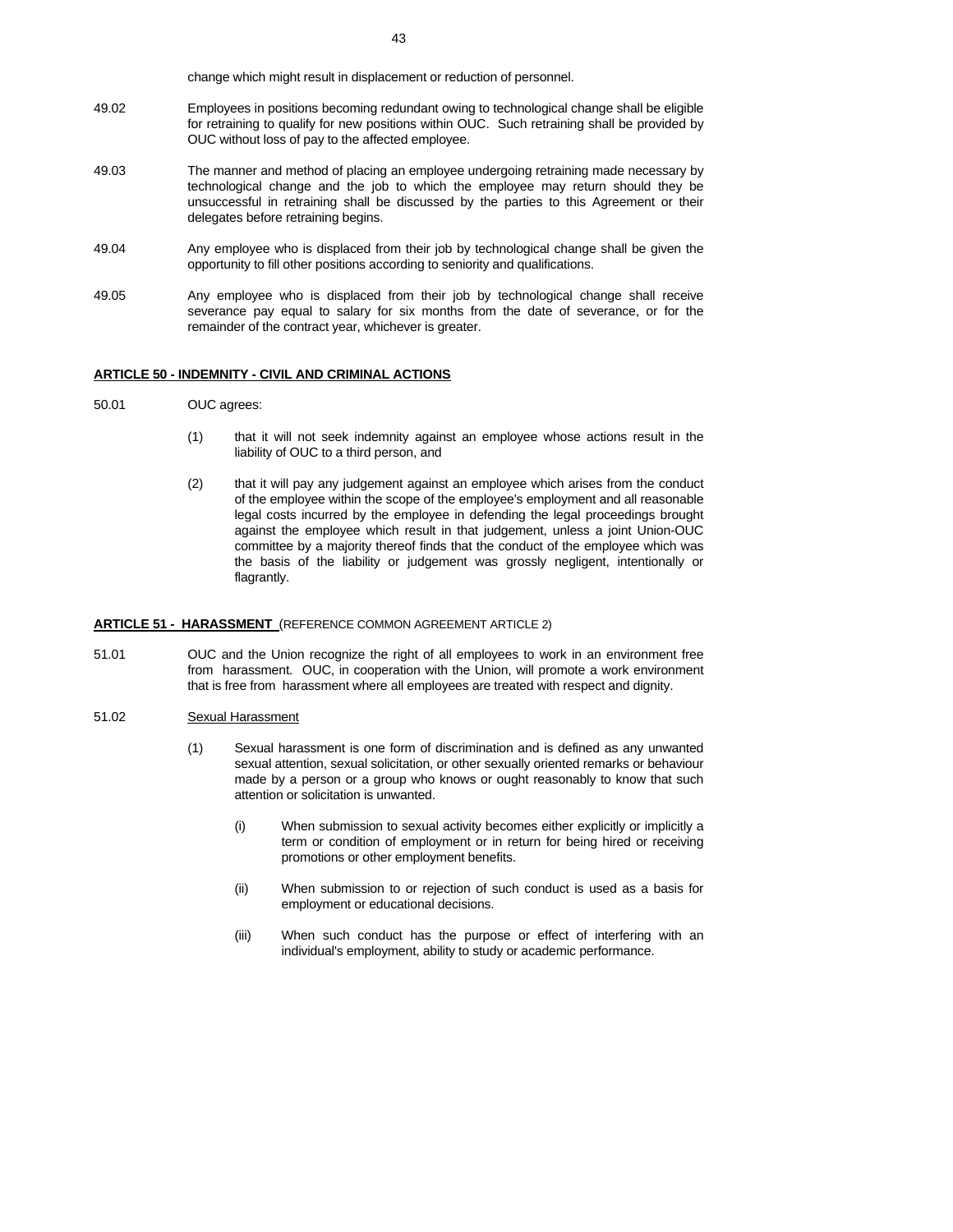- (iv) When such conduct creates an intimidating, hostile or offensive working environment for employees and/or students.
- (2) Sexual harassment may occur between people, both individually and in groups, of the same or different status within the University College community, and both women and men may be the subject of harassment by members of either sex. Thus, sexual harassment may occur in a variety of ways; for example, harassment of a student by a student, or of an employee by an employee, or of a student by an employee, or of an employee by a student. Behaviour not directed toward soliciting sexual activity may also be considered sexual harassment. Such behaviours include but are not limited to:
	- (i) inappropriate sexually suggestive language, innuendos, jokes, body language, leering, unwanted touching;
	- (ii) persistent unwanted questions or comments of a sexual nature;
	- (iii) inappropriate display of sexual pictures or materials;
	- (iv) physical threat, physical assault, and physical intimidation, including unwanted touching.
- (3) While sexual harassment may occur around the study of topics of a sexual nature within curriculum, the curriculum itself is not considered sexual harassment.
- (4) Employees allegedly being harassed may register their complaint in writing, in accordance with the OUC Principles and Procedures for the Reporting, Investigation and Resolution of Sexual Harassment Complaints.
- (5) Should the employee who filed the complaint not be satisfied with the results of OUC's investigation, the employee may file a grievance at Step 2 of the grievance procedure under Article 52.
- (6) Employees involved in the handling of a complaint shall hold in the strictest confidence all information of which they become aware; however, it is recognized that various officials of the Union and OUC will be made aware of all or part of the proceedings on a "need to know" basis.

## 51.03 Personal Harassment

- (1) Personal harassment is defined as offensive comments and/or actions that, by a reasonable standard, create an abusive or intimidating work environment over a period of time. Comments or actions that serve a legitimate, work-related purpose shall not be deemed to constitute personal harassment under this Article.
- (2) Examples of personal harassment include, but are not limited to:
	- (i) Physical threat, intimidation, or assault or unwelcome physical contact such as touching, patting, pinching, and punching;
	- (ii) Implied or expressed threat of reprisal, or denial of opportunity for refusal to comply with a request which serves no legitimate work-related purpose;
	- (iii) Display or distribution of pictures, posters, calendars, objects, literature or other materials that are racist or, that are, by a reasonable standard, considered derogatory to a particular person or group of persons. The legitimate study, display, use or distribution of such materials that are within appropriate academic norms is not considered personal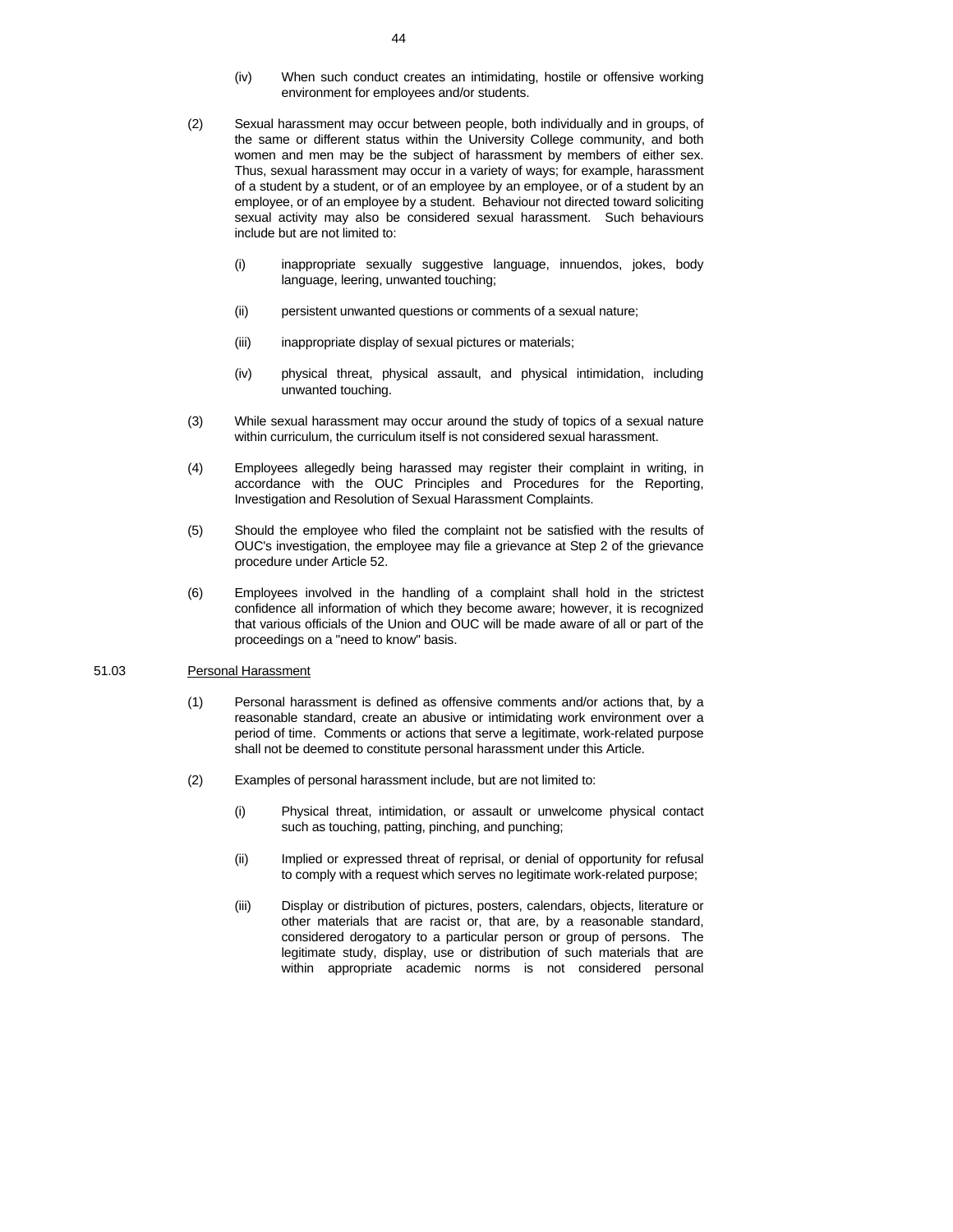#### harassment.

- (3) Employees may process complaints about personal harassment through the grievance procedure according to Article 52 subject to the following changes:
	- (i) Where a person who is the subject of a grievance under this Article is the OUC representative at any step of the grievance procedure, then the Union may bypass that step of the procedure;
	- (ii) Union representatives in the course of investigating a complaint of personal harassment and OUC representatives in the course of investigating a grievance of personal harassment shall have due regard for the privacy and confidentiality of any and all persons involved in the complaint or grievance;
	- (iii) An arbitrator in the determination of a grievance of personal harassment may take reasonable steps to protect the privacy and confidentiality of all parties, subject to the requirement of fairness to all parties.
	- (iv) If, as a result of a grievance, it is determined necessary to separate the work locations of the grievor and the person who is the subject of a grievance, it is agreed that the grievor will not be moved against his/her wishes;
	- (v) All formal grievances under this Article shall be initiated within twelve months of the event. In the case of a series of events, a grievance shall be filed no later than twelve months after the last event in the series on which the complaint is based. The limitation period may be extended if the delay was incurred in good faith or if the delay does not result in substantial prejudice to any of the involved individuals.
- 51.04 Nothing in the OUC Sexual Harassment procedures or this Article is intended to preclude any employee from following any alternative complaint procedure under the collective agreement or the B.C. Human Rights Code or from initiating any other proceedings in law.

#### **ARTICLE 52 - GRIEVANCE PROCEDURE** (REFERENCE COMMON AGREEMENT ARTICLES 3.2.5, 3.2.6)

#### 52.01 Grievance Definition

- (1) OUC and the Union recognize that grievances may arise concerning:
	- (i) differences between the parties respecting the interpretation, application, operation, or any alleged violation of a provision of this Agreement, or
	- (ii) the dismissal, discipline, or suspension of an employee bound by this Agreement.
- (2) The procedure for resolving a grievance shall be the grievance procedure in this Article; however, the parties agree that the employees and supervisors shall attempt to resolve any differences through discussion prior to the initiating of the grievance procedure.
- (3) Both parties agree that, in the case of correspondence relevant to Article 52 Grievance Procedure, copies of such correspondence between OUC, and employee(s), and the Union shall be released coincidentally to the President of the Union and/or designate.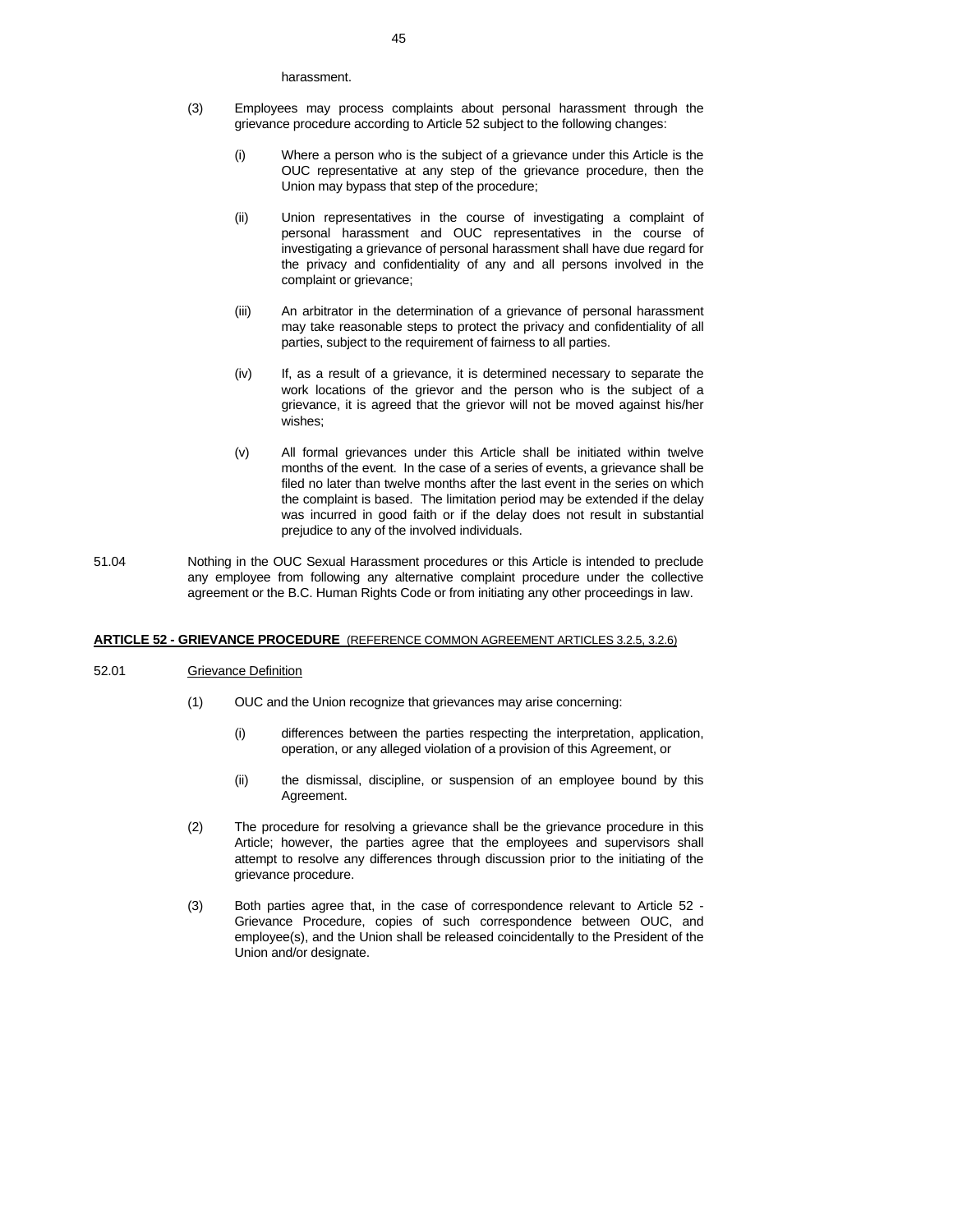In the first step of the grievance procedure, every effort shall be made to settle the dispute in discussion with the appropriate Dean, Director or Manager and the Associate Vice-President, Human Resources (or designate). The aggrieved employee shall have the right to have a Steward present in such a discussion. If the dispute is not resolved orally, the aggrieved employee may submit a written grievance to Step 2 of the grievance procedure, subject to the time limits in clause 52.03 (1).

#### 52.03 Step 2

- (1) An employee who wishes to present a grievance at Step 2 of the grievance procedure must do so not later than 30 working days after the date:
	- (i) on which the employee was notified orally or in writing of the action or circumstances giving rise to the grievance;
	- (ii) on which the employee first became aware of the action or circumstances giving rise to the grievance.
- (2) An employee may present a grievance at this level, through the Steward, by:
	- (i) recording the grievance on the appropriate grievance form, setting out the nature of the grievance and the circumstances from which it arose;
	- (ii) stating the Article(s) of the Agreement infringed upon or alleged to have been violated and the remedy or correction requested; and
	- (iii) the Steward presenting the grievance to the Associate Vice-President, Human Resources (or designate).
- (3) Within 14 working days of receiving the grievance at Step 2, the Associate Vice-President, Human Resources (or designate) and the Union Area Staff Representative shall meet to examine the facts, the nature of the grievance, and attempt to resolve the dispute. This meeting may be waived by mutual agreement.
- (4) The Associate Vice-President, Human Resources (or designate) shall reply in writing to an employee's grievance within 20 working days of receiving the grievance at Step 2.
- 52.04 Failing satisfactory settlement at Step 2, and pursuant to Article 52., the President of the Union, or designate, may, within 20 working days, inform OUC of their intention to submit the dispute to arbitration.

## 52.05 Failure to Act

 If the President of the Union, or designate, does not present a grievance to the next higher level within the prescribed time limits, the grievance will be deemed to be abandoned. However, the Union shall not be deemed to have prejudiced its position on any future grievances.

#### 52.06 Amendment of Time Limits

 The time limits in this grievance procedure may be altered by written mutual agreement between the parties. Where a grievance or a reply is presented by mail, the effective date shall be the day of receipt.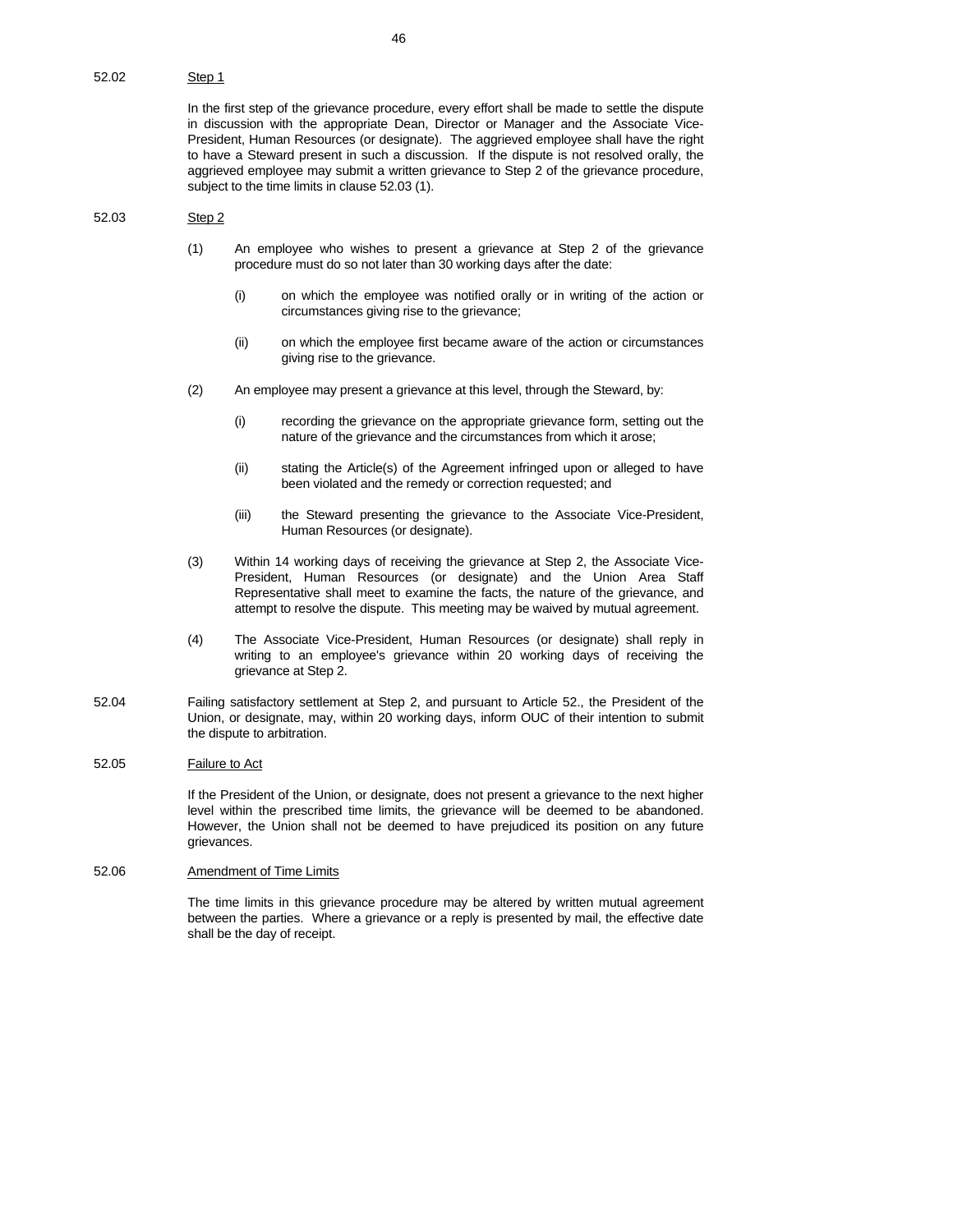#### 52.07 Dismissal or Suspension Grievance (REFERENCE COMMON AGREEMENT ARTICLE 3.3)

 In the case of a grievance arising from an employee's dismissal or suspension, pursuant to clause 47.04, the grievance may commence at Step 2 of the grievance procedure under clause 52.03 within 10 working days of the date on which the suspension occurred or the employee received notice of dismissal or notice of suspension.

#### 52.08 Policy Grievance

 Where either party to this Agreement disputes the general application or interpretation of the Agreement, or where a group of employees or the Union has a grievance regarding the Agreement, the first step of the grievance procedure may be by-passed.

#### 52.09 Review of Personnel File

Upon written authority from an employee, OUC shall permit the President of the Union or their designate to review that employee's personnel file in the office in which the file is normally kept in order to facilitate the proper investigation of a grievance.

## 52.10 Disputes

 Where a matter arises from an item not covered by this Agreement, the matter shall be discussed by the Joint Committee. The purpose of this discussion shall be to resolve the dispute.

## 52.11 Deviation from Grievance Procedure

- (1) OUC agrees that after a grievance has been initiated by the Union, OUC's representatives will not enter into discussions or negotiation with respect to the grievance, either directly or indirectly, with the aggrieved employee without the consent of the Union.
- (2) In the event that after having initiated a grievance through the grievance procedure, an employee endeavours to pursue the same grievance through any other channel, then the Union agrees that pursuant to this Article, the grievance shall be considered to have been abandoned.

#### 52.12 Technical Objections to Grievances

It is the intent of both parties to this Agreement to ensure just and equitable treatment of a grievance by dealing with the substance of the grievance and not with any technical error in procedure or presentation. To this end an Arbitration Board shall have the power to allow all necessary adjustments to the grievance and the power to waive formal procedural irregularities in the processing of a grievance in order to determine the real matter in dispute and to render a decision according to equitable principles and the justice of the case.

#### 52.13 Effective Date of Settlement

 Settlements reached at any step of the grievance procedure may be applied retroactively to the date of the occurrence of the situation which gave rise to the grievance or the settlement may be applied in a different manner which is consistent with the intent of clause 52.12.

## 52.14 OUC Initiated Grievances

 It is recognized that grievances may be initiated by OUC. Settlement of OUC initiated grievances shall follow a parallel procedure to that detailed in clauses 52.02 to 52.13 of the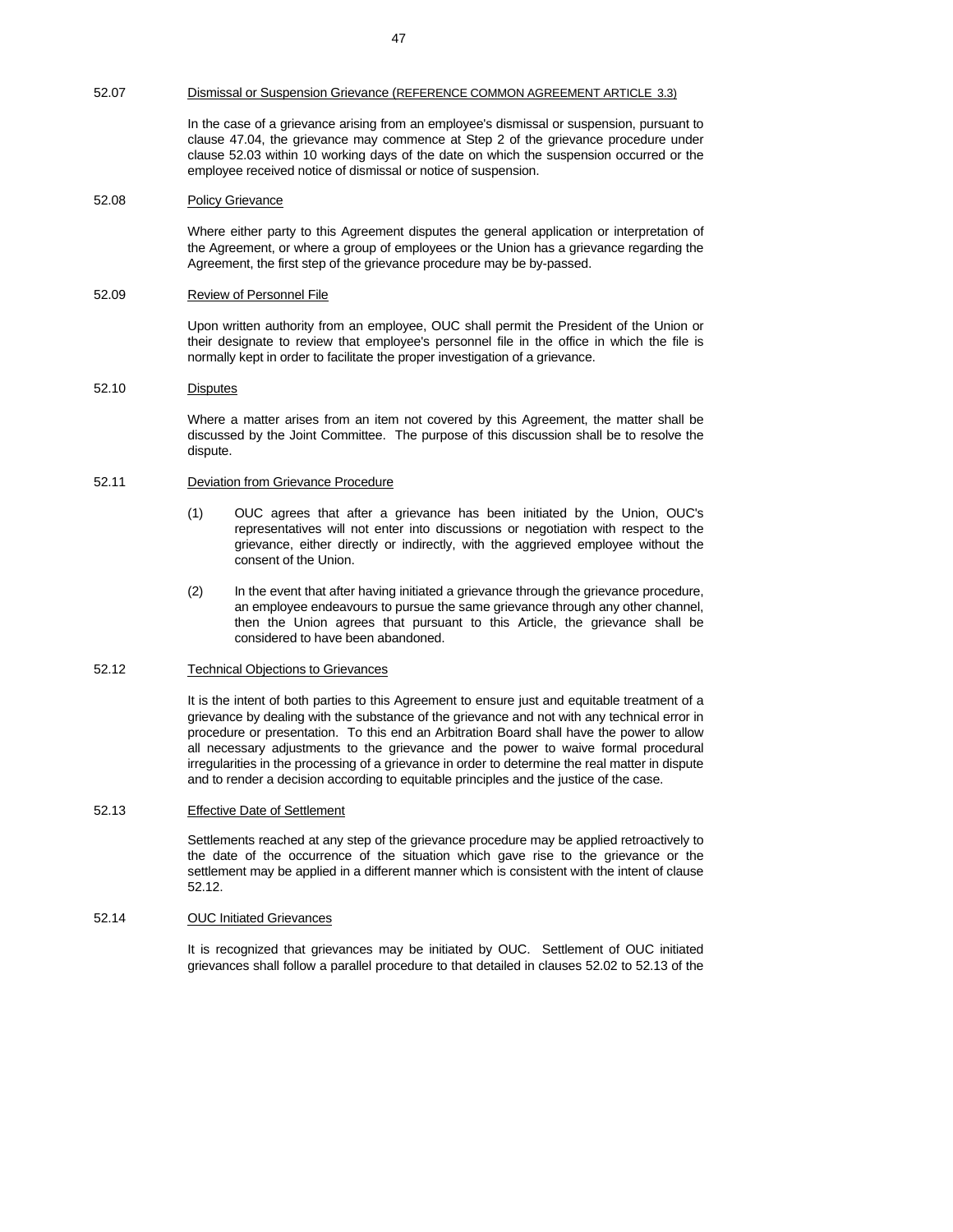grievance procedure. Stewards and Union representatives agree that every effort will be made to settle grievances of this kind at the immediate and local level.

## 52.15 Grievance Arbitration

 Where a difference arising between the parties relating to the interpretation, application, or administration of the Agreement, including any questions as to whether a matter is arbitrable or where an allegation is made that a term or condition of this Agreement has been violated, either of the parties may, after exhausting the grievance procedure in Article 52, notify the other party within 30 days of the receipt of the reply at Step 2 of its desire to submit the difference or allegations to an arbitration board.

#### (1) Composition of the Board of Arbitration

 When a party has requested that a grievance be submitted to arbitration, it shall indicate to the other party to the Agreement within seven days:

- (i) its intention to submit the matter in dispute to a single arbitrator to be agreed upon by both parties. Should either party not agree to submit the dispute to a single arbitrator, both parties shall then have seven days to name their appointee pursuant to clause 52.15 (1) (ii).
- (ii) the name of its appointee to a Board of Arbitration. Within seven days thereafter the other party shall indicate the name of its appointee to the Board of Arbitration. The two appointees shall then meet to select an impartial Chairperson.

# (2) Failure to Appoint

 If the recipient of the notice fails to appoint an arbitrator, or the two appointees fail to agree upon a chairperson within seven days of their appointment, the appointment shall be made by the Minister of Labour for the Province of British Columbia.

#### (3) Board Procedure

 The Board may determine its own procedure in accordance with the relevant labour legislation and shall give full opportunity to all parties to present evidence and make representation. It shall hear and determine the difference or allegation and shall make every effort to render a decision within 30 days of its first meeting.

#### (4) Decision of Board

 The decision of the majority shall be the decision of the Board. Where there is no majority decision, the decision of the Chairperson shall be the decision of the Board. The written decision of the Arbitration Board shall be final, binding, and enforceable on the parties pursuant to the relevant labour legislation. The Board shall have the power to dispose of a discharge or discipline grievance by any arrangement which it deems just and equitable. However, the Board shall not have the power to change this Agreement.

#### (5) Clarification of Board Decision

 Should the parties disagree as to the meaning of the Board's decision, either party may apply to the Chairperson of the Arbitration Board to reconvene the Board to clarify the decision, which it shall make every effort to do within seven days.

# (6) Expenses of Arbitration Board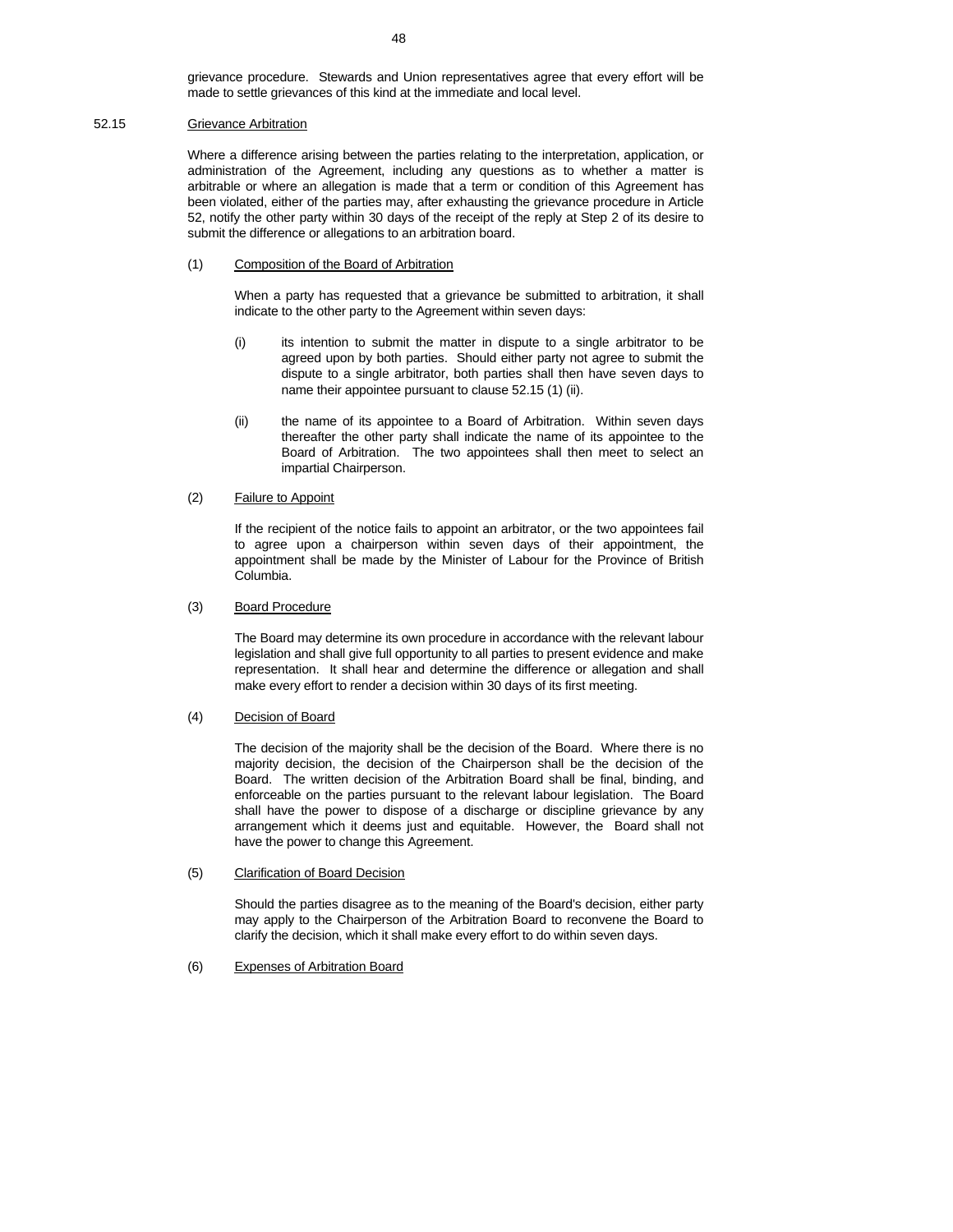Each party shall pay:

- (i) the fees and expenses of the arbitrator it appoints;
- (ii) one-half of the fees and expenses of the Chairperson.
- (7) Amending the Time Limits

 The time limits fixed in the arbitration procedure may be altered by mutual consent of the parties but the same must be in writing.

#### **ARTICLE 53 - GENERAL PROVISIONS**

## 53.01 Hot Products

- (1) No employee covered by this Agreement shall be required to handle any product declared by the Canadian Labour Congress, or the B.C. Federation of Labour, to be a "Hot Product." A written list of such "Hot Products" shall be supplied by the Union before this clause comes into effect.
- (2) No employee covered by this Agreement shall be required to do any work that would usually be done by another employee of OUC who is engaged in strike action.

## **ARTICLE 54 - TERM OF AGREEMENT**

#### 54.01 Duration (REFERENCE COMMON AGREEMENT ARTICLE 14)

 This Agreement, unless changed by mutual consent of both parties hereto, shall be in force and in effect for three years from and after the first day of April 2001.

## 54.02 Notice to Bargain

- (1) This Agreement may be opened for collective bargaining by either party giving written notice to the other party on or after December 1, 2003, but in any event, no later than midnight December 31, 2003.
- (2) Where no notice is given by either party prior to December 31, 2003, both parties shall be deemed to have been given notice under this clause by December 31, 2003, and thereupon clause 54.03 of this Agreement applies.
- (3) All notices on behalf of the Union shall be given by the President of the B.C. Government and Service Employees' Union and similar notices on behalf of OUC shall be given by OUC or its agent.

#### 54.03 Commencement of Bargaining

 Where a party to this Agreement has given notice under clause 54.02 of this Article the parties shall, within 10 days after the notice was given, commence collective bargaining.

#### 54.04 Changes in Agreement

 Any changes deemed necessary under this Agreement may be made by mutual agreement at any time during the life of this Agreement. Such agreed changes shall be incorporated into this Agreement as an addendum.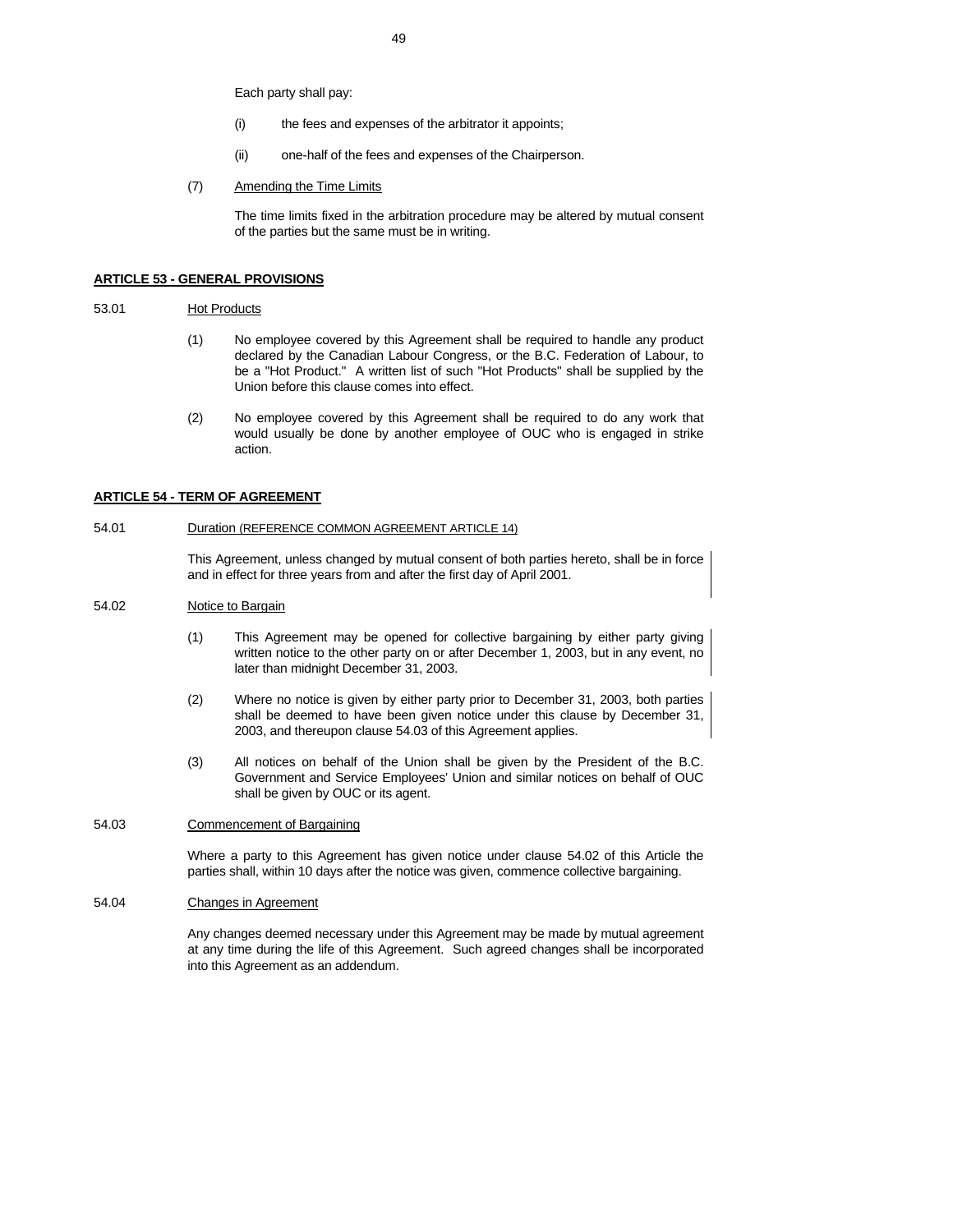# 54.05 Agreement to Continue in Force

 Both parties shall adhere fully to the terms of this Agreement during the period of bona fide collective bargaining.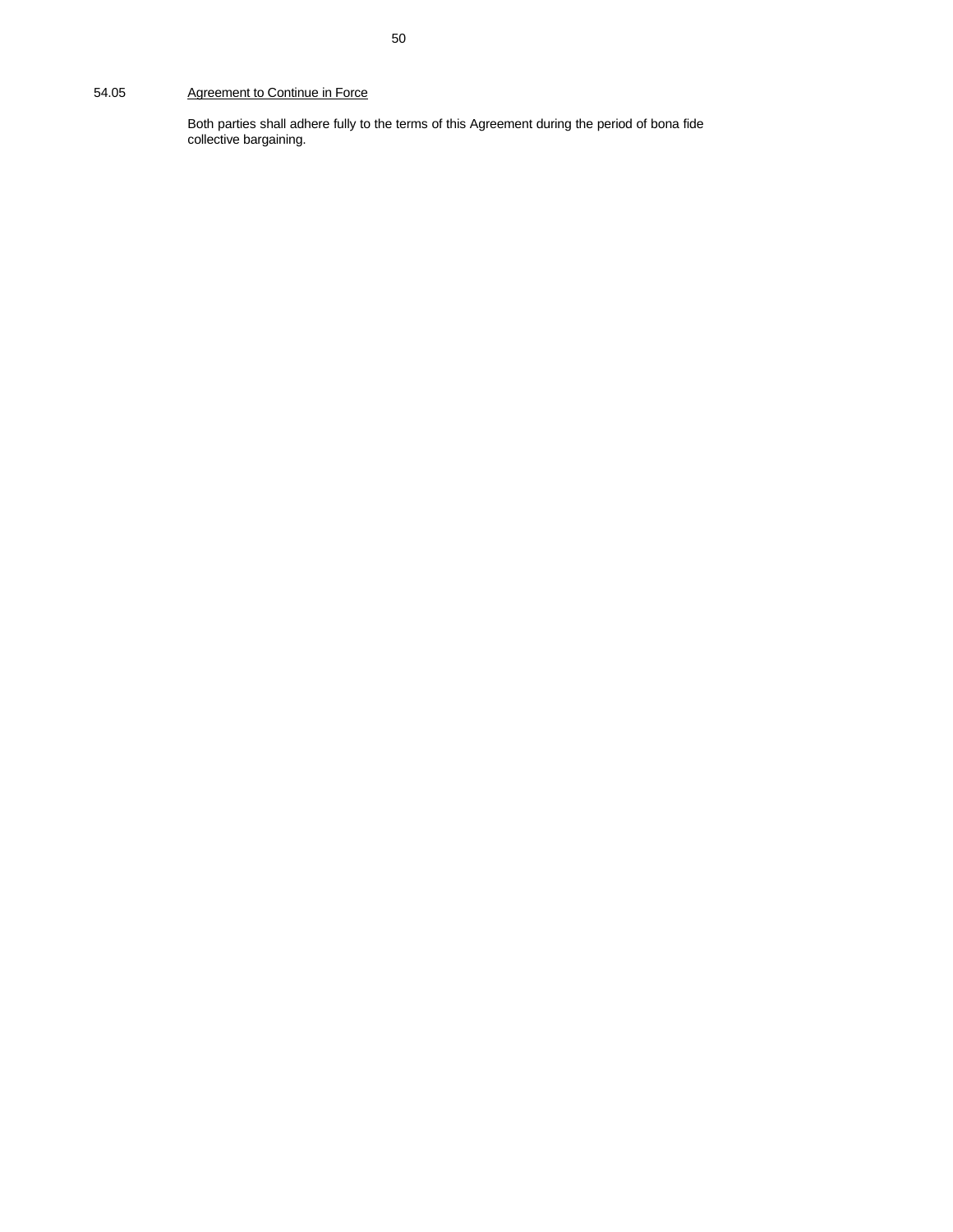**IN WITNESS WHEREOF** the Board of Okanagan University College has caused the name and seal of Okanagan University College Board hereto in the presence of the Chairman and the President of the University College Board and the Union has caused these presents to be executed under the hands of its proper officers duly authorized in that behalf this  $\_\_\_\_\_\_\_\_\_\_\_$  day of  $\_\_\_\_\_\_\_$  2001.

# **Signed on behalf of the Employer: Signed on behalf of the Union:**

J.W.George Ivany George Heyman Chair, Board of Governors President

Okanagan University College Board B.C. Government and Service Employees' Union

Kathryn Bindon **Randy Dewar** Randy Dewar

President Chairperson, Vocational Instructors Bargaining Unit Okanagan University College **B.C. Government and Service Employees' Union** 

Richard Roy<br>Associate Vice-President, Human Resources A/Staff Representative Associate Vice-President, Human Resources Okanagan University College **B.C. Government and Service Employees' Union** 

Dated:

 $\_$  , and the set of the set of the set of the set of the set of the set of the set of the set of the set of the set of the set of the set of the set of the set of the set of the set of the set of the set of the set of th

 $\_$  , and the state of the state of the state of the state of the state of the state of the state of the state of the state of the state of the state of the state of the state of the state of the state of the state of the

\_\_\_\_\_\_\_\_\_\_\_\_\_\_\_\_\_\_\_\_\_\_\_\_\_\_\_\_ \_\_\_\_\_\_\_\_\_\_\_\_\_\_\_\_\_\_\_\_\_\_\_\_\_\_\_\_\_\_\_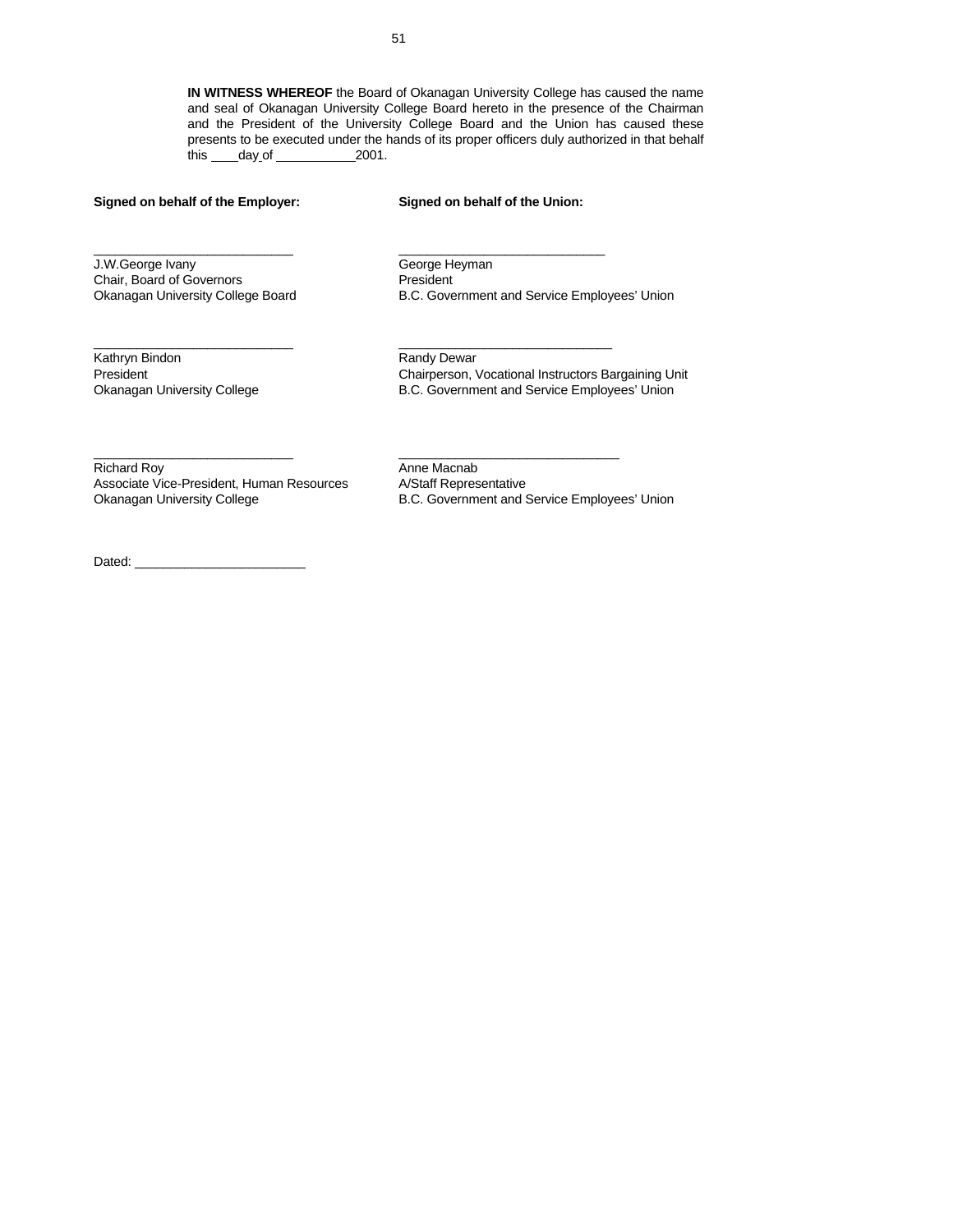#### **APPENDIX A - TRAINING PROGRAMS**

The programs referred to throughout this Agreement are designated as follows:

# **DEVELOPMENTAL PROGRAMS**

 Adult Basic Education Adult Special Education English as a Second Language

# **OFFICE ADMINISTRATION**

 Office Administration Legal Secretary Medical/Dental Receptionist Medical Secretary Program

#### **TRADES**

Apprenticeship Programs

- Automotive Body Repair
- Automotive Service Technician
- Automotive Painting and Refinishing
- Carpentry
- Cooking
- Recreation Vehicle Technician

#### Entry Level Training

- Automotive Collision Repair/Painting and Refinishing
- Automotive Mechanics
- Carpentry/Joinery
- Heavy Duty/Commercial Transport Mechanics
- Culinary Arts
- Recreation Vehicle Technician

Welding

- Level C
- Level B
- Level A
- Welder/Fitter

#### **HEALTH**

 Certified Dental Assistant Human Service Worker Home Support/Resident Care Attendant Practical Nursing Occupational First Aid Rehabilitation Assistant Early Childhood

#### **HOSPITALITY SERVICES**

Travel Counsellor

In the event the name of a program listed in this Appendix is changed in the OUC calendar, then this Appendix will be automatically amended to reflect the new program name.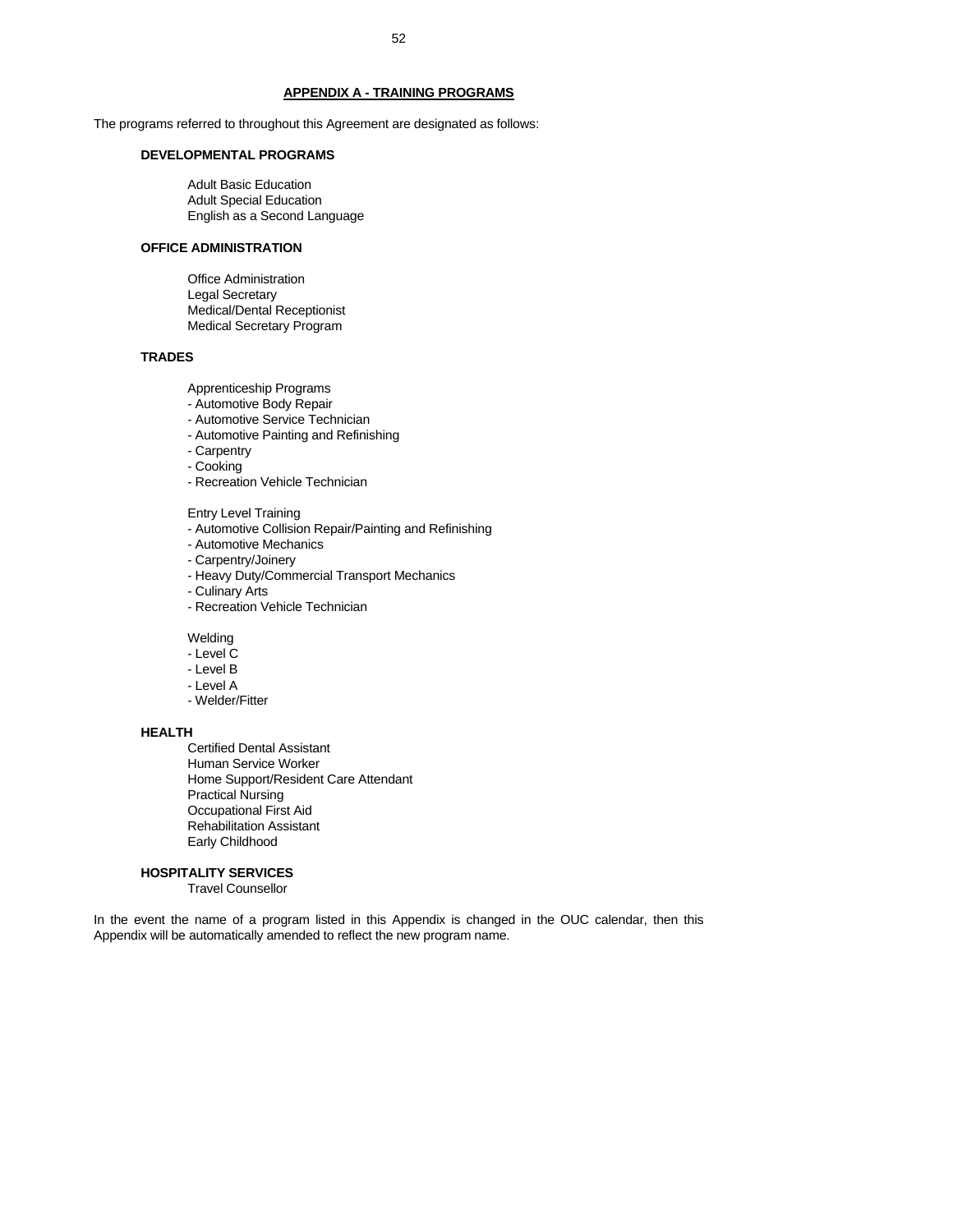# **Effective April 1, 2001**

| (REFERENCE COMMON AGREEMENT APPENDIX A) |         |         |         |
|-----------------------------------------|---------|---------|---------|
|                                         | 2001/02 | 2002/03 | 2003/04 |
| 1                                       | 66,504  | 71,000  | 73,257  |
| $\overline{2}$                          | 64,436  | 66,512  | 68,238  |
| 3                                       | 62,587  | 64,162  | 65,445  |
| 4                                       | 60,791  | 61,812  | 63,048  |
| 5                                       | 59,047  | 59,462  | 60,651  |
| 6                                       | 57,352  | 57,112  | 58,254  |
| 7                                       | 55,706  | 54,762  | 55,857  |
| 8                                       | 54,107  | 52,412  | 53,460  |
| 9                                       | 52,554  | 50,062  | 51,063  |
| 10                                      | 51,046  | 47,712  | 48,666  |
| 11                                      | 49,581  |         |         |
| 12                                      | 48,158  |         |         |
| 13                                      | 46,776  |         |         |

# Notes: \$3,166 added to step 1 in April 1, 2002, and an additional \$900 added to step 1 in April 1, 2003 as a Market Adjustment.

Scale Movement April 1, 2002: 13 to 10 (funded by Labour Adjustment) 12, 11 to 9

 10 to 8 9, 8 to 7 7 to 6  $6 \text{ to } 5$ Rest unchanged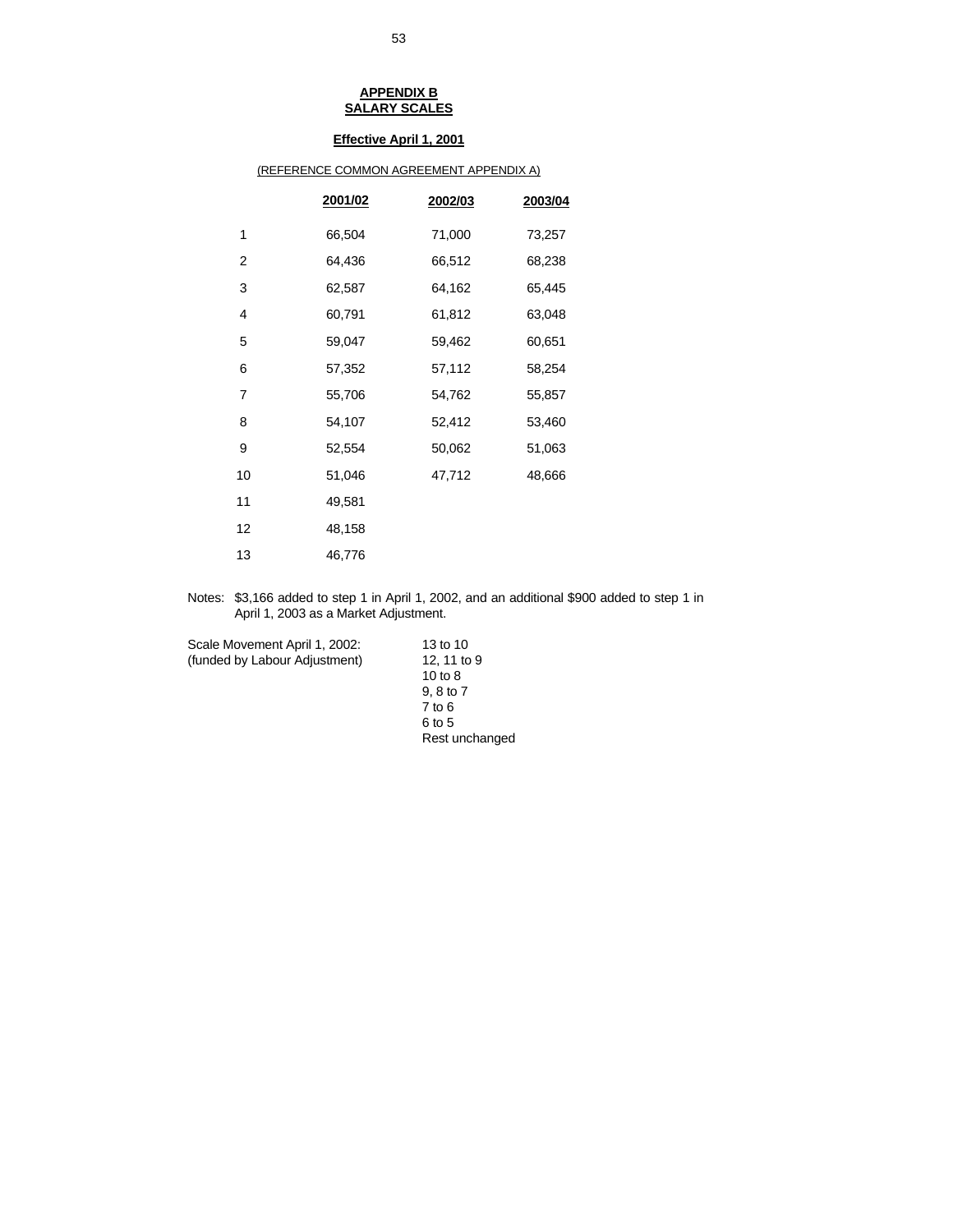# **EFFECTIVE APRIL 1, 2001**

# (REFERENCE COMMON AGREEMENT APPENDIX A)

|    | <b>Annual</b> | <b>Bi-Weekly</b> | <u>Hourly</u> |
|----|---------------|------------------|---------------|
| 1  | 66,504        | 2,557.85         | 42.63         |
| 2  | 64,436        | 2,478.31         | 41.31         |
| 3  | 62,587        | 2,407.19         | 40.12         |
| 4  | 60,791        | 2,338.12         | 38.97         |
| 5  | 59,047        | 2,271.04         | 37.85         |
| 6  | 57,352        | 2,205.85         | 36.76         |
| 7  | 55,706        | 2,142.54         | 35.71         |
| 8  | 54,107        | 2,081.04         | 34.68         |
| 9  | 52,554        | 2,021.31         | 33.69         |
| 10 | 51,046        | 1,963.31         | 32.72         |
| 11 | 49,581        | 1,906.96         | 31.78         |
| 12 | 48,158        | 1,852.23         | 30.87         |
| 13 | 46,776        | 1,799.08         | 29.98         |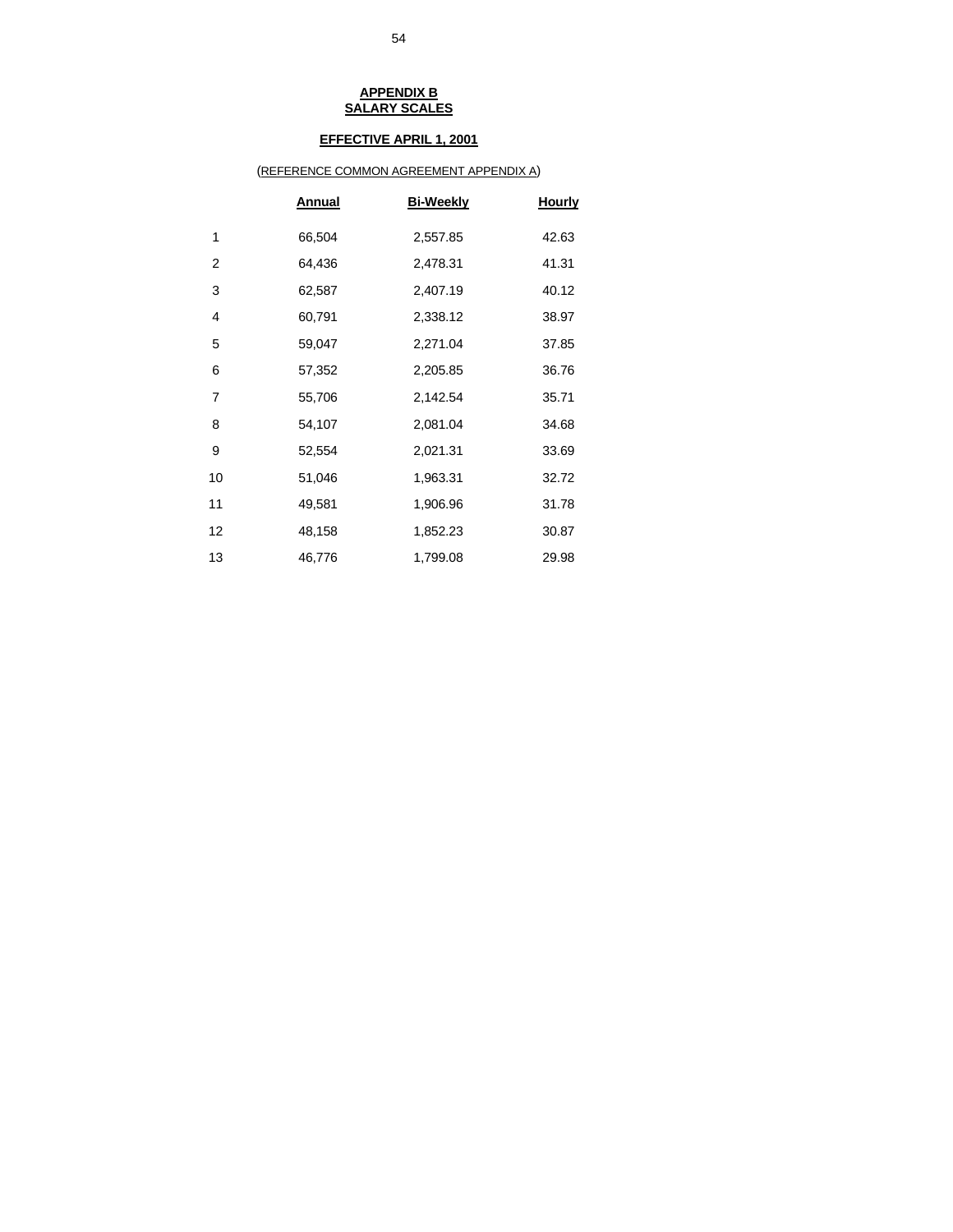# **EFFECTIVE APRIL 1, 2002**

# **(**REFERENCE COMMON AGREEMENT APPENDIX A)

|                | Annual | <b>Bi-Weekly</b> | <b>Hourly</b> |
|----------------|--------|------------------|---------------|
| 1              | 71,000 | 2,730.77         | 45.51         |
| $\overline{2}$ | 66,512 | 2,558.15         | 42.64         |
| 3              | 64,162 | 2,467.77         | 41.13         |
| 4              | 61,812 | 2,377.38         | 39.62         |
| 5              | 59,462 | 2,287.00         | 38.12         |
| 6              | 57,112 | 2,196.62         | 36.61         |
| $\overline{7}$ | 54,762 | 2,106.23         | 35.10         |
| 8              | 52,412 | 2,015.85         | 33.60         |
| 9              | 50,062 | 1,925.46         | 32.09         |
| 10             | 47,712 | 1,835.08         | 30.58         |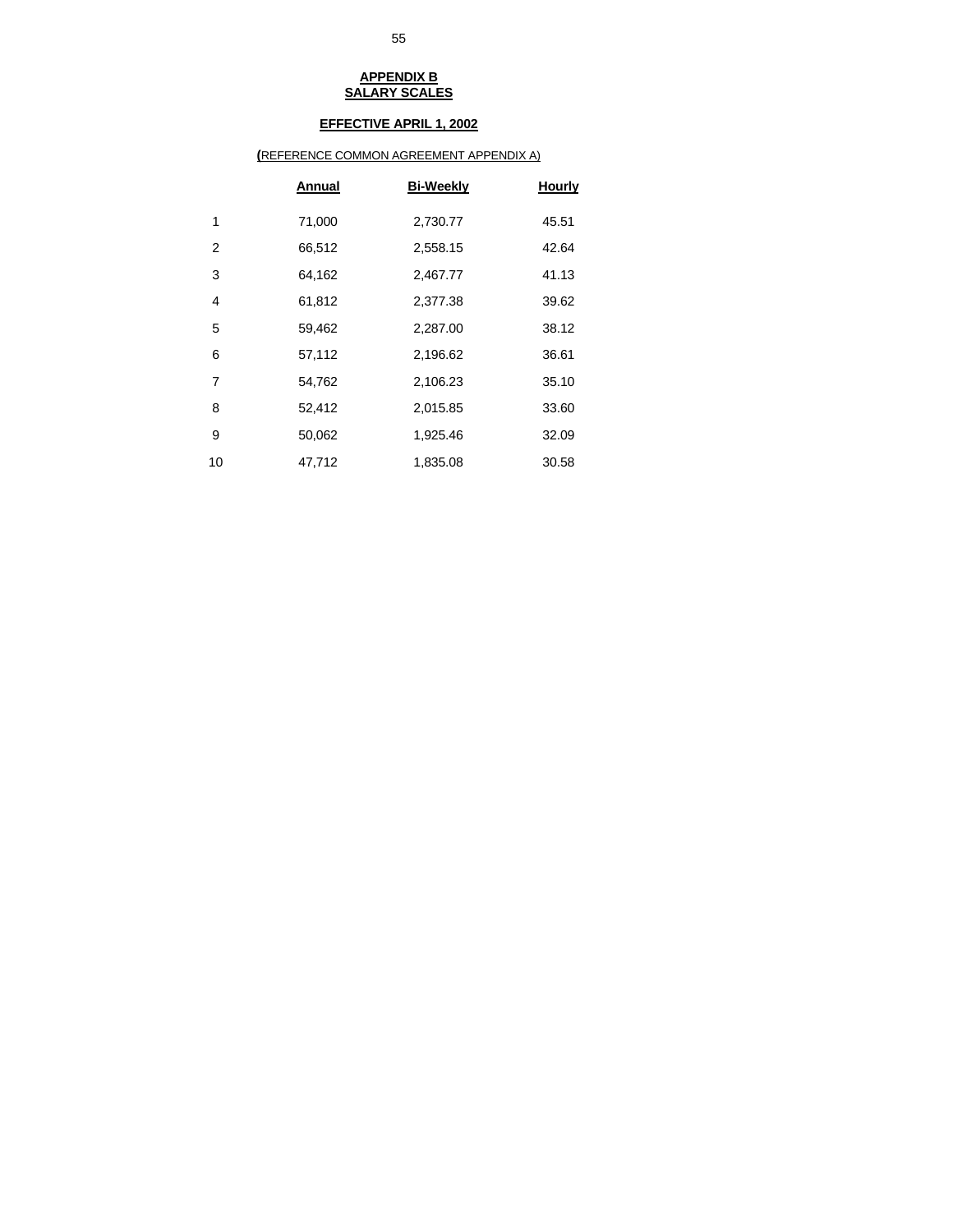# **EFFECTIVE APRIL 1, 2003**

# (REFERENCE COMMON AGREEMENT APPENDIX A)

|                | Annual | <b>Bi-Weekly</b> | <b>Hourly</b> |
|----------------|--------|------------------|---------------|
| 1              | 73,257 | 2,817.58         | 46.96         |
| $\overline{2}$ | 68,238 | 2,624.54         | 43.74         |
| 3              | 65,445 | 2,517.12         | 41.95         |
| 4              | 63,048 | 2,424.92         | 40.42         |
| 5              | 60,651 | 2,332.73         | 38.88         |
| 6              | 58,254 | 2,240.54         | 37.34         |
| $\overline{7}$ | 55,857 | 2,148.35         | 35.81         |
| 8              | 53,460 | 2,056.15         | 34.27         |
| 9              | 51,063 | 1,963.96         | 32.73         |
| 10             | 48,666 | 1,871.77         | 31.20         |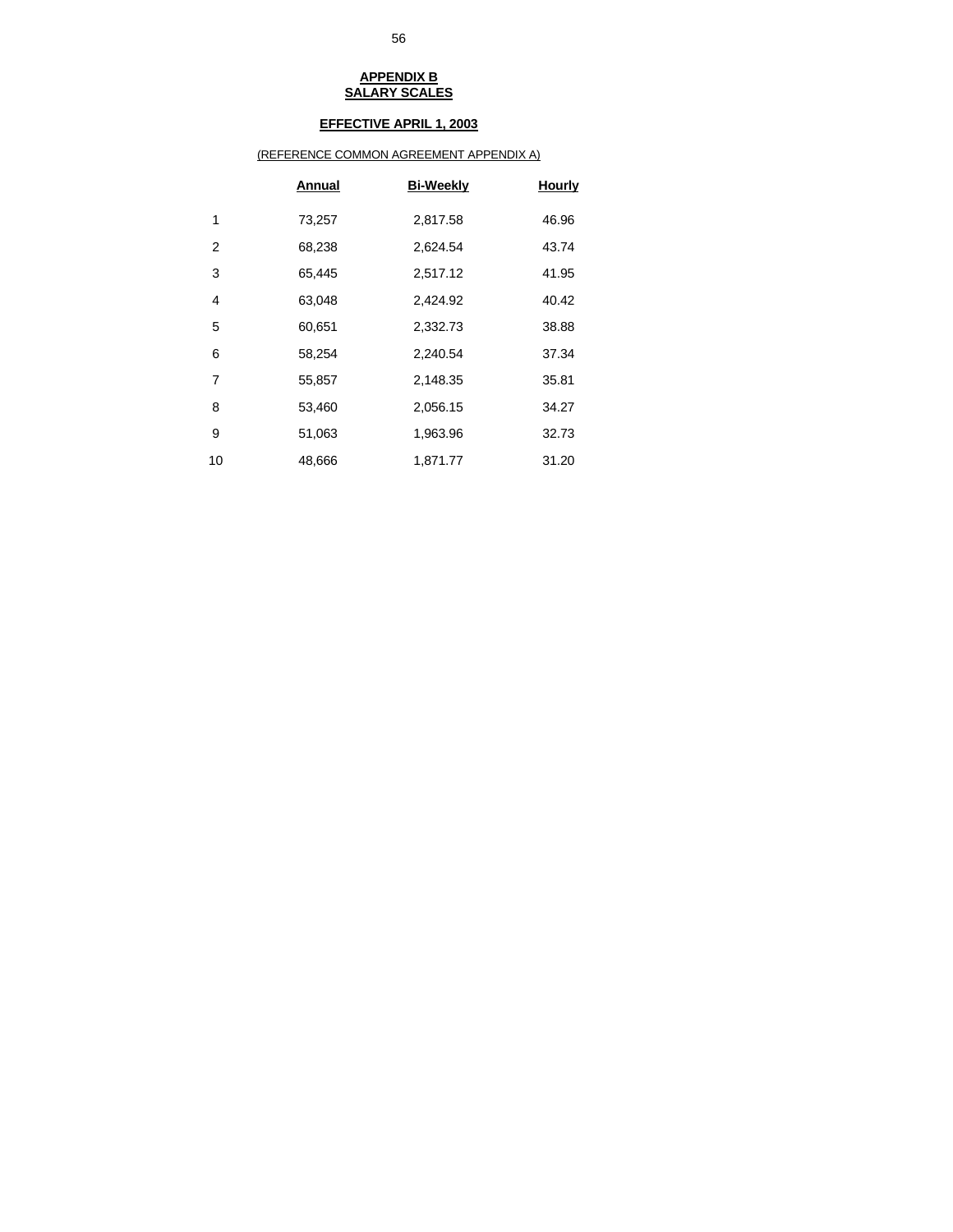#### **LETTER OF UNDERSTANDING # 1**

#### **ADULT BASIC EDUCATION CO-ORDINATOR**

- 1. The responsibilities of the A.B.E. Co-ordinator shall include any or all of the following:
	- (a) Under the direction of the A.B.E. Department Chair:
		- i) Assumes a facilitation role to ensure the smooth operation of the A.B.E. program in the Centre.
		- ii) Ensures that placement procedures are conducted, results are evaluated and communicated to students, agencies, or the admissions office, as appropriate.
		- iii) Provides information needed for planning, staff workloads, and assignments to the Department Chair.
	- (b) Ensures that agencies, the public and students are aware of the test dates.
	- (c) Maintains a liaison with appropriate agencies in the respective communities.
	- (d) Disseminates information to the Centre A.B.E. staff and feeds opinions and information back to the A.B.E. Department Chair.
	- (e) Forwards requests to the A.B.E. Department Chair for advertising and provides the appropriate information needed to complete the task.
- 2. The A.B.E. Coordinator shall be appointed for a period of two years, with an option to renew for a further two years, subject to satisfactory performance. Appointments shall begin July 1st in any given year.
- 3. The position of A.B.E. Coordinator shall be posted internally only; there shall be a competition for the position; only employees on regular appointments in the A.B.E. Department shall be eligible to apply for the position of A.B.E. Coordinator; and the successful candidate shall be chosen by a Selection Committee, except in the case of only one application being received and appointed by the designated supervisor.
- 4. The Selection Committee shall be composed as follows:
	- Dean of the Faculty;
	- Up to one other administrator named by OUC; and

\_\_\_\_\_\_\_\_\_\_\_\_\_\_\_\_\_\_\_\_\_\_\_\_\_\_\_\_ \_\_\_\_\_\_\_\_\_\_\_\_\_\_\_\_\_\_\_\_\_\_\_\_\_\_\_\_\_

- Two members of the A.B.E. program.
- 5. An A.B.E. Co-ordinator going on leave of absence for more than four months shall yield his/her post as A.B.E. Co-ordinator.

#### **Signed on behalf of the Employer: Signed on behalf of the Union:**

J.W.George Ivany George Heyman Chair, Board of Governors President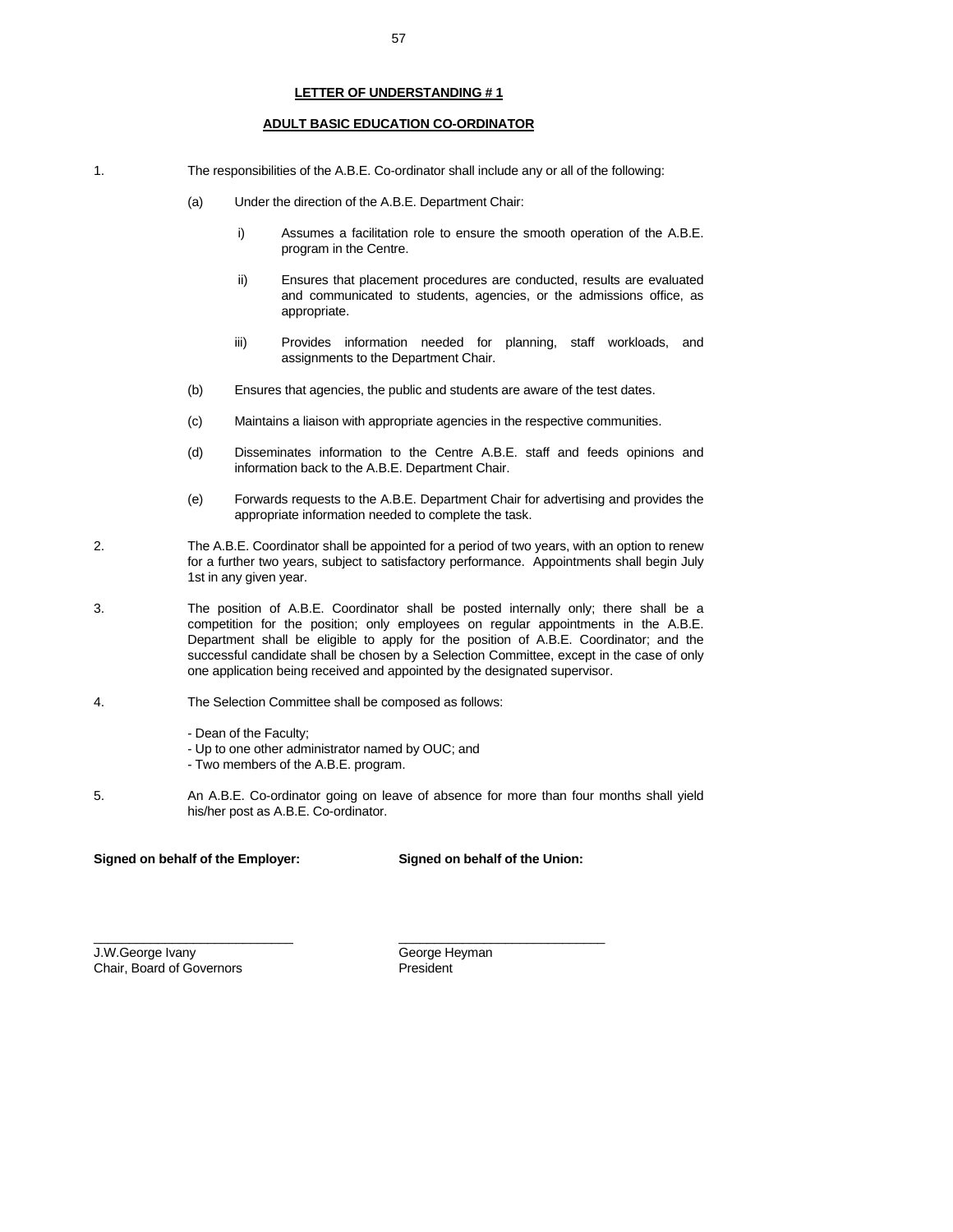# **(LETTER OF UNDERSTANDING # 1)**

\_\_\_\_\_\_\_\_\_\_\_\_\_\_\_\_\_\_\_\_\_\_\_\_\_\_\_\_ \_\_\_\_\_\_\_\_\_\_\_\_\_\_\_\_\_\_\_\_\_\_\_\_\_\_\_\_\_\_

\_\_\_\_\_\_\_\_\_\_\_\_\_\_\_\_\_\_\_\_\_\_\_\_\_\_\_\_ \_\_\_\_\_\_\_\_\_\_\_\_\_\_\_\_\_\_\_\_\_\_\_\_\_\_\_\_\_\_\_

**Signed on behalf of the Employer: Signed on behalf of the Union:** 

Kathryn Bindon **Randy Dewar** Randy Dewar

President **Chairperson, Vocational Instructors Bargaining Unit** Chairperson, Vocational Instructors Bargaining Unit Okanagan University College **B.C. Government and Service Employees' Union** 

Richard Roy<br>Associate Vice-President, Human Resources A/Staff Representative Associate Vice-President, Human Resources<br>Okanagan University College

B.C. Government and Service Employees' Union

Dated: \_\_\_\_\_\_\_\_\_\_\_\_\_\_\_\_\_\_\_\_\_\_\_\_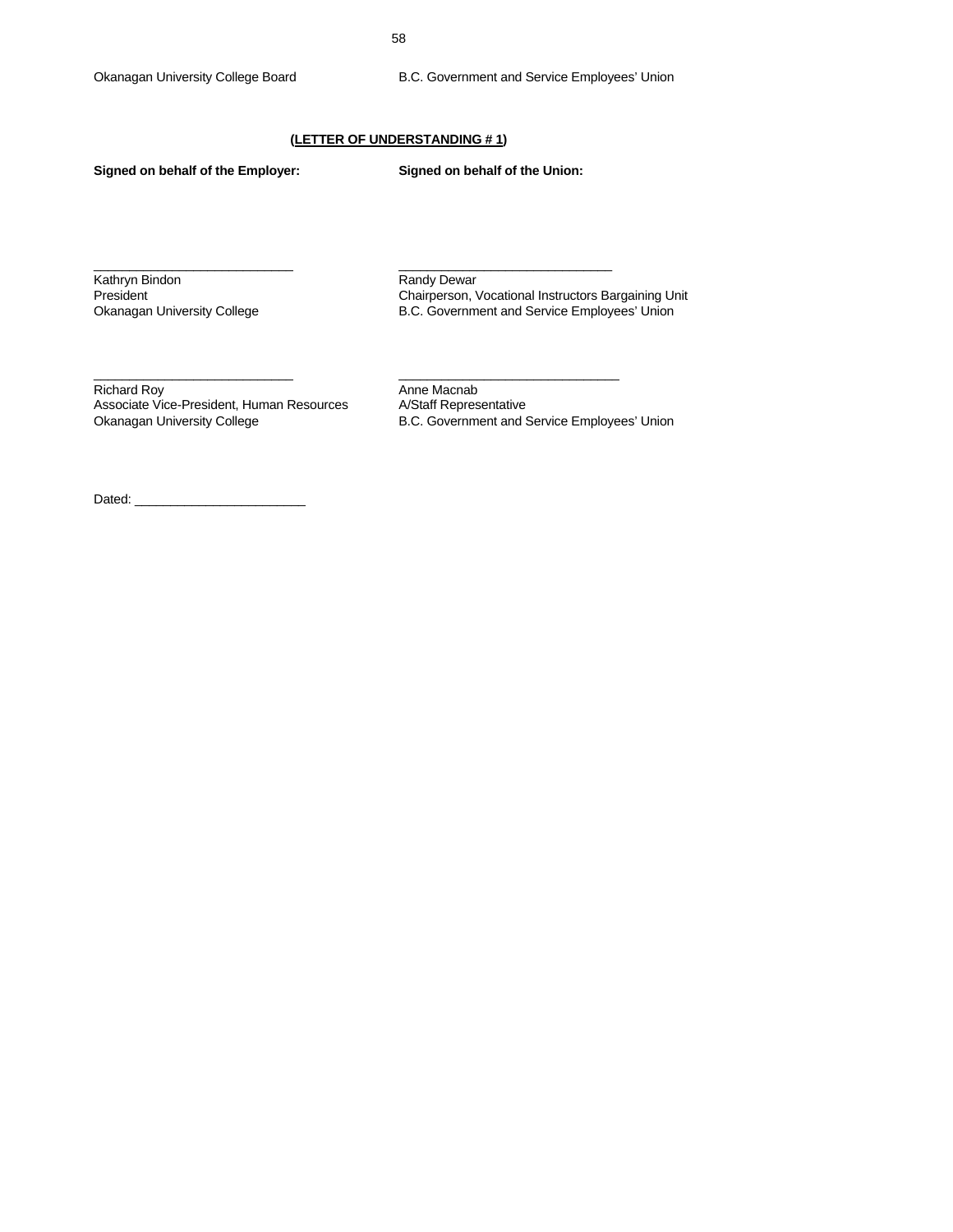# **LETTER OF UNDERSTANDING # 2**

# **WORKLOAD**

OUC undertakes to implement the "Workload Policy and Procedures" as outlined by OUC dated November 4, 1994. Any changes in the policy shall be subject to agreement between OUC and the BCGEU.

\_\_\_\_\_\_\_\_\_\_\_\_\_\_\_\_\_\_\_\_\_\_\_\_\_\_\_\_ \_\_\_\_\_\_\_\_\_\_\_\_\_\_\_\_\_\_\_\_\_\_\_\_\_\_\_\_\_

\_\_\_\_\_\_\_\_\_\_\_\_\_\_\_\_\_\_\_\_\_\_\_\_\_\_\_\_ \_\_\_\_\_\_\_\_\_\_\_\_\_\_\_\_\_\_\_\_\_\_\_\_\_\_\_\_\_\_

\_\_\_\_\_\_\_\_\_\_\_\_\_\_\_\_\_\_\_\_\_\_\_\_\_\_\_\_ \_\_\_\_\_\_\_\_\_\_\_\_\_\_\_\_\_\_\_\_\_\_\_\_\_\_\_\_\_\_\_

#### **Signed on behalf of the Employer: Signed on behalf of the Union:**

J.W.George Ivany George Heyman<br>
Chair, Board of Governors<br>
President Chair, Board of Governors<br>Okanagan University College Board

B.C. Government and Service Employees' Union

Kathryn Bindon **Randy Dewar** Randy Dewar

President Chairperson, Vocational Instructors Bargaining Unit<br>
Chairperson, Vocational Instructors Bargaining Unit<br>
Chairperson, Vocational Instructors Bargaining Unit<br>
Chairperson, Vocational Instructors Bargaining Unit B.C. Government and Service Employees' Union

Richard Roy **Anne Macnab** Associate Vice-President, Human Resources A/Staff Representative Okanagan University College **B.C. Government and Service Employees' Union** 

Dated:  $\_\_$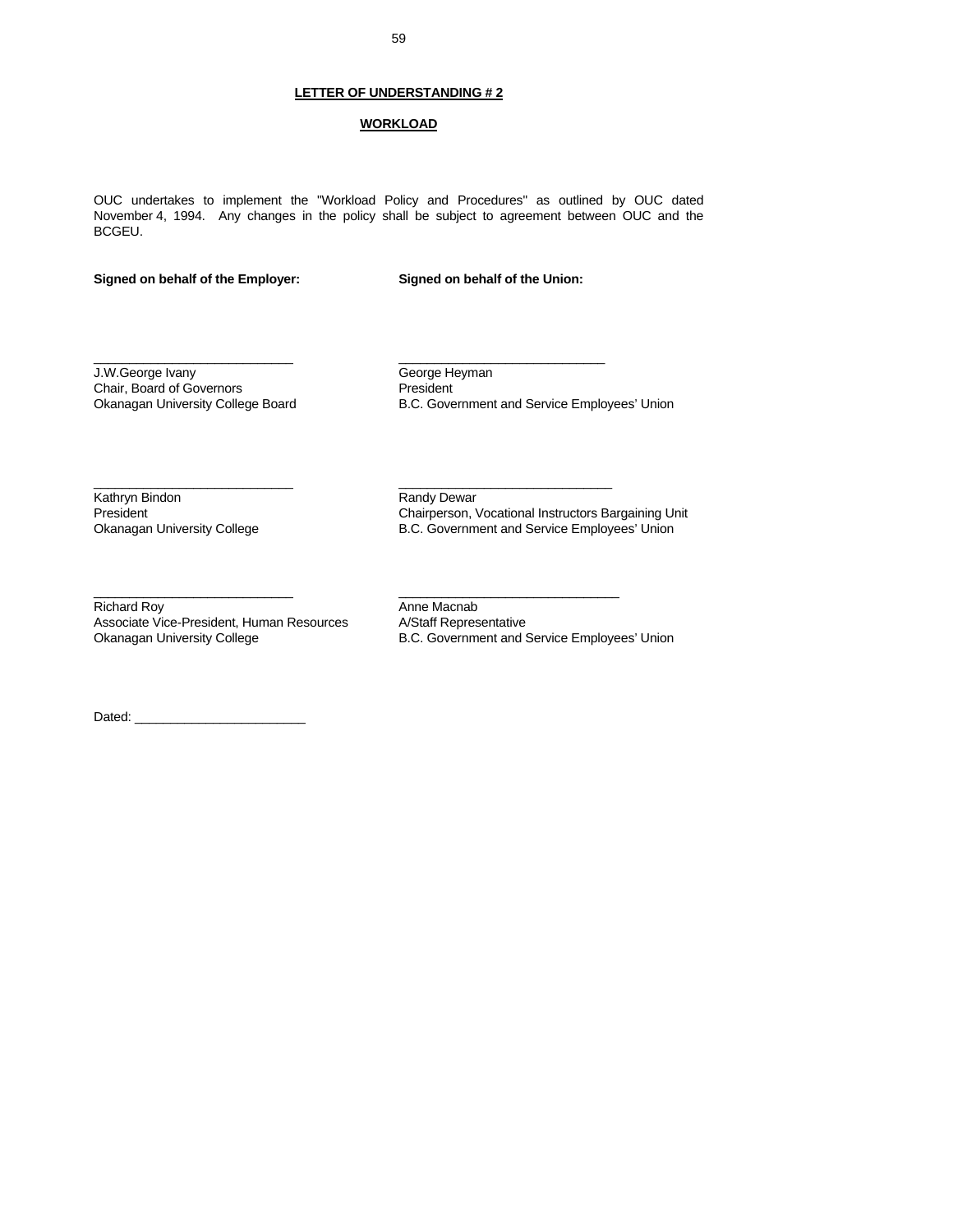#### **LETTER OF UNDERSTANDING # 3**

#### **DEAN OR PRESIDENT Application for Attached Appointment as Instructor**

1.0 A full-time, regular position as an instructor in a specified program shall be available to a Dean or President under the provisions of this Letter.

#### 2.0 Selection

- (1) Selection for Incumbent Deans or President
	- (i) A selection committee shall be established in accordance with clause 11.03 at the time an incumbent Dean advises the OUC President or an incumbent President advises the OUC Board of his or her intent to apply for an attached appointment position of instructor.
	- (ii) The selection committee shall base their recommendation on the criteria determined under clause 11.02 provided:
		- (a) the educational plan includes work for which the Dean or President is qualified;
		- (b) the educational plan for the appropriate Department will not require modification solely to accommodate the appointment of the Dean or President;
		- (c) the Dean or President meets the qualifications for an instructor appointment in the program area.
	- (iii) The selection committee shall advise of the suitability of the incumbent Dean or President for the attached appointment of instructor to the President in the case of the incumbent Dean, or the OUC Board in the case of the incumbent President.
	- (iv) If the selection committee deems the incumbent Dean or President to be unsuitable for the instructor appointment, or if the educational plan for the appropriate Department will require modification solely to accommodate the appointment of the Dean or President, the committee shall forward the reason to the OUC President or OUC Board, as the case may be, within three days of the instructional selection committee meeting.
- (2) Selection for New Deans or President
	- (i) The designated candidates for the position of Dean or President shall be interviewed for an instructor appointment and the candidates suitabilities shall be assessed by a selection committee established in accordance with clause 11.03.
	- (ii) The selection committee shall base their recommendation on the criteria determined under clause 11.02 provided:
		- (a) the educational plan includes work for which the candidate is qualified;
		- (b) the educational plan is for the appropriate Department will not require modification solely to accommodate the candidate being hired in the instructor appointment;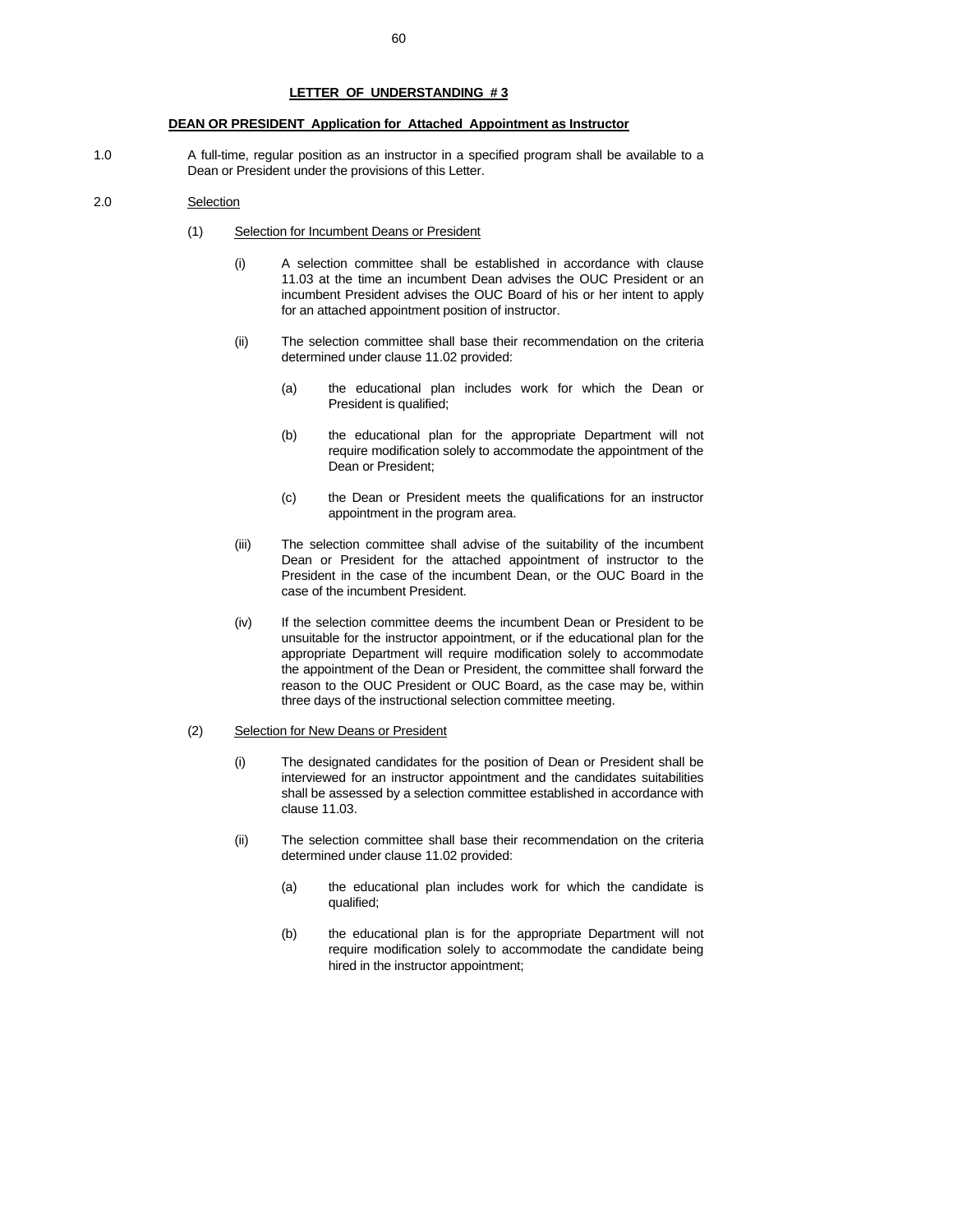- (c) the candidate meets the qualifications for an instructor appointment in the program area.
- (iii) Selection committees shall submit their recommendations of the suitability of the candidate for an attached appointment of instructor to the President in the case of a new Dean, or the OUC Board in the case of a new President.
- (iv) If the selection committee deems the candidate(s) to be unsuitable for an instructor appointment, or if the educational plan for the appropriate Department will require modification solely to accommodate the appointment of the Dean or President, the committee shall forward the reason to the administrative selection committee in the case of a new Dean, or the OUC Board in the case of a new President within three (3) days of the interviews.
- (3) The failure of a member or members of the instructional selection committee to attend meetings of the instructional committee shall not invalidate the recommendations of the committee.

#### 3.0 Date of Appointment as Instructor

- (1) A Dean or President who wishes to assume the position of instructor shall advise OUC, in writing, no later than July 1st of the calendar year preceding the calendar year in which the change will take place.
- (2) A Dean or President who wishes to assume the position of instructor at the end of the College year shall have five years service with OUC as a Dean or President prior to assuming the instructor position.
- (3) The effective date of the change will be July 1st of any given year.

#### 4.0 Seniority

- (1) A Dean or President appointed subsequent to the signing of this Letter and who was not appointed as a Dean or President from a position of instructor at OUC shall be placed on the seniority list as of the initial date of appointment as Dean or President.
- (2) A Dean or President appointed prior to the signing of this Letter shall be placed on the seniority list as of the date the criteria in 2.0(1) is met. This seniority date will be for the purposes of layoff only and will not affect other articles in the collective agreement.
- (3) A Dean or President who is appointed after the signing of this Letter from a position of instructor shall retain her or his original placement on the seniority list.

#### 5.0 Probation

 A Dean or President who assumes a position of instructor shall subsequently fulfil the normal probationary requirements for the instructor appointment. A Dean or President who was an instructor at Okanagan University College before becoming a Dean or President shall not have to repeat a probationary period for the instructor appointment, provided a probationary period as instructor was completed previously.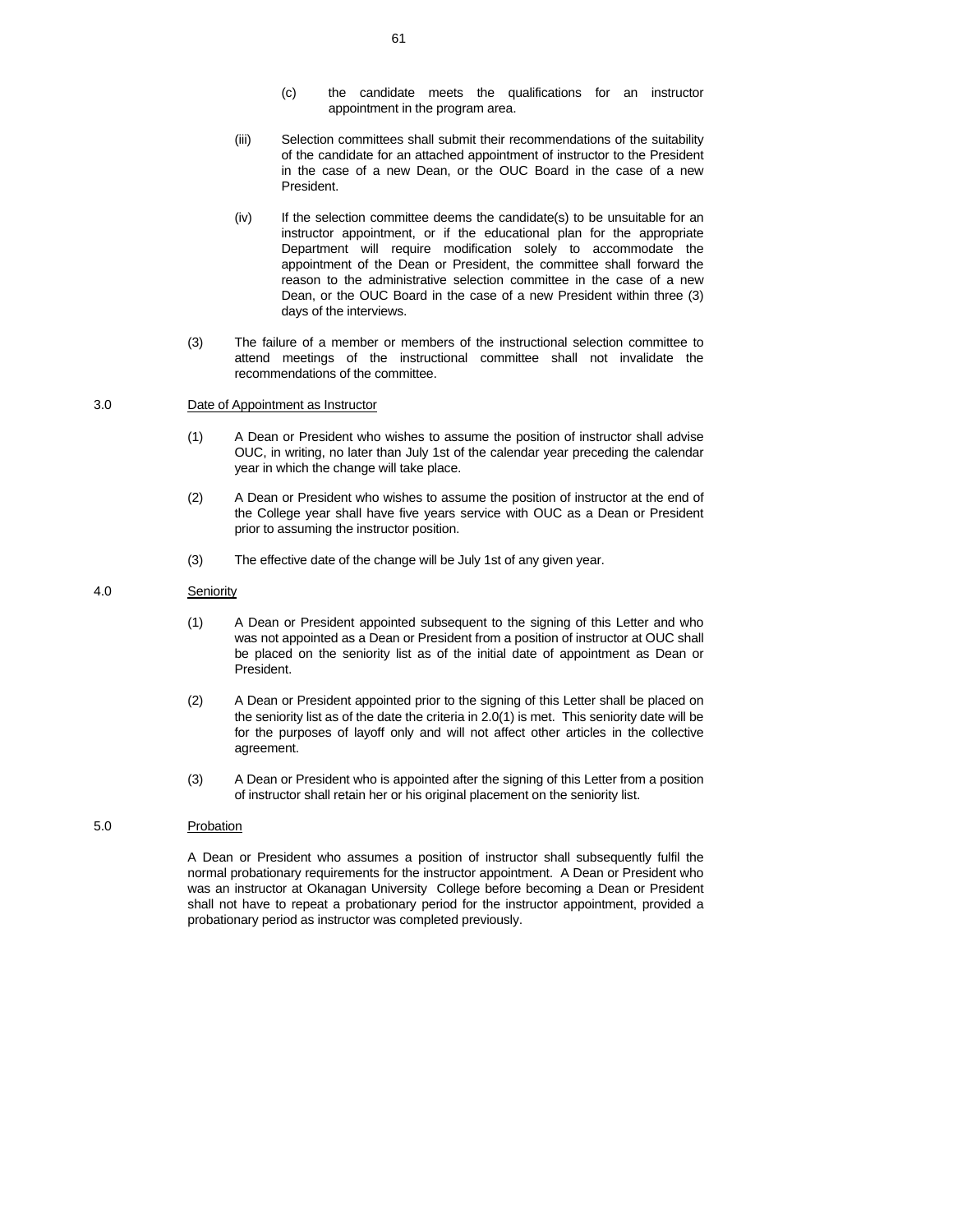OUC will not reduce regular instructional positions in the incumbent's area in the year a Dean assumes a position of instructor.

# **Signed on behalf of the Employer: Signed on behalf of the Union:**

J.W.George Ivany<br>
Chair, Board of Governors<br>
Chair, Board of Governors<br>
George President Chair, Board of Governors<br>Okanagan University College Board

B.C. Government and Service Employees' Union

Kathryn Bindon **Randy Dewar**<br> **Randy Dewar**<br> **Randy Dewar**<br> **Randy Dewar**<br> **Randy Dewar**<br> **Randy Dewar**<br> **Randy Dewar** 

President Chairperson, Vocational Instructors Bargaining Unit<br>
Chairperson, Vocational Instructors Bargaining Unit<br>
Chairperson, Vocational Instructors Bargaining Unit<br>
Chairperson, Vocational Instructors Bargaining Unit B.C. Government and Service Employees' Union

Richard Roy<br>
Associate Vice-President, Human Resources
A/Staff Representative Associate Vice-President, Human Resources Okanagan University College **B.C. Government and Service Employees' Union** 

Dated:

\_\_\_\_\_\_\_\_\_\_\_\_\_\_\_\_\_\_\_\_\_\_\_\_\_\_\_\_ \_\_\_\_\_\_\_\_\_\_\_\_\_\_\_\_\_\_\_\_\_\_\_\_\_\_\_\_\_

\_\_\_\_\_\_\_\_\_\_\_\_\_\_\_\_\_\_\_\_\_\_\_\_\_\_\_\_ \_\_\_\_\_\_\_\_\_\_\_\_\_\_\_\_\_\_\_\_\_\_\_\_\_\_\_\_\_\_

\_\_\_\_\_\_\_\_\_\_\_\_\_\_\_\_\_\_\_\_\_\_\_\_\_\_\_\_ \_\_\_\_\_\_\_\_\_\_\_\_\_\_\_\_\_\_\_\_\_\_\_\_\_\_\_\_\_\_\_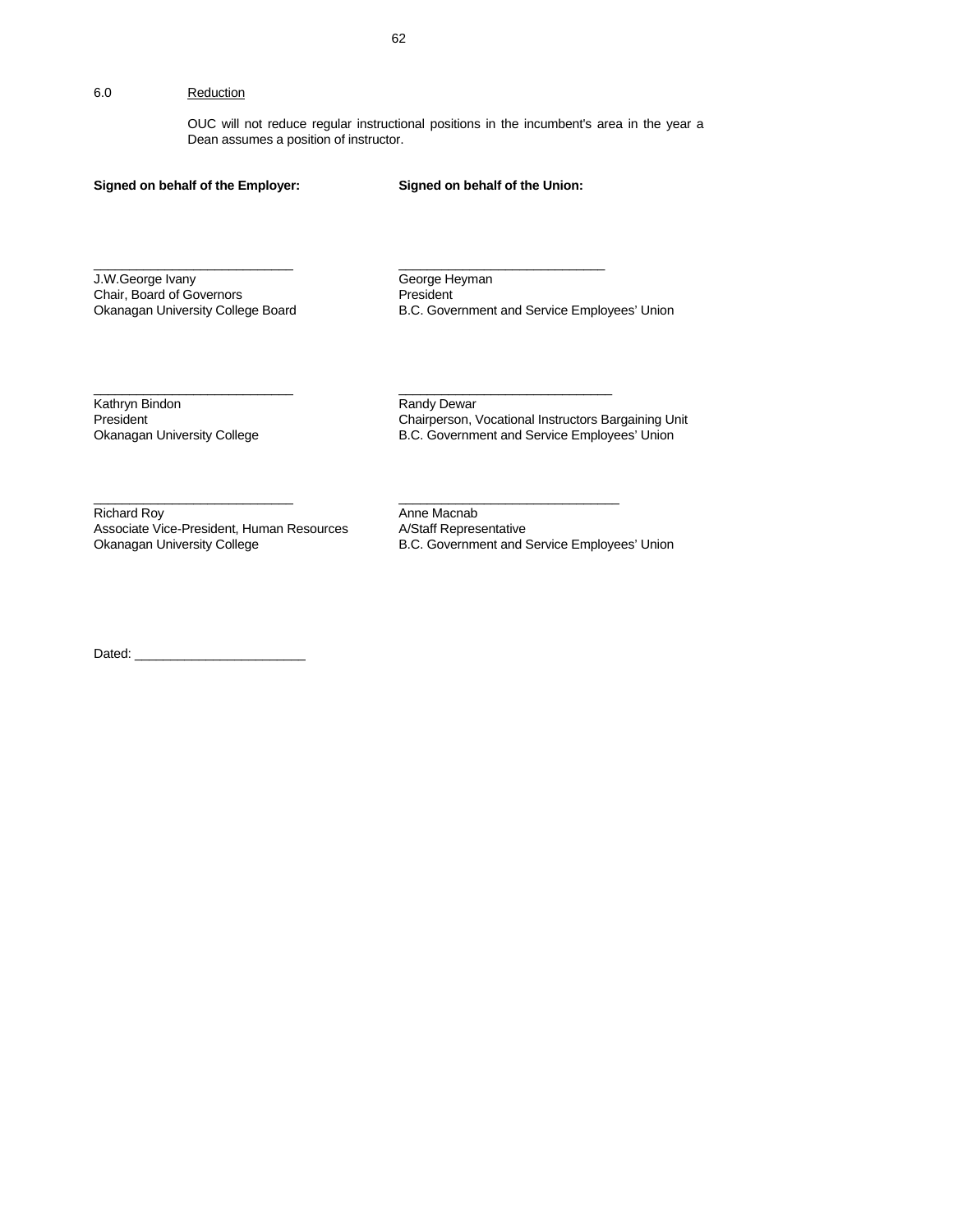## **LETTER OF UNDERSTANDING # 4**

#### **CODE OF CONDUCT FOR BCGEU INSTRUCTOR / STUDENT RELATIONS**

Okanagan University College and the BCGEU, Local 707 Vocational Instructors are committed to fostering an academic environment in which instructors and students can expect to be treated with honesty, integrity, fairness, and respect. Vocational Instructors have an obligation, in carrying out their professional duties, to promote this environment, and to strive to avoid situations of perceived bias, as well as an obligation to respect and maintain their right of academic freedom.

- 1. A vocational instructor shall be fair to his or her students, particularly in evaluating them or when acting as a referee.
- 2. A vocational instructor shall not exploit his or her professional relationships with students for personal gain.
- 3. A vocational instructor shall not initiate or acquiesce in a sexual or romantic relationship with a student who is, or who can reasonably be expected to be, enrolled in his or her class or otherwise subject to his or her direct supervision, evaluation or counselling.
- 4. Where a vocational instructor and a student over whom he or she has a direct supervisory or evaluative role were or are in a close personal relationship, such as a familial relationship, a close commercial or business relationship, or a previous romantic or sexual relationship, such that there may reasonably be perceived to be a conflict of interest or possible bias, the vocational instructor shall inform his or her designated supervisor of the potential conflict of interest. Where appropriate, the designated supervisor will make alternate arrangements.
- 5. Where a vocational instructor has been given a work assignment that involves a direct supervisory or evaluative role with a student with whom a continuing sexual or romantic relationship exists, the vocational instructor shall inform his or her designated supervisor of the potential conflict of interest. Where appropriate, the designated supervisor will make alternate arrangements.

\_\_\_\_\_\_\_\_\_\_\_\_\_\_\_\_\_\_\_\_\_\_\_\_\_\_\_\_ \_\_\_\_\_\_\_\_\_\_\_\_\_\_\_\_\_\_\_\_\_\_\_\_\_\_\_\_\_

\_\_\_\_\_\_\_\_\_\_\_\_\_\_\_\_\_\_\_\_\_\_\_\_\_\_\_\_ \_\_\_\_\_\_\_\_\_\_\_\_\_\_\_\_\_\_\_\_\_\_\_\_\_\_\_\_\_\_

#### **Signed on behalf of the Employer: Signed on behalf of the Union:**

J.W.George Ivany George Heyman Chair, Board of Governors President

Okanagan University College Board B.C. Government and Service Employees' Union

Kathryn Bindon **Randy Dewar** Randy Dewar

President Chairperson, Vocational Instructors Bargaining Unit Okanagan University College **B.C. Government and Service Employees' Union**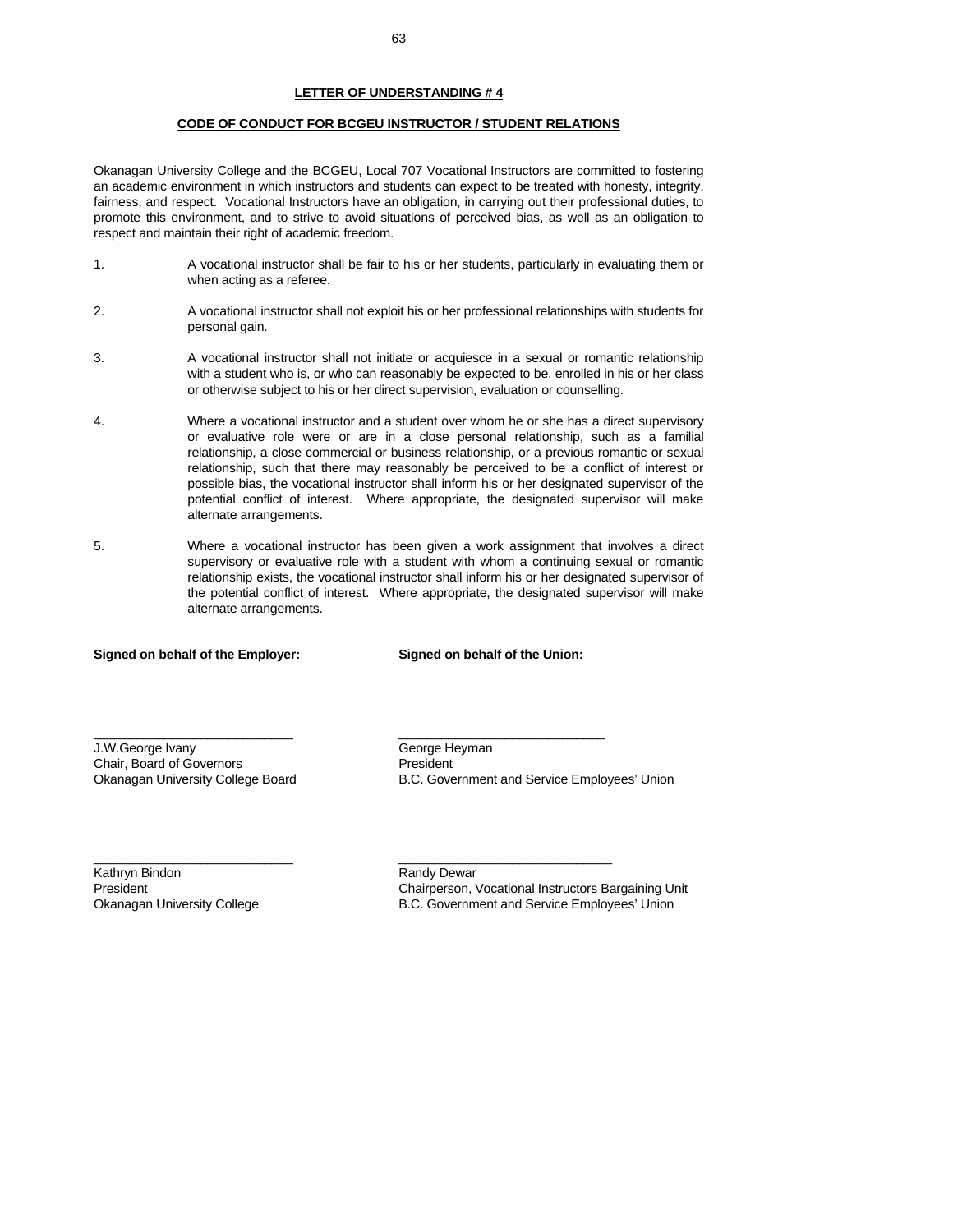# **(LETTER OF UNDERSTANDING # 4)**

\_\_\_\_\_\_\_\_\_\_\_\_\_\_\_\_\_\_\_\_\_\_\_\_\_\_\_\_ \_\_\_\_\_\_\_\_\_\_\_\_\_\_\_\_\_\_\_\_\_\_\_\_\_\_\_\_\_\_\_

**Signed on behalf of the Employer: Signed on behalf of the Union:** 

Richard Roy<br>
Anne Macnab<br>
Associate Vice-President, Human Resources<br>
A/Staff Representative Associate Vice-President, Human Resources<br>Okanagan University College

B.C. Government and Service Employees' Union

Dated: \_\_\_\_\_\_\_\_\_\_\_\_\_\_\_\_\_\_\_\_\_\_\_\_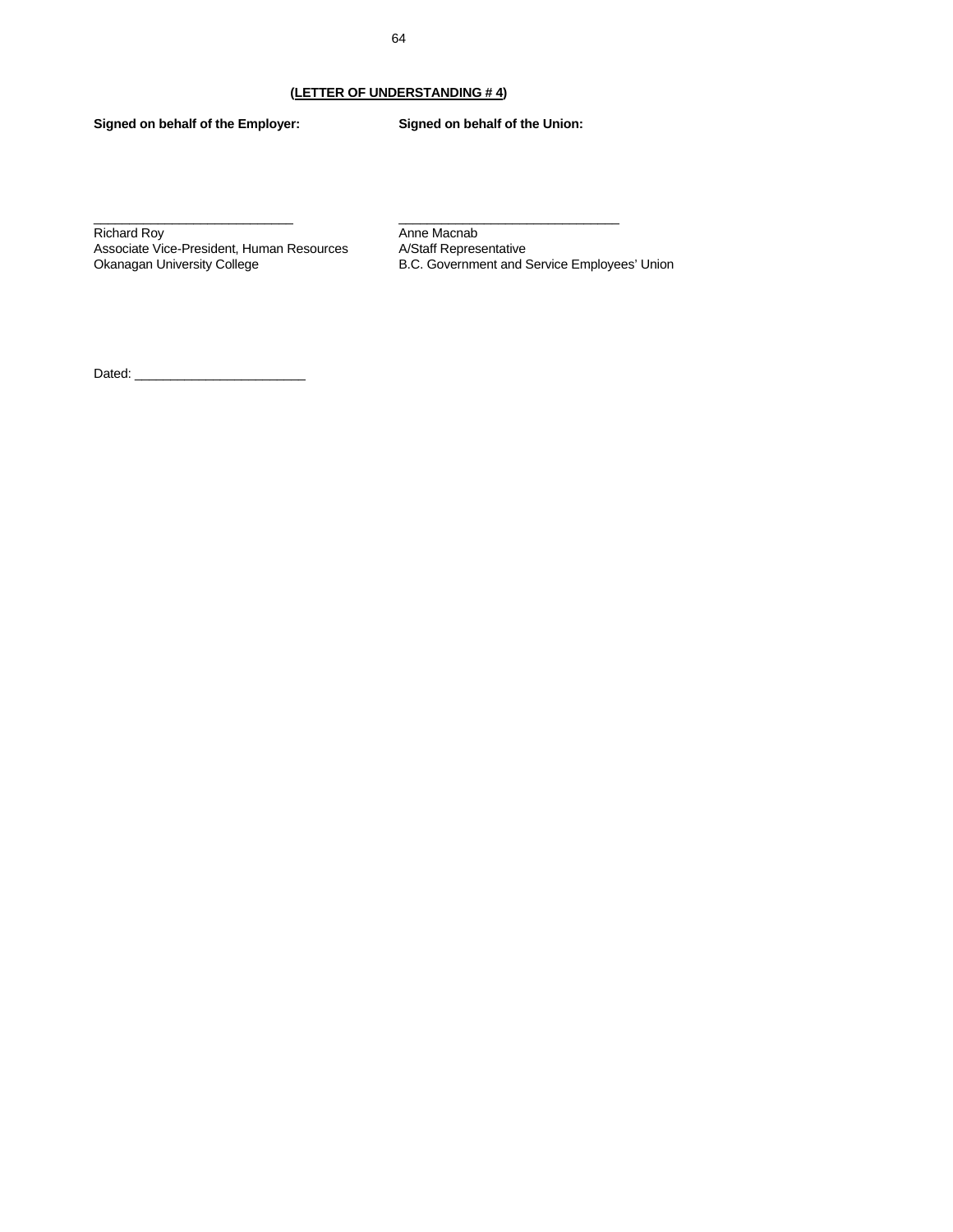# **LETTER OF UNDERSTANDING # 5**

#### **PRIOR LEARNING ASSESSMENT**

- 1. In accordance with clause 4.1 of the Common Agreement, the assessment and evaluation of prior learning and the determination of competency and credit awarded will be done by instructional or faculty staff who have the appropriate subject matter expertise. To this end, assessors will be identified in each department participating in PLA. The appropriate assessor will undertake the actual assessment of the work presented or completed by the student applicant for PLA credit.
- 2. OUC acknowledges that prior learning assessment work undertaken by a member of BCGEU Vocational Instructors is to be integrated and form part of the employee's workload, as defined in the local collective agreement. However, at this point, OUC has insufficient experience to provide a reliable basis for including PLA assessment as part of a workload formula, but is desirous of attaining that objective when the level of activity increases to the point of providing a satisfactory database for doing so.
- 3. As an interim measure, where workload credit is not practicable, OUC will remunerate PLA assessments done by current employees based on the number of hours required to perform those assessments. The rate of payment shall be at the employee's current step on the salary scale for each hour of work, unless the work is performed by a full-time employee. When a full-time employee performs prior learning assessment work, overtime rates in accordance with clause 13.02(6) shall apply.
- 4. The number of hours required for an assessment shall be mutually agreed upon in advance between the assessor, the department chair and the designated supervisor. It is expected to vary based on the type or complexity of the assessment process.
- 5. The terms of this Letter of Understanding will be reviewed by the parties no later than March 31, 2004 with a view to identifying an appropriate way of including PLA provisions in the workload formula.

\_\_\_\_\_\_\_\_\_\_\_\_\_\_\_\_\_\_\_\_\_\_\_\_\_\_\_\_ \_\_\_\_\_\_\_\_\_\_\_\_\_\_\_\_\_\_\_\_\_\_\_\_\_\_\_\_\_

\_\_\_\_\_\_\_\_\_\_\_\_\_\_\_\_\_\_\_\_\_\_\_\_\_\_\_\_ \_\_\_\_\_\_\_\_\_\_\_\_\_\_\_\_\_\_\_\_\_\_\_\_\_\_\_\_\_\_

\_\_\_\_\_\_\_\_\_\_\_\_\_\_\_\_\_\_\_\_\_\_\_\_\_\_\_\_ \_\_\_\_\_\_\_\_\_\_\_\_\_\_\_\_\_\_\_\_\_\_\_\_\_\_\_\_\_\_\_

#### **Signed on behalf of the Employer: Signed on behalf of the Union:**

J.W.George Ivany George Heyman Chair, Board of Governors President

Okanagan University College Board B.C. Government and Service Employees' Union

Kathryn Bindon **Randy Dewar** Randy Dewar

President Chairperson, Vocational Instructors Bargaining Unit Okanagan University College **B.C. Government and Service Employees' Union** 

Richard Roy **Anne Macnab** Associate Vice-President, Human Resources A/Staff Representative Okanagan University College **B.C. Government and Service Employees' Union**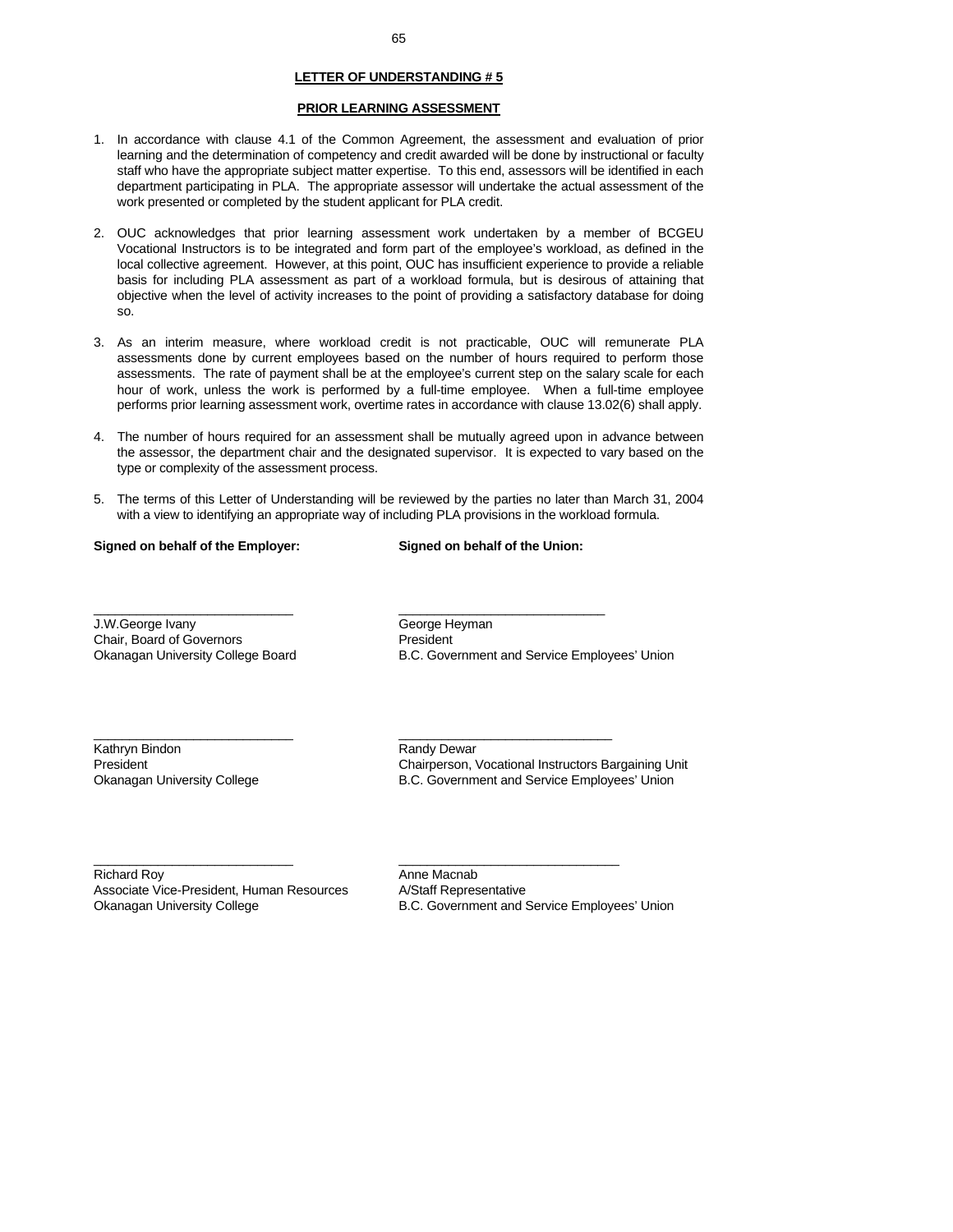Dated: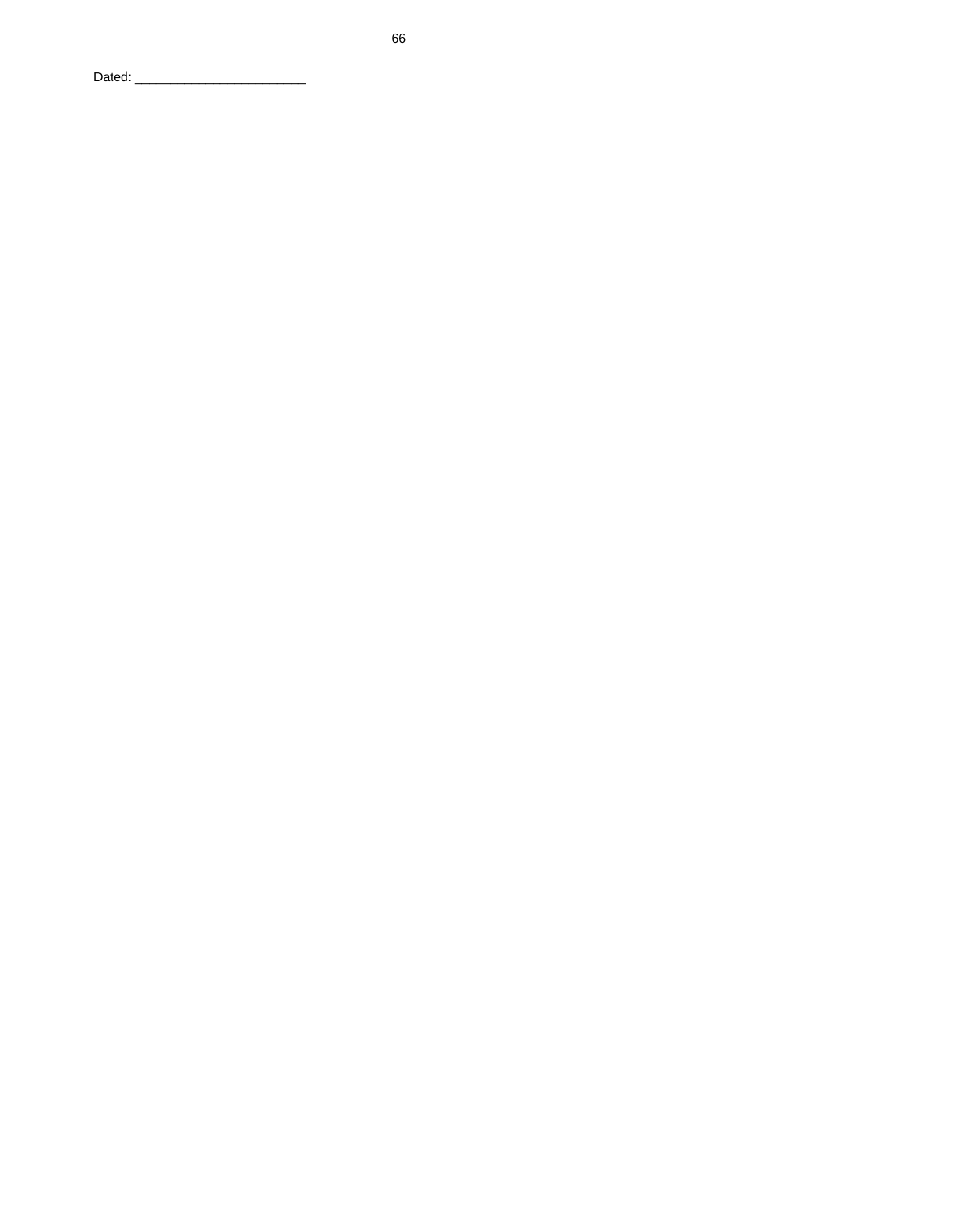# **COLLECTIVE AGREEMENT REVIEW**

It is the desire of the parties to facilitate a mechanism and process to compare the terms and seek opportunities for parity between the Vocational Instructors and the Faculty Association Agreements prior to March 31, 2004.

 $\_$  , and the set of the set of the set of the set of the set of the set of the set of the set of the set of the set of the set of the set of the set of the set of the set of the set of the set of the set of the set of th

\_\_\_\_\_\_\_\_\_\_\_\_\_\_\_\_\_\_\_\_\_\_\_\_\_\_\_\_ \_\_\_\_\_\_\_\_\_\_\_\_\_\_\_\_\_\_\_\_\_\_\_\_\_\_\_\_\_\_

 $\_$  . The contribution of the contribution of  $\_$  . The contribution of  $\_$  . The contribution of  $\_$  . The contribution of  $\_$ 

# **Signed on behalf of the Employer: Signed on behalf of the Union:**

J.W.George Ivany<br>
Chair, Board of Governors<br>
Chair, Board of Governors<br>
George President Chair, Board of Governors<br>Okanagan University College Board

B.C. Government and Service Employees' Union

Kathryn Bindon **Randy Dewar** 

President Chairperson, Vocational Instructors Bargaining Unit Okanagan University College **B.C. Government and Service Employees' Union** 

Richard Roy<br>Associate Vice-President, Human Resources A/Staff Representative Associate Vice-President, Human Resources

Okanagan University College **B.C. Government and Service Employees' Union** 

Dated:  $\_$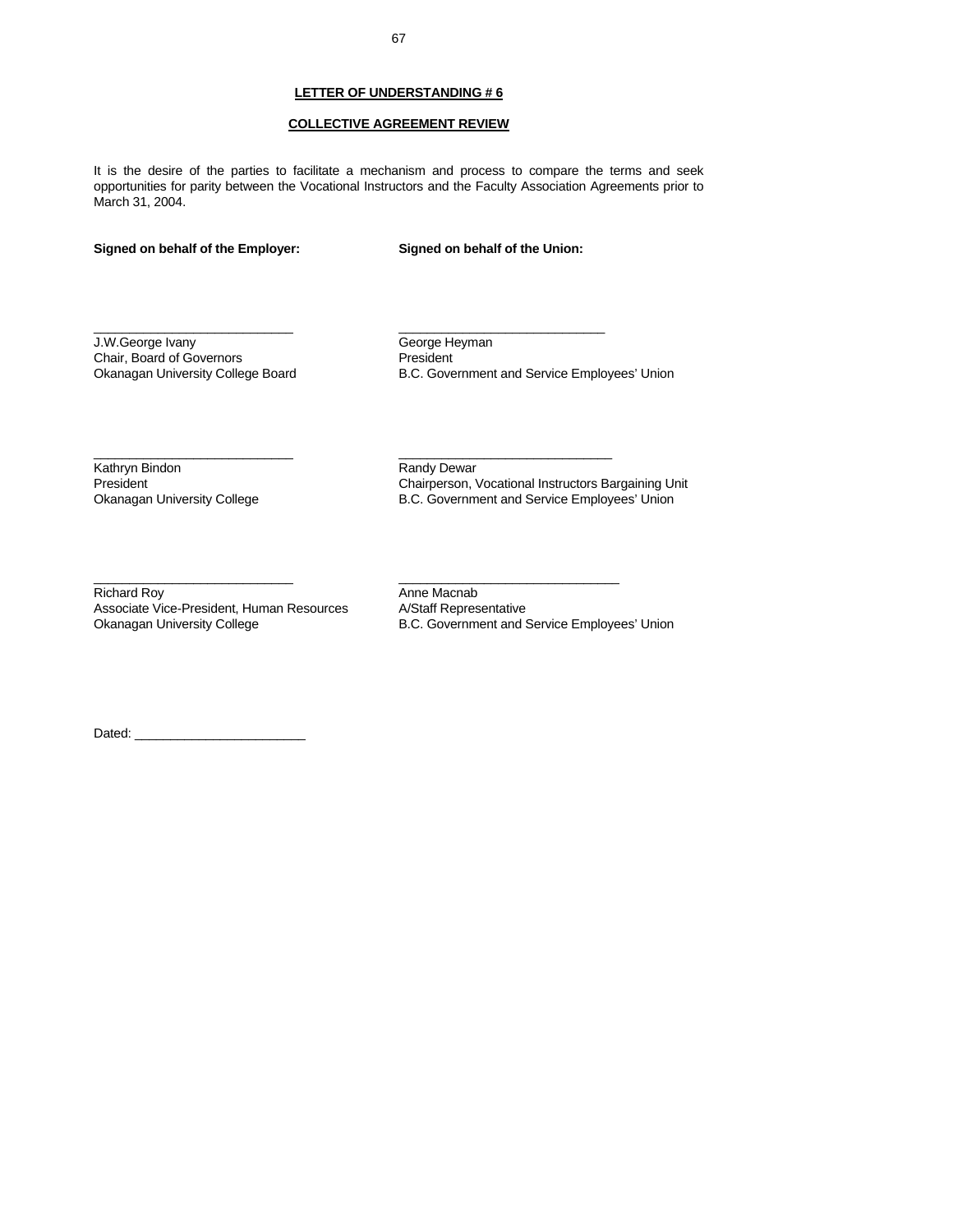#### **LETTER OF UNDERSTANDING # 7**

#### **OUC COURSES**

OUC and BCGEU will conduct a review of its present policy on OUC employees' participation in OUC courses.

The purpose of the review is to facilitate accessibility to OUC courses. This review will be completed by September 1, 2002.

\_\_\_\_\_\_\_\_\_\_\_\_\_\_\_\_\_\_\_\_\_\_\_\_\_\_\_\_ \_\_\_\_\_\_\_\_\_\_\_\_\_\_\_\_\_\_\_\_\_\_\_\_\_\_\_\_\_

 $\_$  , and the state of the state of the state of the state of the state of the state of the state of the state of the state of the state of the state of the state of the state of the state of the state of the state of the

**Signed on behalf of the Employer: Signed on behalf of the Union:** 

J.W.George Ivany George Heyman Chair, Board of Governors<br>
Okanagan University College Board<br>
B.C. Gove

B.C. Government and Service Employees' Union

Kathryn Bindon **Randy Dewar**<br> **Randy Dewar**<br> **Randy Dewar**<br> **Randy Dewar**<br> **Randy Dewar**<br> **Randy Dewar**<br> **Randy Dewar** 

President Chairperson, Vocational Instructors Bargaining Unit<br>
Chairperson, Vocational Instructors Bargaining Unit<br>
Chairperson, Vocational Instructors Bargaining Unit<br>
Chairperson, Vocational Instructors Bargaining Unit B.C. Government and Service Employees' Union

\_\_\_\_\_\_\_\_\_\_\_\_\_\_\_\_\_\_\_\_\_\_\_\_\_\_\_\_ \_\_\_\_\_\_\_\_\_\_\_\_\_\_\_\_\_\_\_\_\_\_\_\_\_\_\_\_\_\_\_ Richard Roy **Anne Macnab** Associate Vice-President, Human Resources A/Staff Representative

Okanagan University College **B.C. Government and Service Employees' Union** 

Dated: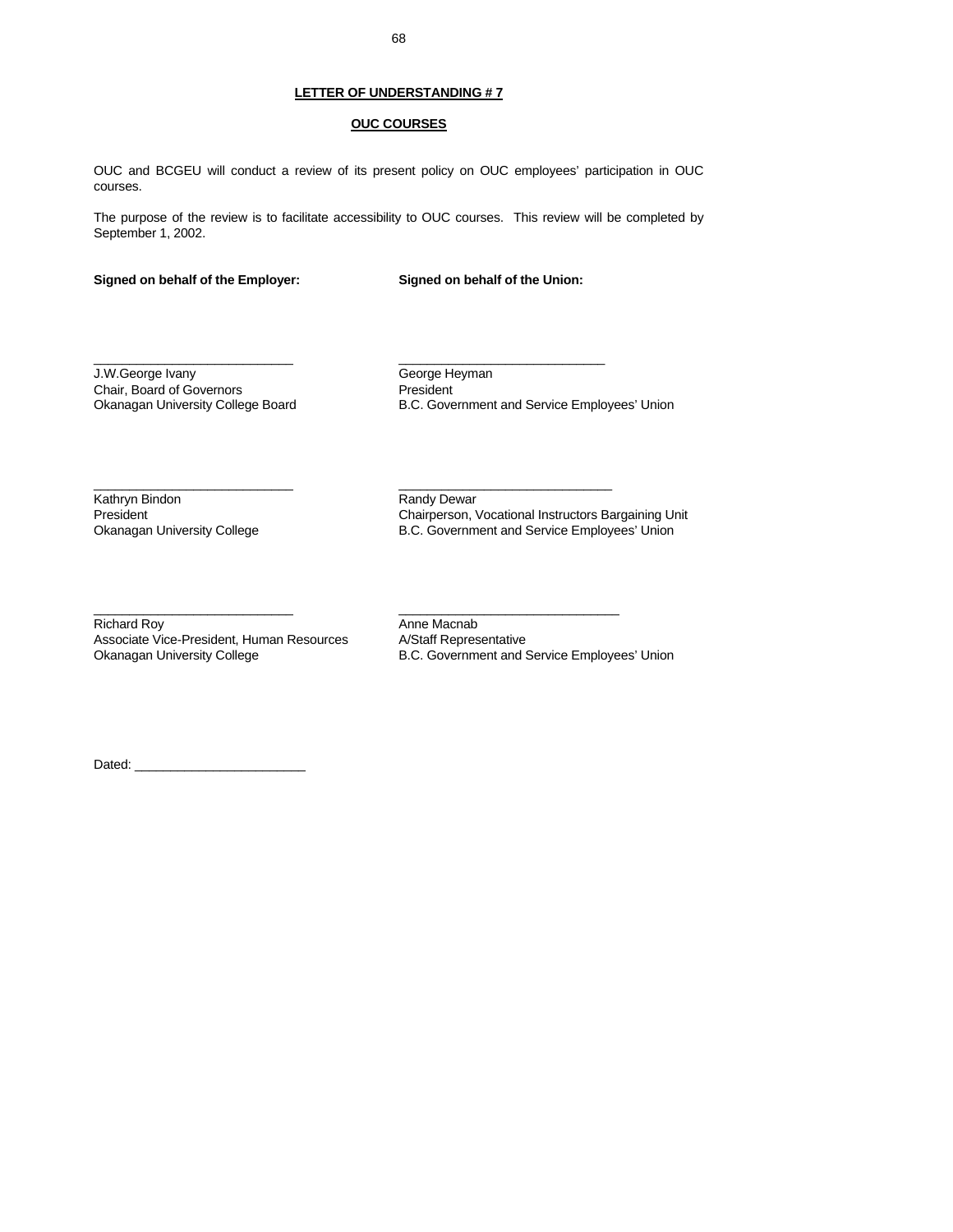#### **PENSIONABLE SERVICE BUY BACK**

OUC and BCGEU will jointly pursue funding opportunities from Provincial and Federal funding agencies, both employee and employer share providing there is no additional cost to OUC, to enable employees to buy back pensionable service.

 $\_$  , and the set of the set of the set of the set of the set of the set of the set of the set of the set of the set of the set of the set of the set of the set of the set of the set of the set of the set of the set of th

\_\_\_\_\_\_\_\_\_\_\_\_\_\_\_\_\_\_\_\_\_\_\_\_\_\_\_\_ \_\_\_\_\_\_\_\_\_\_\_\_\_\_\_\_\_\_\_\_\_\_\_\_\_\_\_\_\_\_

 $\_$  . The contribution of the contribution of  $\_$  . The contribution of  $\_$  . The contribution of  $\_$  . The contribution of  $\_$ 

### **Signed on behalf of the Employer: Signed on behalf of the Union:**

J.W.George Ivany<br>
Chair, Board of Governors<br>
Chair, Board of Governors<br>
George President Chair, Board of Governors<br>Okanagan University College Board

B.C. Government and Service Employees' Union

Kathryn Bindon **Randy Dewar** 

President Chairperson, Vocational Instructors Bargaining Unit Okanagan University College **B.C. Government and Service Employees' Union** 

Richard Roy<br>Associate Vice-President, Human Resources A/Staff Representative Associate Vice-President, Human Resources

Okanagan University College **B.C. Government and Service Employees' Union** 

Dated:  $\_$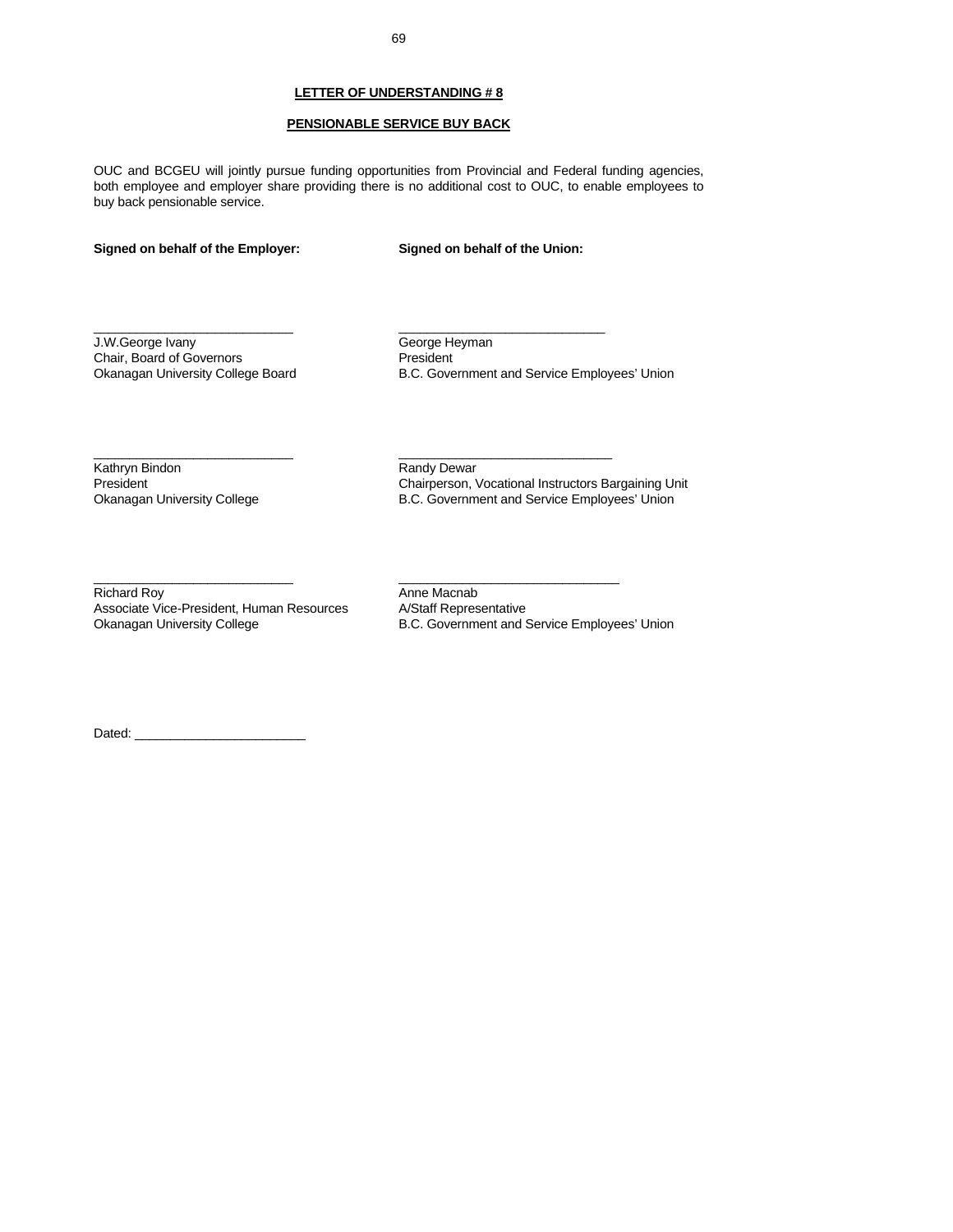### **LETTER OF UNDERSTANDING # 9**

#### **RETIREE ACCESS**

OUC shall develop a policy giving retirees access to OUC libraries, gymnasiums and other facilities. Retirees will be responsible for any extra costs.

 $\_$  , and the set of the set of the set of the set of the set of the set of the set of the set of the set of the set of the set of the set of the set of the set of the set of the set of the set of the set of the set of th

\_\_\_\_\_\_\_\_\_\_\_\_\_\_\_\_\_\_\_\_\_\_\_\_\_\_\_\_ \_\_\_\_\_\_\_\_\_\_\_\_\_\_\_\_\_\_\_\_\_\_\_\_\_\_\_\_\_\_

 $\_$  . The contribution of the contribution of  $\_$  . The contribution of  $\_$  . The contribution of  $\mathcal{L}$ 

#### **Signed on behalf of the Employer: Signed on behalf of the Union:**

J.W.George Ivany George Heyman<br>
Chair, Board of Governors<br>
President Chair, Board of Governors<br>Okanagan University College Board

B.C. Government and Service Employees' Union

Kathryn Bindon **Randy Dewar** Randy Dewar

President Chairperson, Vocational Instructors Bargaining Unit<br>
Chairperson, Vocational Instructors Bargaining Unit<br>
Chairperson, Vocational Instructors Bargaining Unit<br>
Chairperson, Vocational Instructors Bargaining Unit B.C. Government and Service Employees' Union

Richard Roy<br>Associate Vice-President, Human Resources A/Staff Representative Associate Vice-President, Human Resources<br>Okanagan University College

B.C. Government and Service Employees' Union

Dated:  $\_\_$